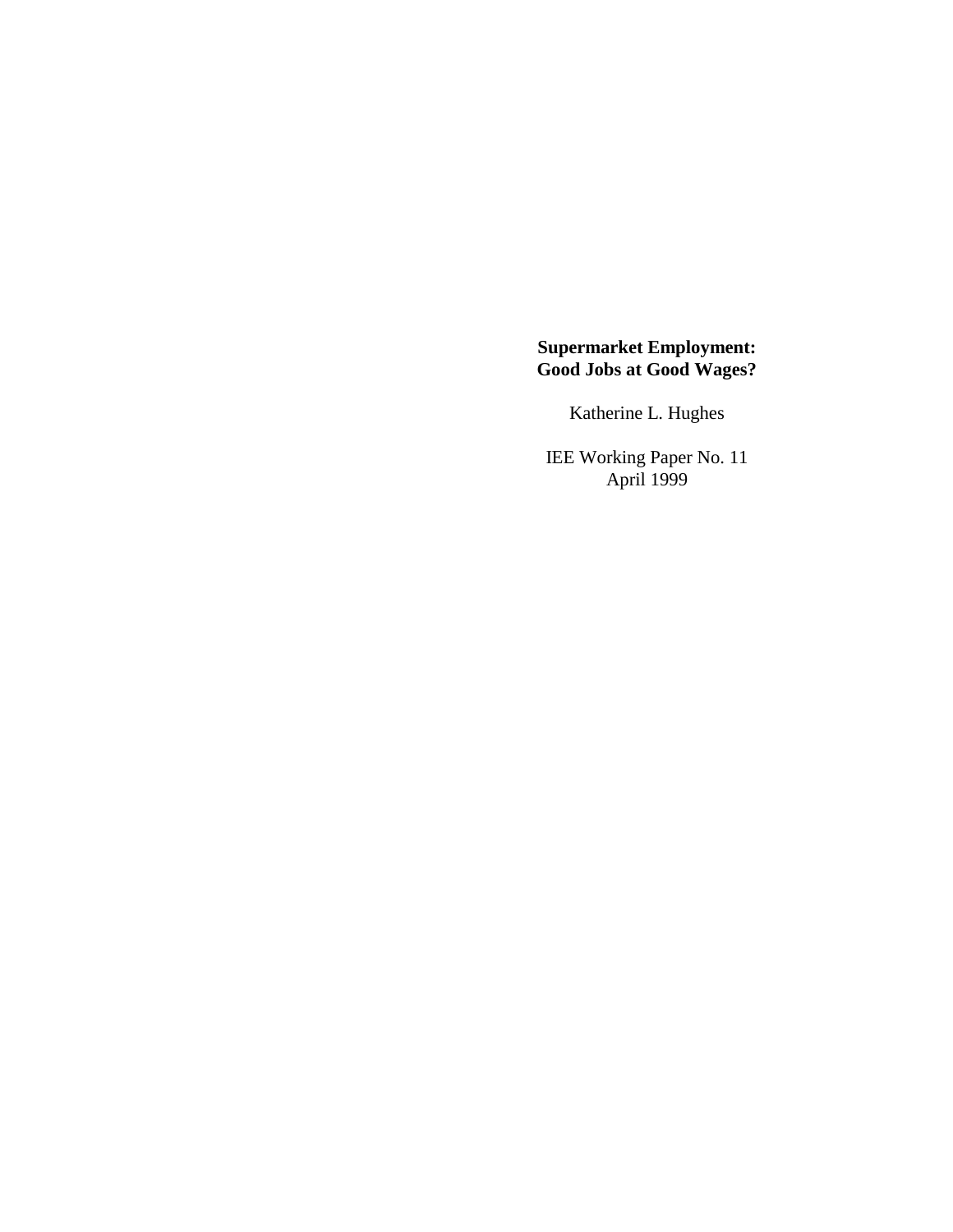# **ACKNOWLEDGMENTS**

The author is grateful to the William T. Grant Foundation for financial support, and to Lea C. Williams and Douglas Slater for research assistance. Thanks are also due to the management and employees of Giant Food, Inc.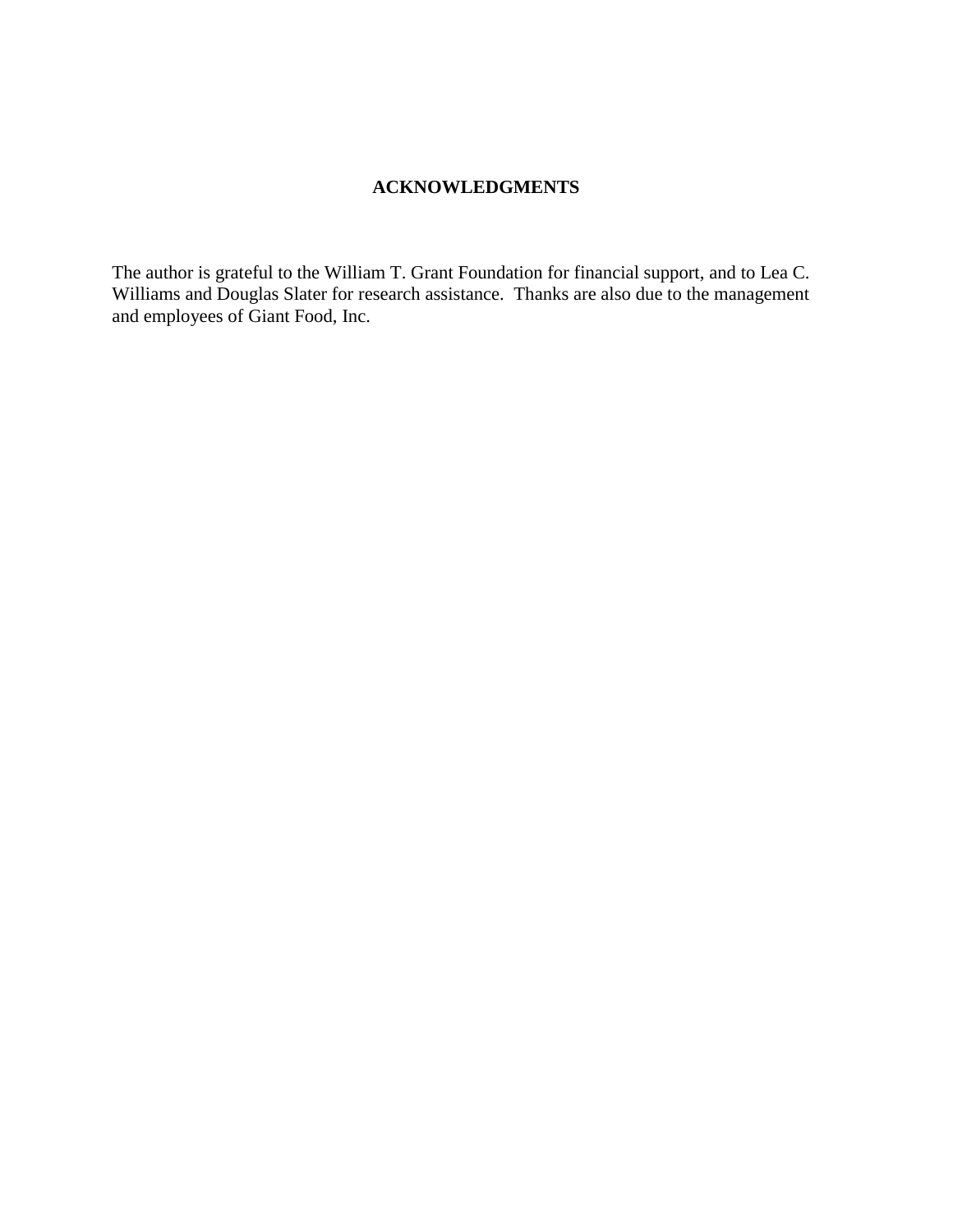## **ABSTRACT**

As the service sector has come to account for most U.S. employment, researchers are asking whether service jobs can provide the livable wages and security that manufacturing jobs have in the past, particularly for workers without post-secondary education. This paper addresses that question by presenting a case study of a unionized supermarket firm, supplemented with industry data. The findings are that the supermarket industry has changed in the past several decades: while it once provided full-time, well-paid jobs, the majority of workers now hold part-time, low-wage positions. This change is due to increased competition and deunionization within the industry. Our case study firm has followed the industry trends in several ways: while jobs at this firm can offer long-term wage growth and job security, entry-level wages have eroded and the use of part-time workers has increased. However, the firm stands out in some positive ways: it is an industry leader with regard to technology and training. Most significantly, the firm is unique in having a structured management trainee program, for which there are no educational qualifications. This program represents an important mobility opportunity. Yet in the industry as a whole, and in this firm in particular, there is a conflict between management concerns about recruiting good labor, and employee perceptions of the quality of the jobs and career opportunities.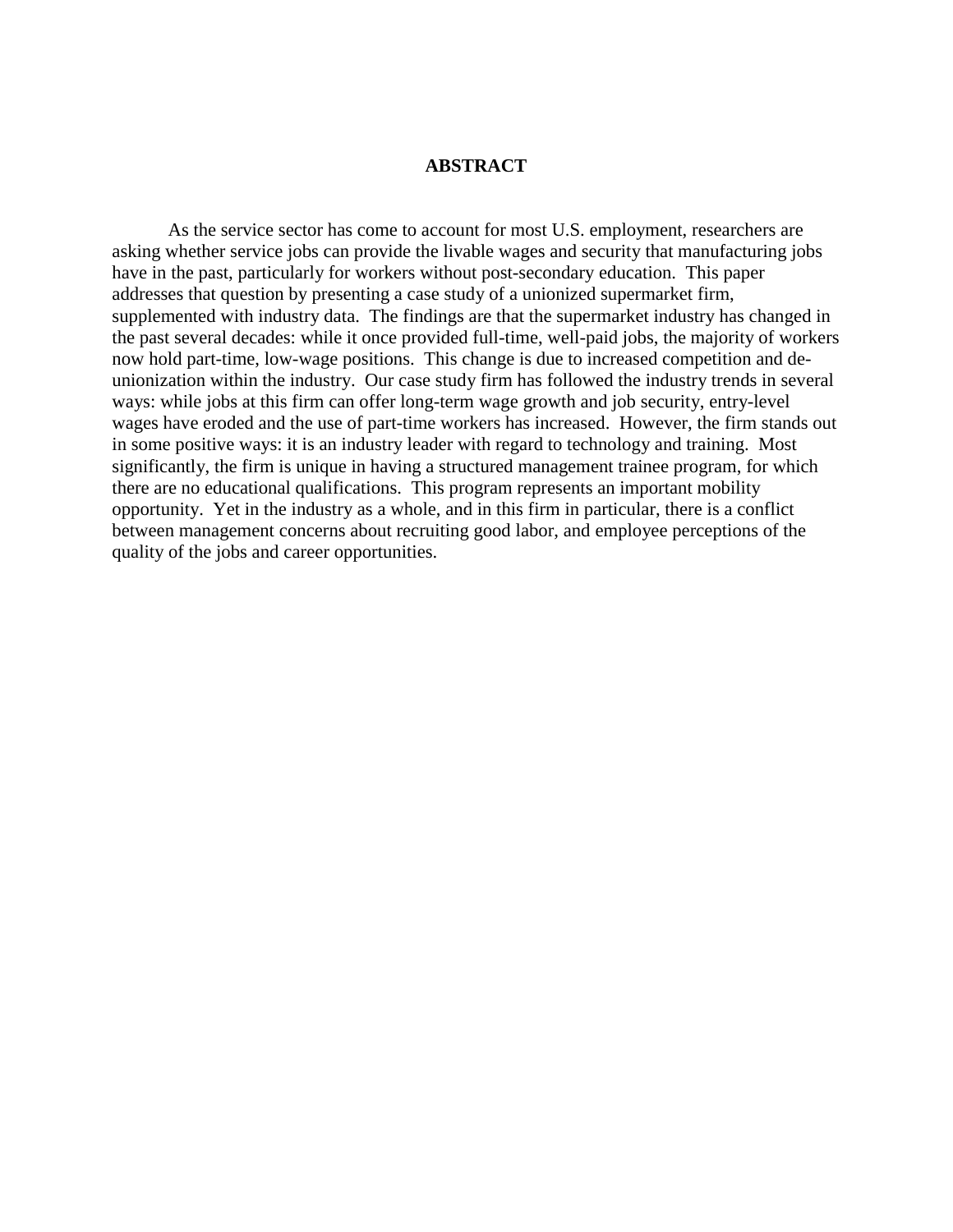# **TABLE OF CONTENTS**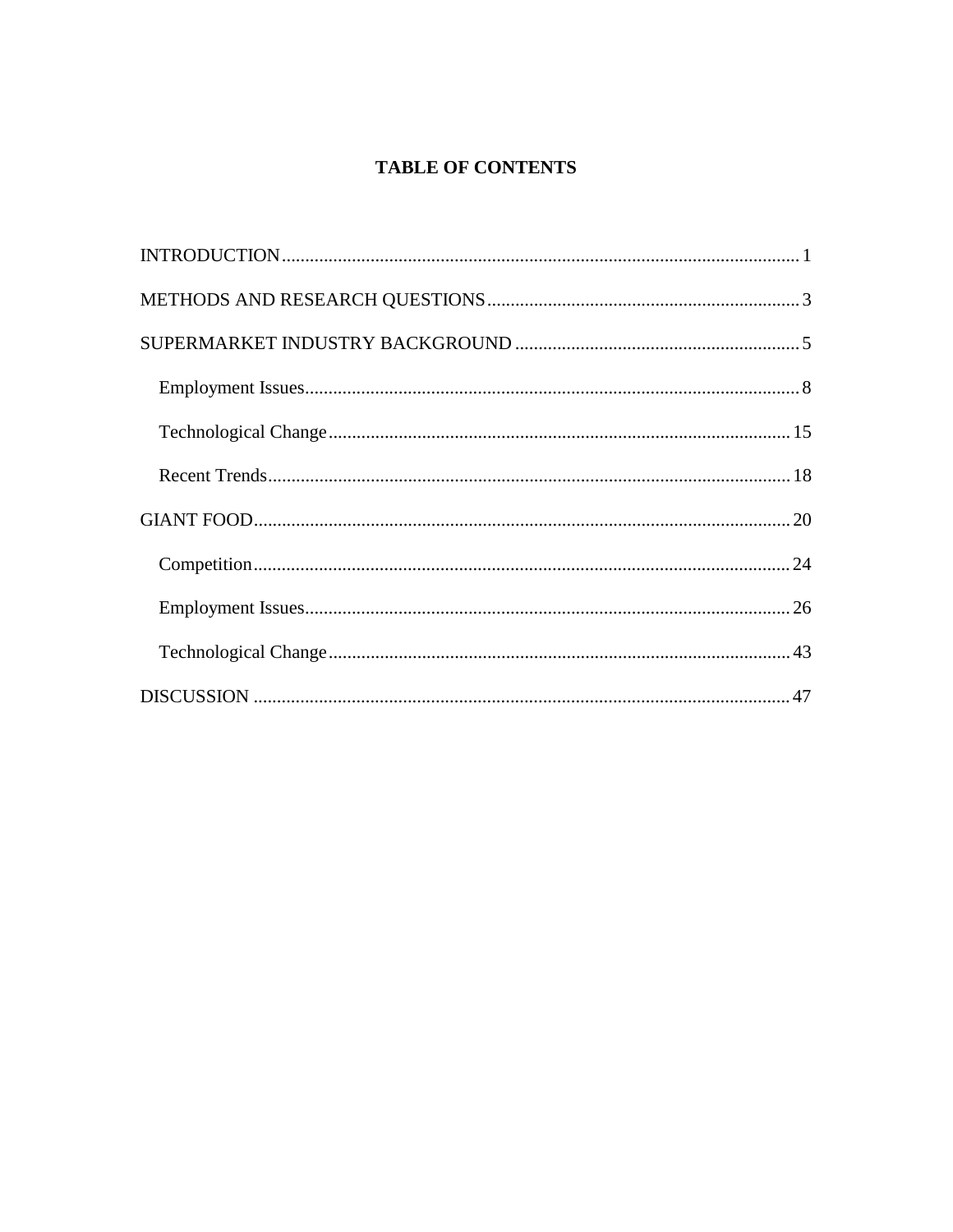#### **INTRODUCTION**

In recent decades, the problematic school-to-work transition of non-college-bound youth has been receiving much attention. Several reports pointed out that our high schools assist the college-bound in their transition, but leave the workforce-bound to sink or swim (Commission on the Skills of the American Workforce, 1990; William T. Grant Foundation on Work, Family, & Citizenship, 1988; National Commission on Excellence in Education, 1983). These reports also described the hesitance of employers to hire youth directly out of high school, with the result that many young Americans flounder for several years before, in the best case scenario, landing in a career-track job.

At the time of the publication of these reports, there was anxiety that the United States was falling behind Germany and several Asian nations economically, in part due to what were seen as superior systems of education and training in those countries. The U.S. has regained its premier economic status, yet still of concern is the presence of a new form of skills mismatch in which jobs that were once available to high school graduates are requiring higher levels of skills (Murnane & Levy, 1996). An increased demand for higher-skilled labor is also said to be partly responsible for the increasing income inequality that began in the 1980s (Bound  $&$  Johnson, 1992). The change from a manufacturing economy to a services economy is said to contribute to increasing wage inequality as well; Herzenberg et al. (1998) point out that "the gap between the best-paid and poorest-paid Americans is wider in services than in manufacturing" (p. 28).

Thus researchers are asking, as the service sector has come to account for most U.S. employment, can service jobs provide the livable wages and security that manufacturing jobs have in the past, particularly for workers without post-secondary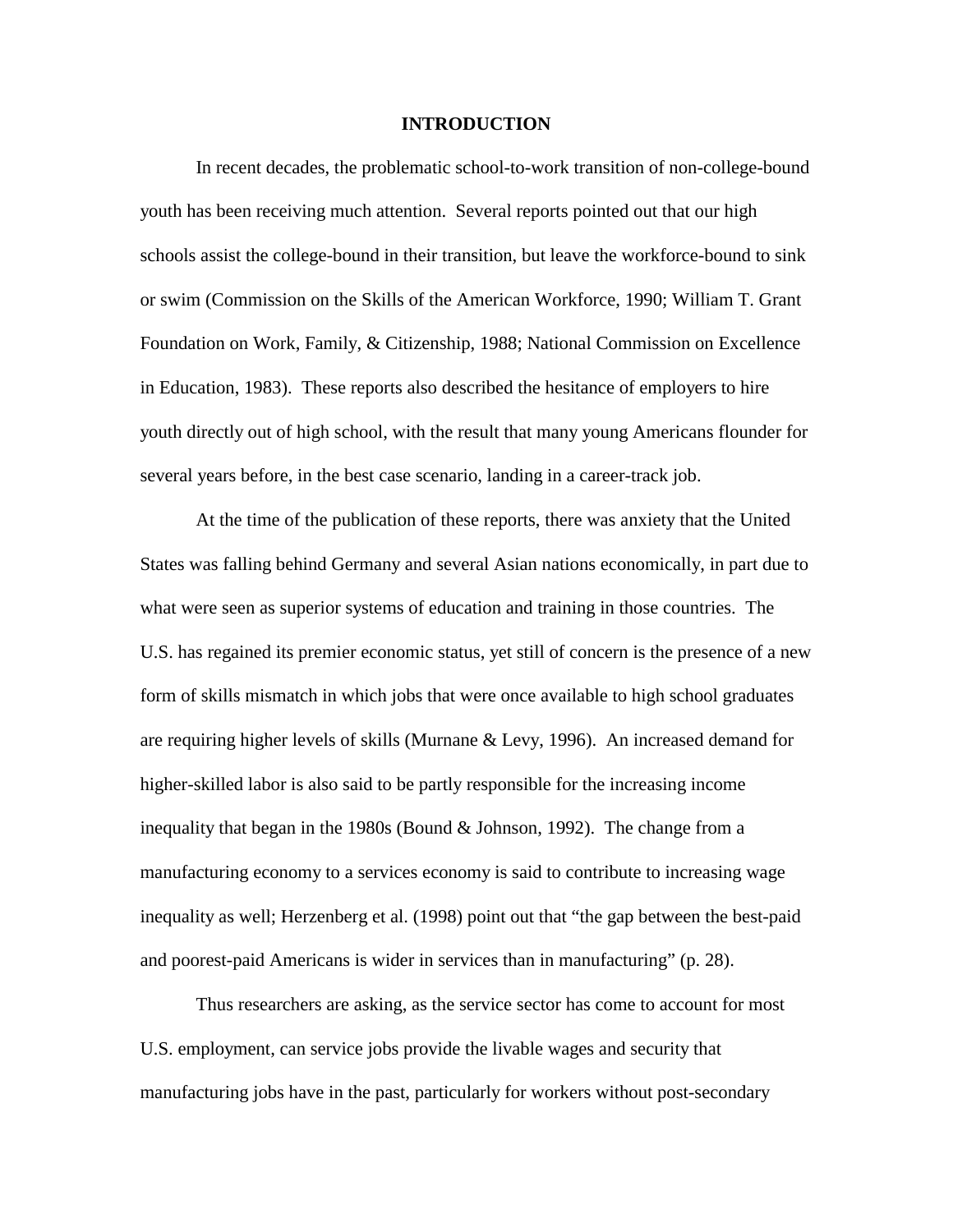education (Macdonald & Sirianni, 1996; Herzenberg et al., 1998; Meisenheimer, 1998; Wilson, 1996)? This is a complicated question, because there is huge variation in service jobs, from hamburger-flipping to business consulting. The question becomes even more complicated when one tries to examine how rapidly-changing technology is transforming the nature of work, and sometimes is replacing it altogether (Zuboff, 1988; McConnel, 1996; Hunter & Lafkas, 1998). Some researchers find that while employment is growing in the service industries with relatively high wages, there is still uncertainly as to whether service industries will provide well-paid jobs for mid-skilled workers, as manufacturing industries once did (U.S. Department of Commerce, 1996). These researchers conclude that the service economy is so varied that future analysis should focus on particular industries and firms.

A new body of research is beginning to examine specific industries and firms in the service sector, and the outcomes of restructuring and new technology for workers, especially those without a college degree. So far, this literature suggests that deregulation, industry consolidation, the saturation of domestic markets, and deunionization have transformed the nature of the workplace in the service sector (for a general review, see Batt, 1998). Technology is also bringing about great changes as it differentially reorganizes jobs, upskilling in some parts of organizations, automating and routinizing in others (Hughes & Bernhardt, 1999; Hunter & Lafkas, 1998).

This paper attempts to add to that body of work by presenting a case study of a supermarket firm, supplemented with industry data. In 1996, retail food stores employed almost 3.5 million people.<sup>1</sup> Many employees begin their supermarket careers as youth: in 1992, of all high school students who worked during their senior year, 14.5 percent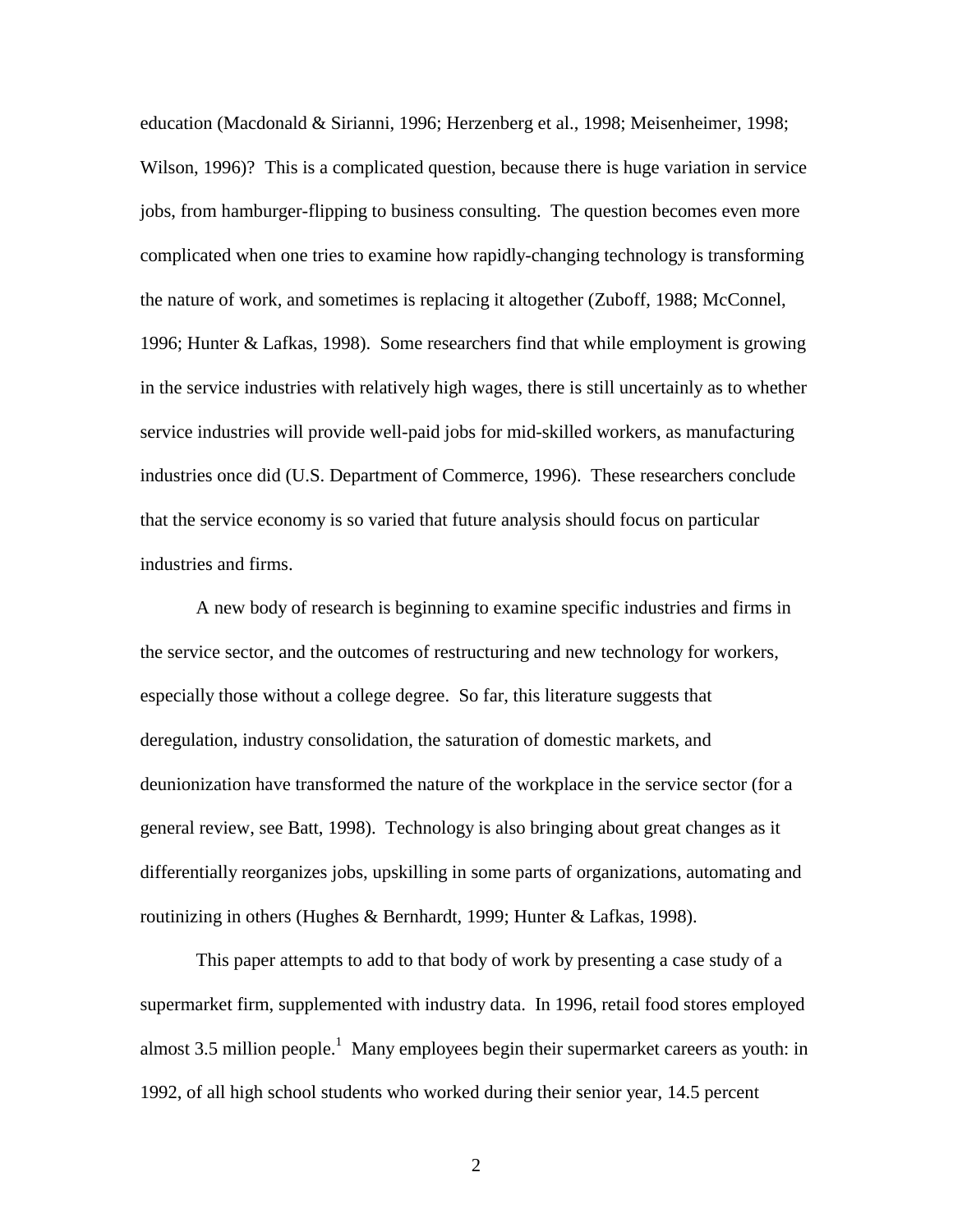worked as a grocery clerk or cashier (National Center for Education Statistics, 1998). The industry has been little studied by academics, although analyzed extensively within the trade. The academic studies that do exist focus on the service transactions between cashiers and customers (Rafaeli, 1989), the effects of employee ownership on jobs and worker power (Hochner et al., 1988), and the new competition facing the industry (Capps, 1997). One study examines a union organizing campaign at a grocery chain, but the supermarket setting is incidental to the research questions (Markowitz, 1995). Walsh's book *Supermarkets Transformed* (1993), a case study of a large chain, is probably the best-known and most comprehensive study of innovations in the industry.

# **METHODS AND RESEARCH QUESTIONS**

We gained access to a large, unionized supermarket company, Giant Food Inc. The supermarket industry is unique in retail in having significant unionization. Giant supplied data on wages and turnover, and information on job titles and job content, and training. Several days were spent conducting fieldwork at firm headquarters, at a store, and at the company's training facility. At headquarters, we spoke with a senior vice president for firm operations, the vice president for personnel, and the director of human resource development. At a store, we interviewed a store manager and an assistant store manager. During our store visit, we conducted a brief oral survey of all the employees on the floor of the store at that particular time. (While the survey results are not representative, they do provide examples of career trajectories of many new and older employees.) At the store we also observed different workers and conducted informal interviews. We visited the training facility and interviewed the manager there.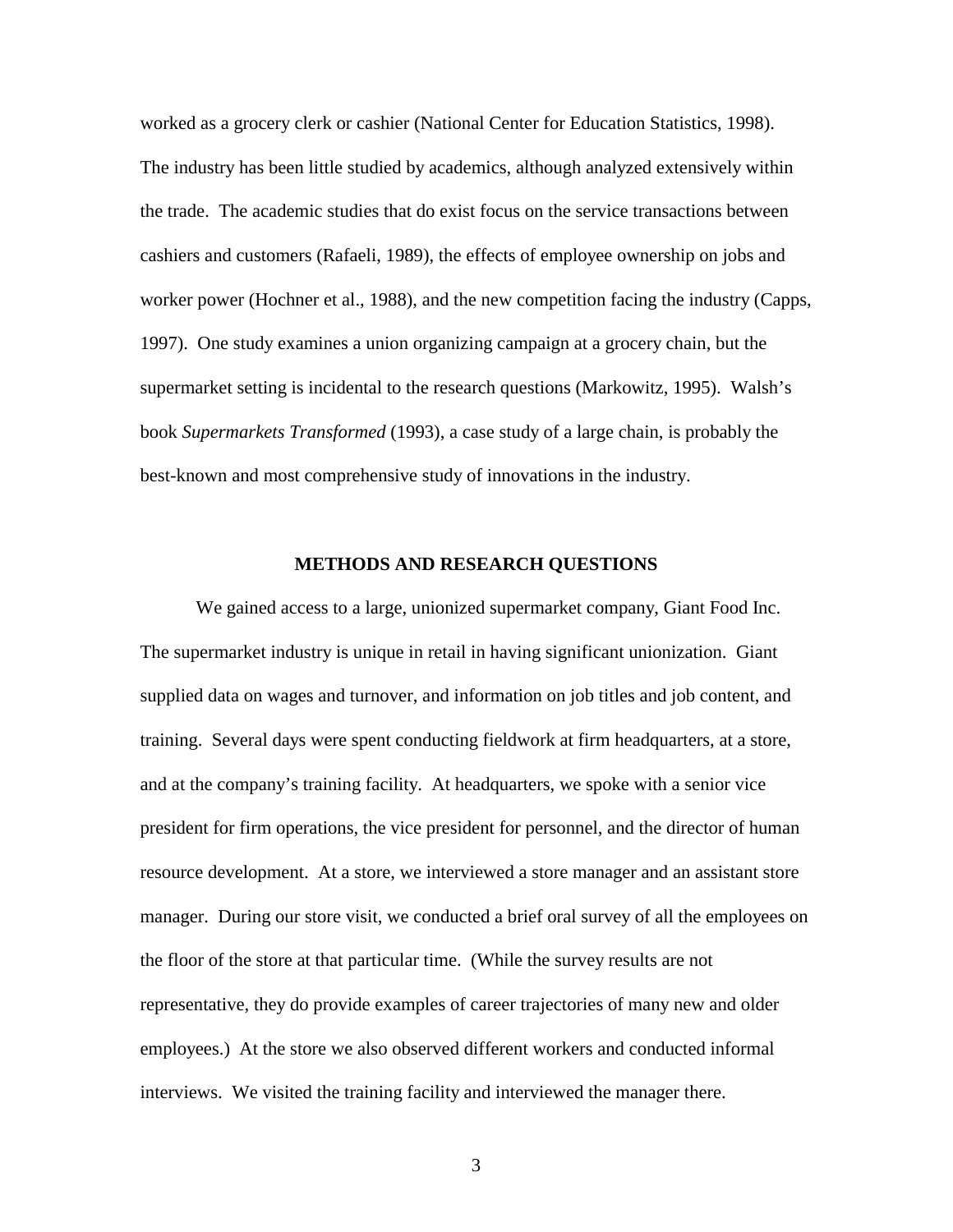Also interviewed was a representative from the local branch of the United Food and Commercial workers, the union that represents Giant (and other area supermarket) employees. At the union offices, we conducted a focus group of five employees. Longtime employees from different departments were chosen so that we could gain an understanding of changes in the work over time. Finally, we visited the National Grocers Association and interviewed staff there.

We initially hoped to contrast our case study of Giant with a case study of a nonunion supermarket firm, but our attempts to gain access to such a firm failed. We did conduct a more limited amount of fieldwork at a unionized competitor of Giant Food. At this firm, which I will call Foodfair as they do not wish to be identified, we interviewed the company's director of human resources and a regional manager of human resources, visited a store and interviewed the store manager, and conducted a focus group of three long-tenure employees from three separate stores at the local union offices. This research will be drawn upon occasionally, but it did not reach the depth of the work done at Giant, so it does not constitute a true comparative case study.

The fieldwork was supplemented with research on the specific companies and the industry as a whole. As noted above, there is very little academic literature on supermarkets, so newspaper and trade magazine articles were used extensively. We were particularly interested in tracing the changes in the industry over the past several decades with regard to competition, technology, and restructuring. Our being given access to Giant provided a unique opportunity to examine a unionized firm's responses to increased competition and new technology, and how those responses are affecting floor-level workers. More specifically, our goal was to find out if the supermarket industry, and this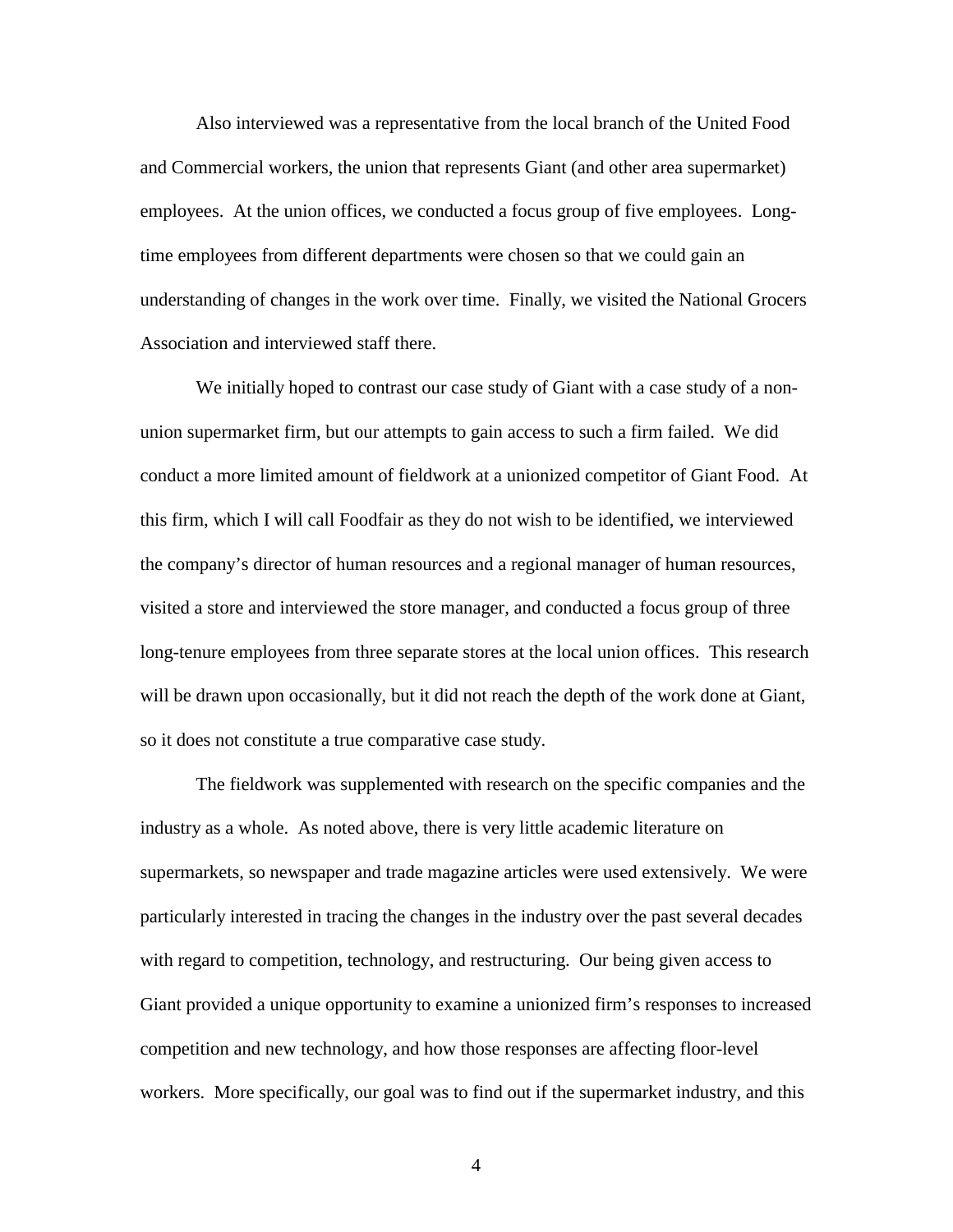firm in particular, provides stable, well-paying jobs for workers without a college education. What are the jobs like now, and how have they changed?

# **SUPERMARKET INDUSTRY BACKGROUND**

Supermarkets as we now know them were born in the 1920s and 1930s. The transformation was from small, independently-owned and –operated full-service stores to stores that were increasingly parts of chains, where shoppers could remove their own selections from the shelves. The growth of chains created more centralized administrative control, increasingly integrating retailing with wholesaling and manufacturing, which resulted in major cost savings for the chains (Brock, 1981).

The conversion from the traditional grocery store format to the supermarket format continued in the post-war period. The store-within-a-store concept began in 1946 at A&P with their addition of in-store bake shops. The growth of suburbia enabled the increasing size of individual stores, which bolstered the one-stop shopping concept. The trend towards self-service continued; however, other changes during the postwar period, such as the numbers of working women increasing, and food preferences changing towards more fresh food, led to an increased demand for service and selection. Stores responded by, over time, increasing store hours, store size, and product selection (Walsh, 1993).

The population slow-down of the 1960s and 70s meant that increases in profits depended on attracting sales away from competitors. During the 1970s, inflation and consumers' tighter food budgets contributed to the growth in popularity of generic and private label products. The growth in store size, as well as the identification of new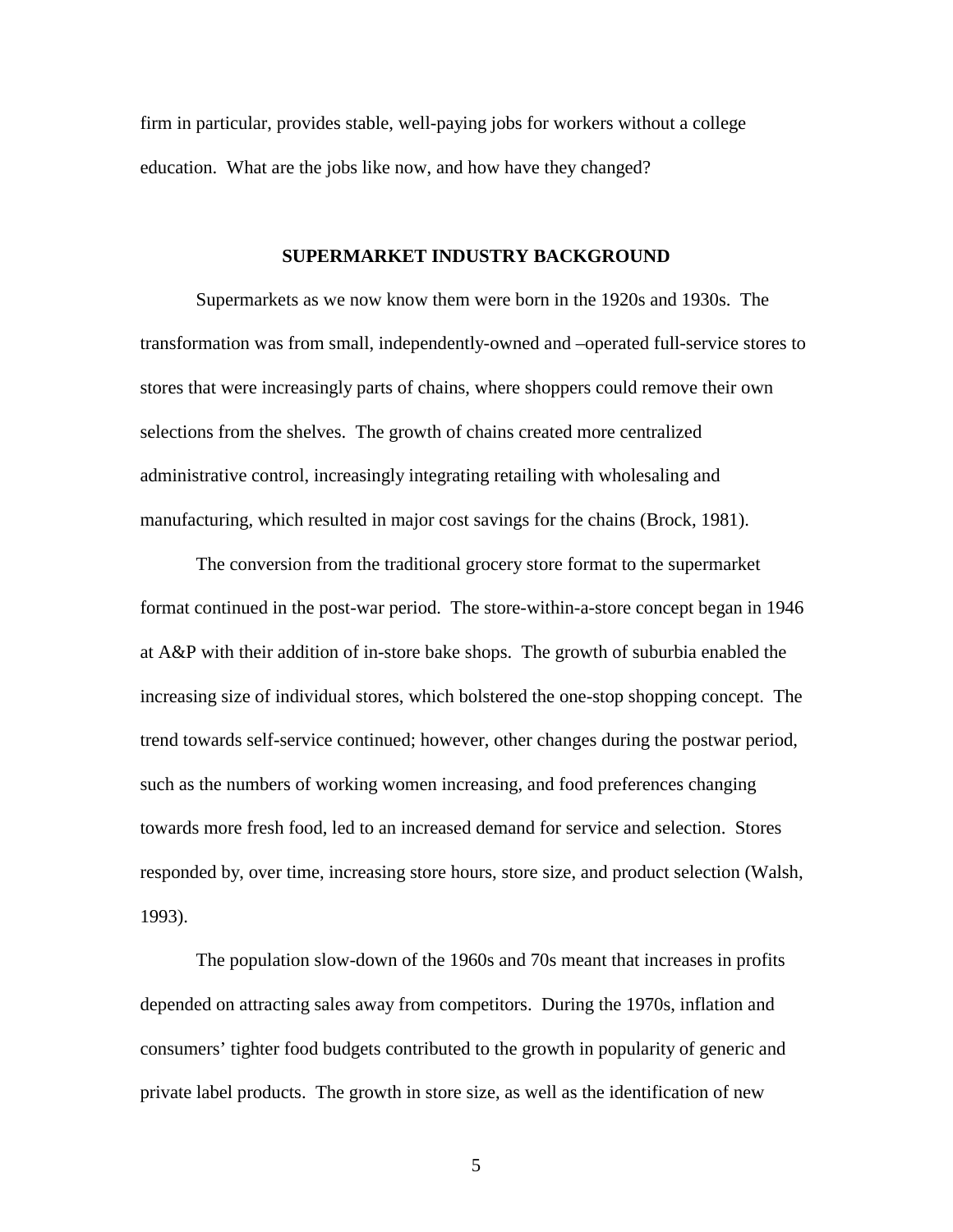product markets such as different ethnic groups, resulted in some decentralization of store organization. Walsh's study of a large supermarket chain in the 1980s found a new decentralized structure, that "takes advantage not only of the large firm size to keep prices low through scale economies but also of work knowledge to help the organization respond to the various demand contingencies in each store" (Walsh, 1993, p. 117).

The 1980s were marked by mergers and foreign acquisitions of U.S. supermarket companies, as well as the emergence of new types of competition in the industry. In retail in general, firms tend to compete on the basis of high quality and service or on the basis of low prices. In the supermarket industry, firms that compete in the former way are characterized as "promotional" or "high-low"; they have high regular shelf prices with low-priced advertised specials. Firms that compete on the basis of price are known as "every day low price" or EDLP stores. $<sup>2</sup>$  The 1980s saw new formats, such as</sup> hypermarkets (giant food and nonfood stores that came from Europe), and the growth of warehouse (or depot) stores that offer groceries at low prices with low levels of service. Non-union Wal-Mart began building "supercenters" that combined their regular merchandise with groceries. According to Larson (1997), grocery products now account for about 40 percent of supercenter sales, and convenience stores, such as 7-Eleven, have also increased their food sales.

To compete against the new entrants, supermarkets promote the quality and freshness of their perishables, increase sales of store brands and of bulk packaged items, and start offering more general merchandise themselves. They also engage in "zone pricing," lowering their prices in stores near new competition. There are conflicting opinions as to the ultimate effect of the new competition. The European hypermarkets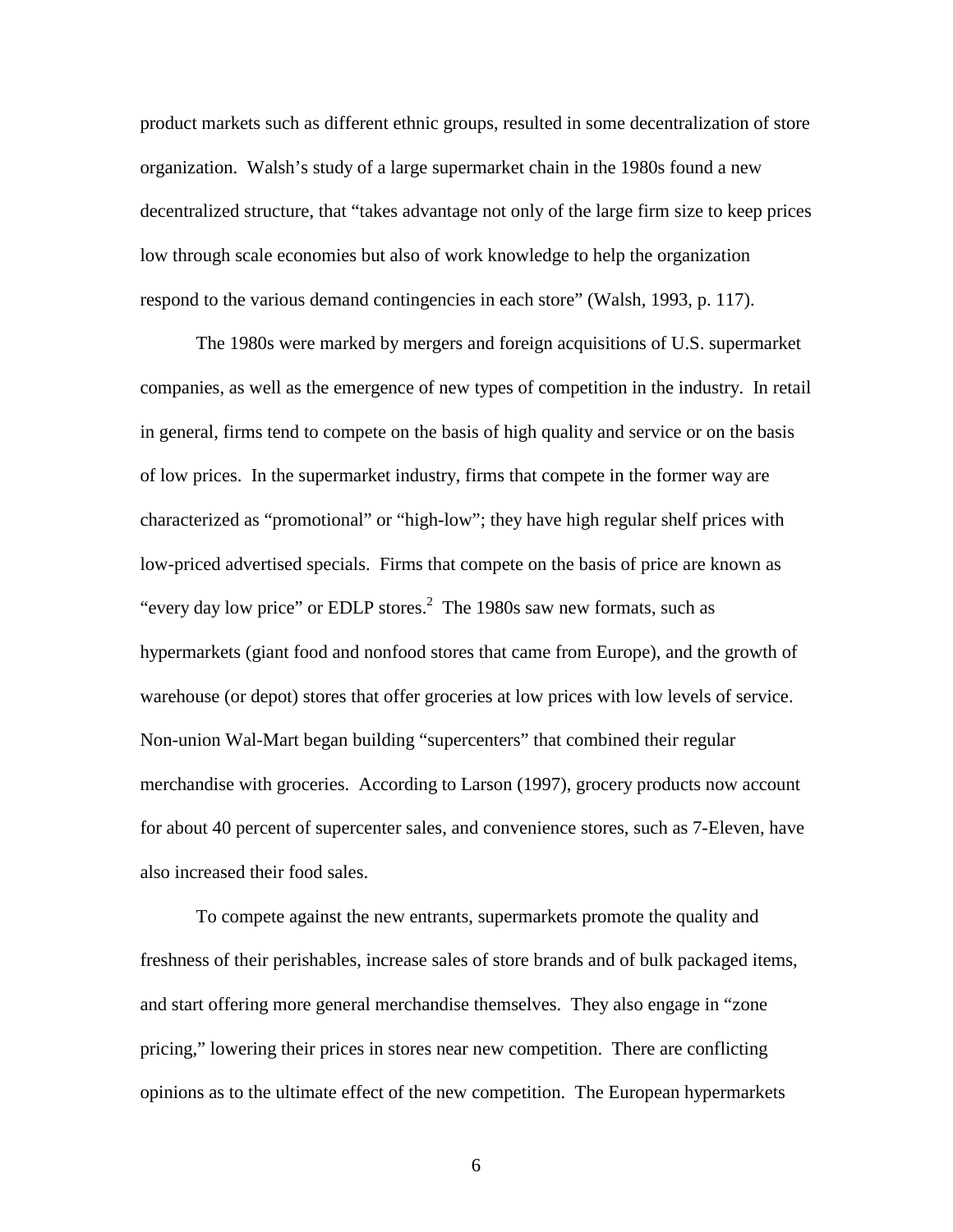failed, as customers found them too large and inconvenient. Some observers believe that "nationwide, supermarkets are holding their own against the supercenter… many lose sales when supercenters first open, but typically begin to catch up within a year" (Coleman, 1997, p. B1). Yet the established firms, such as Wal-Mart, Kmart, and Target, have become a real threat because they have cost advantages due to their experience in the use of information technology to handle inventory (Moody, 1997). One study of the impact of Wal-Mart on the sales of a traditional grocery chain found that Wal-Mart alone was responsible for a 17 percent reduction in sales for the chain (Capps, 1997).<sup>3</sup> And Wal-Mart is now experimenting with its own stand-alone supermarkets, a development that has supermarket chains worried (Nelson, 1998; Ortega, 1998).

There is also disagreement over what grocery shoppers want more: low prices or a convenient, high-service shopping experience. Some find that customers care more about convenience and service (Publix, Raley's top consumer survey, 1997; An Industry Readies Itself for a New Era, 1997), while others argue that the lowered disposable incomes of the last twenty years have led more consumers to shop on the basis of price, encouraging stores such as Wal-Mart (50 Historical and Hysterical Years of Supermarket Business,1995; Bleakley, 1997). A recent trade publication article asserts that the difference between EDLP and high-low supermarkets is diminishing (Zwiebach, 1997). Sixty percent of stores are currently promotional, but EDLP's are offering more promotions as vendors pass on bargains to them. It may be that the steady stream of promotions is giving customers the idea that regular grocery prices are too high (Bleakley, 1997).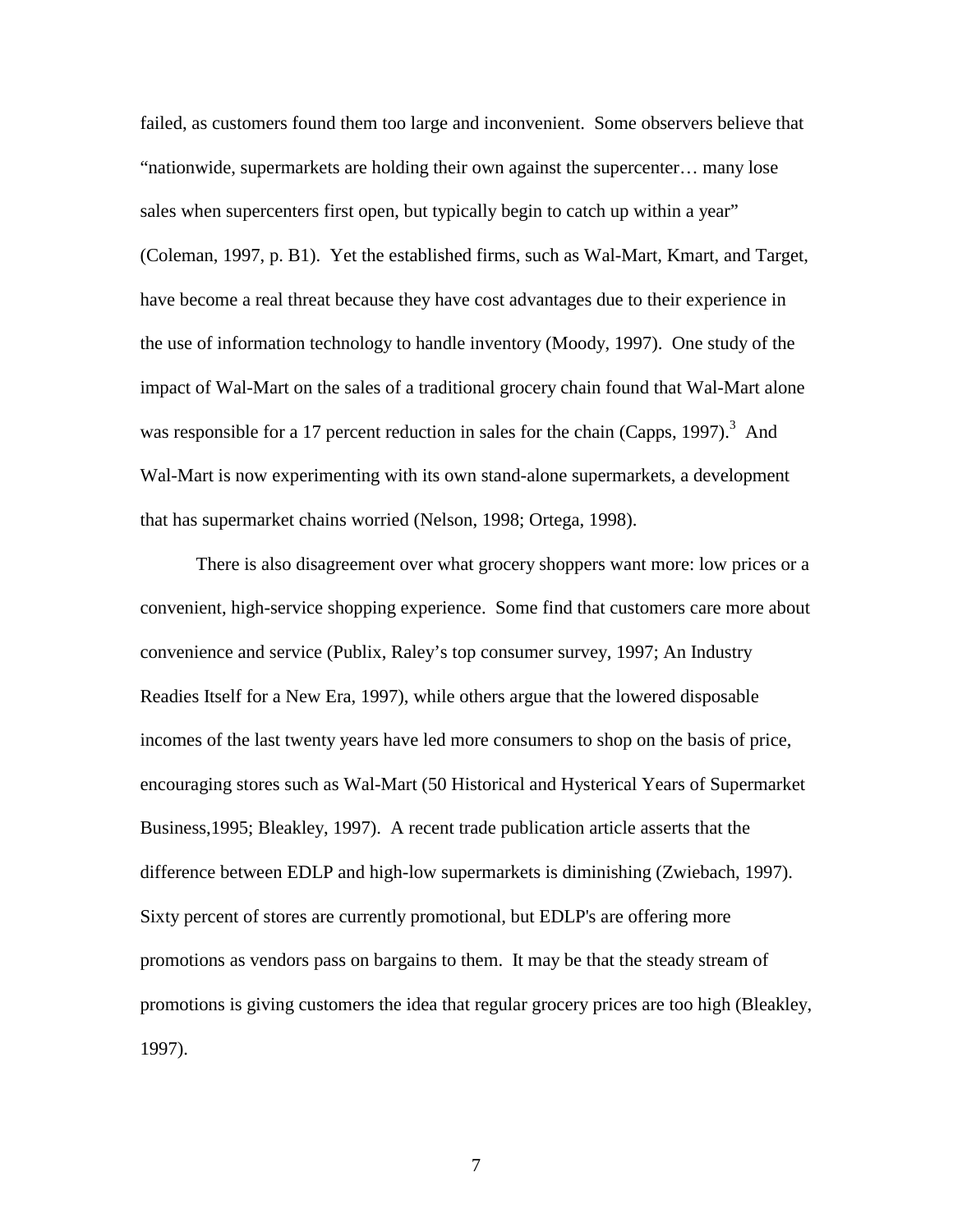Warehousing and delivery is another area the traditional supermarkets are having to re-evaluate in the face of new competition. The vast majority of chains use a combination of their own warehouses and direct vendor deliveries, while independents tend to use wholesalers and direct vendor deliveries (The Food Institute, 1996). One article reports that when Wal-Mart created its own distribution system for the groceries it sells, distributors began to help supermarkets combat newly-opening supercenters (Coleman, 1997). Some supermarkets are looking at outsourcing their warehousing in order to cut costs; wholesalers, who can get lower prices by buying for multiple chains, are hired to order and deliver merchandise (Fabricant, 1997). Of course, the jobs of the warehouse employees are threatened by this type of action. Washington, D.C.-area Safeway stores used the threat of closing their warehouse and outsourcing the work to win a five-year contract with no pay increase with the Teamsters-represented warehouse workers (Pyatt, 1996). An attempt to do the same by Giant Food led to a Teamster's strike in the winter of 1996-7 (Pressler & Swoboda, 1997).

#### **Employment Issues**

There are several important trends regarding employment: total employment in the industry has been increasing while productivity has been decreasing, leading some to see a crisis in employee recruitment; wages have fallen dramatically since their high twenty years ago; and unionization in the industry has declined.

Total employment in grocery stores has been increasing; employment grew from just over 2 million workers in 1980 to almost 2.9 million workers in 1990 to over 3 million workers presently.<sup>4</sup> Between 1996 and 2006 the Department of Labor projects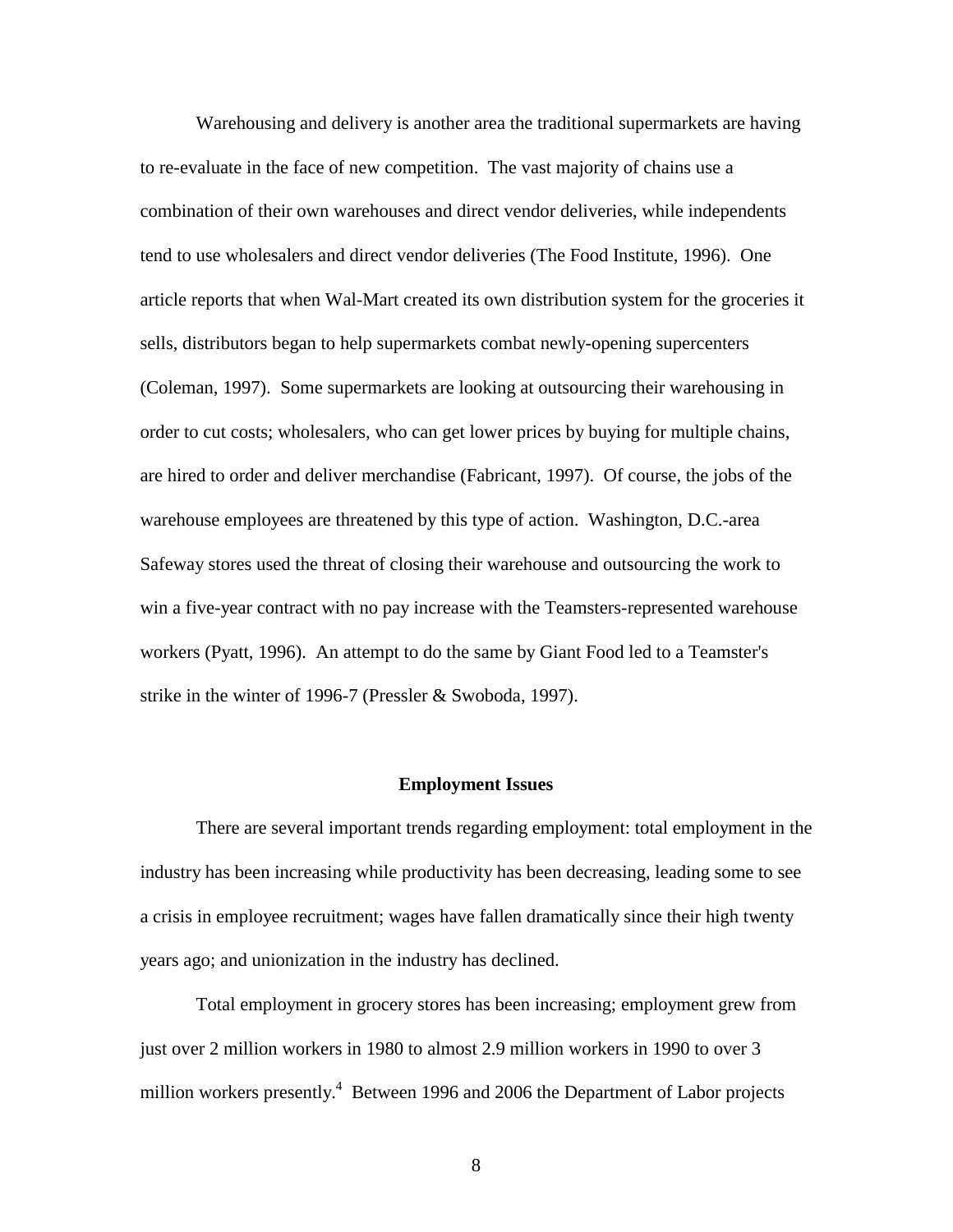that employment in grocery stores will increase by 11.9 percent. The number of nonmanagerial administrative support workers is expected to fall, but sales and service workers (cashiers and food preparers) are expected to be in greater demand.<sup>5</sup> As in the retail sector in general, in the food stores workforce women outnumber men: in 1996, 53% of supermarket workers were women (National Retail Institute, 1997). Males and females are in sex-typed jobs, and one study found that the female jobs paid about \$2.00 less per hour than the male jobs (Walsh, 1993). $<sup>6</sup>$ </sup>

Labor productivity has fallen in the industry in the past two decades.<sup>7</sup> This may be partly due to an increase in the share of total sales accounted for by service-intensive items, such as in the deli and bakery departments, and partly reflect problems in measuring improvements in service quality. Productivity may also have fallen because of high, and increasing, worker turnover, which lowers the experience-level of the workforce (Moody, 1997).

# **Recruitment and Hiring**

As employment has been increasing and is expected to continue increasing, recruitment is viewed as a major problem. In one industry publication, recruitment is listed as grocery executives' top concern for 1995 (competition from other retailers and discounters ranked second): 91 percent of chain executives say they anticipate a high amount of difficulty in this area (Progressive Grocer, 1996). Another trade magazine calls supermarket workers "America's greatest endangered resource" (An Industry Readies Itself for a New Era, 1997, p.41). The National Grocers Association staff also talked about this problem, pointing out that 20 years ago, someone typically started in a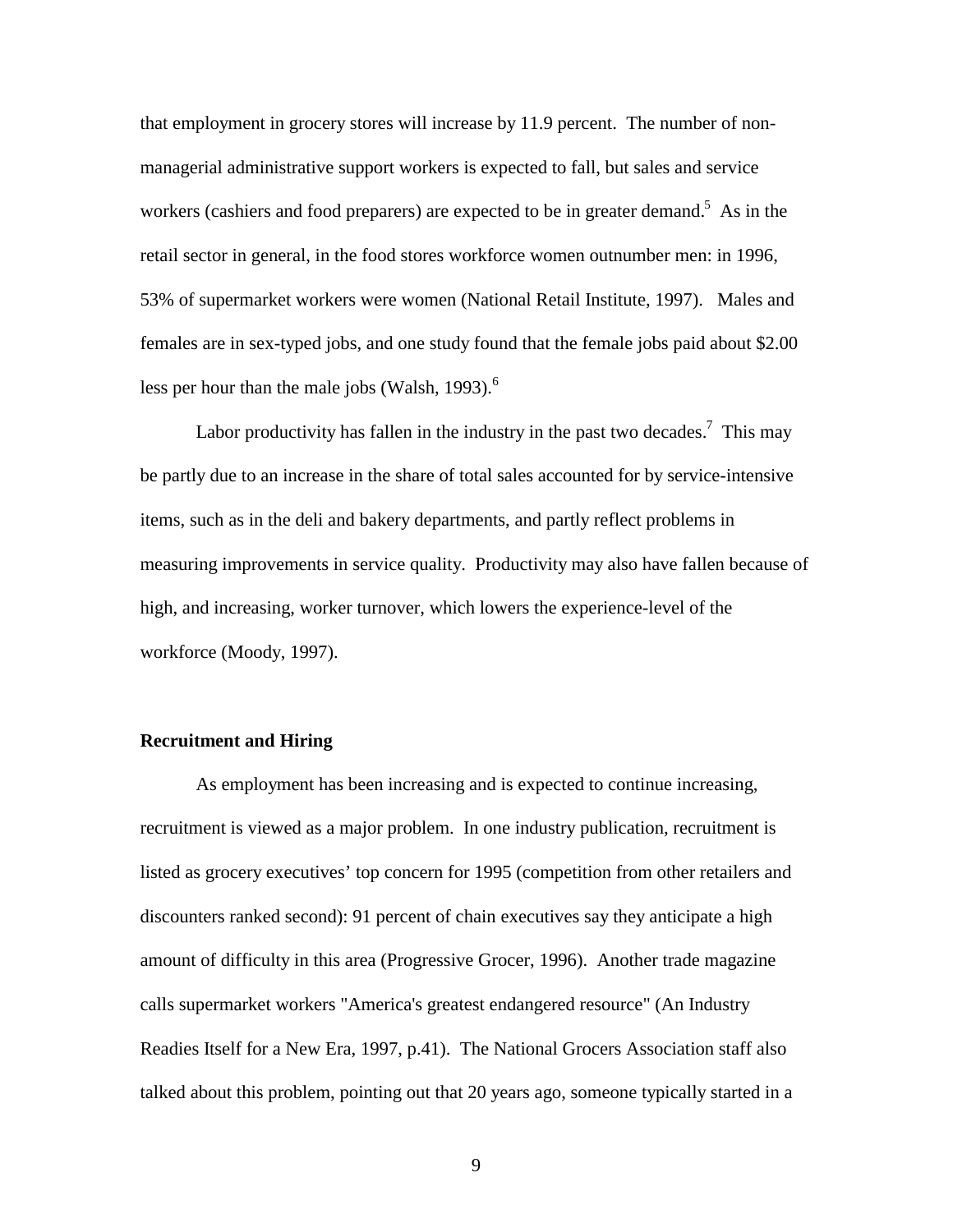supermarket while in high school and stayed with the job. Hochner et al. (1988), who collected career histories of 140 workers in their early-1980's study, confirm this. $8$ However, in the 1990s, young workers tend to leave supermarket jobs to go to college. Some firms are beginning to use school-to-work programs to try to recruit workers, and industry publications are replete with advice on how to recruit and retain workers (Duff, 1989; Gattuso, 1997).

#### **Job Quality**

The difficulty in recruiting may be due in part to the low wages currently being offered. In 1996, real average hourly earnings were \$8.50, and entry-level positions paid not much more than minimum wage.<sup>9</sup> Traditionally, supermarket jobs were relatively well-paid; wages have actually declined in the industry from their high of \$12.32 per hour (in 1996 dollars) for non-managerial grocery store workers in 1978. At the time, these wages compared well to the average in the retail trade industry of \$9.15 per hour, and were similar to the national average wage for non-managerial workers.<sup>10</sup>

Yet the 1980s were characterized by the spread of two-tier wage agreements between unions and supermarket companies. Two-tier wage structures, which originated in the retail food industry, mean that new hires are paid less than more senior workers who do essentially the same job (Harrison  $\&$  Bluestone, 1988). These events were part of a general atmosphere of union give-backs around the country. As Harrison and Bluestone (1988) describe, beginning in 1978, and increasingly after the election of President Reagan, "Washington began to adopt policies that effectively forced workers to accept wage concessions, discredited the trade-union movement, and reduced the cost to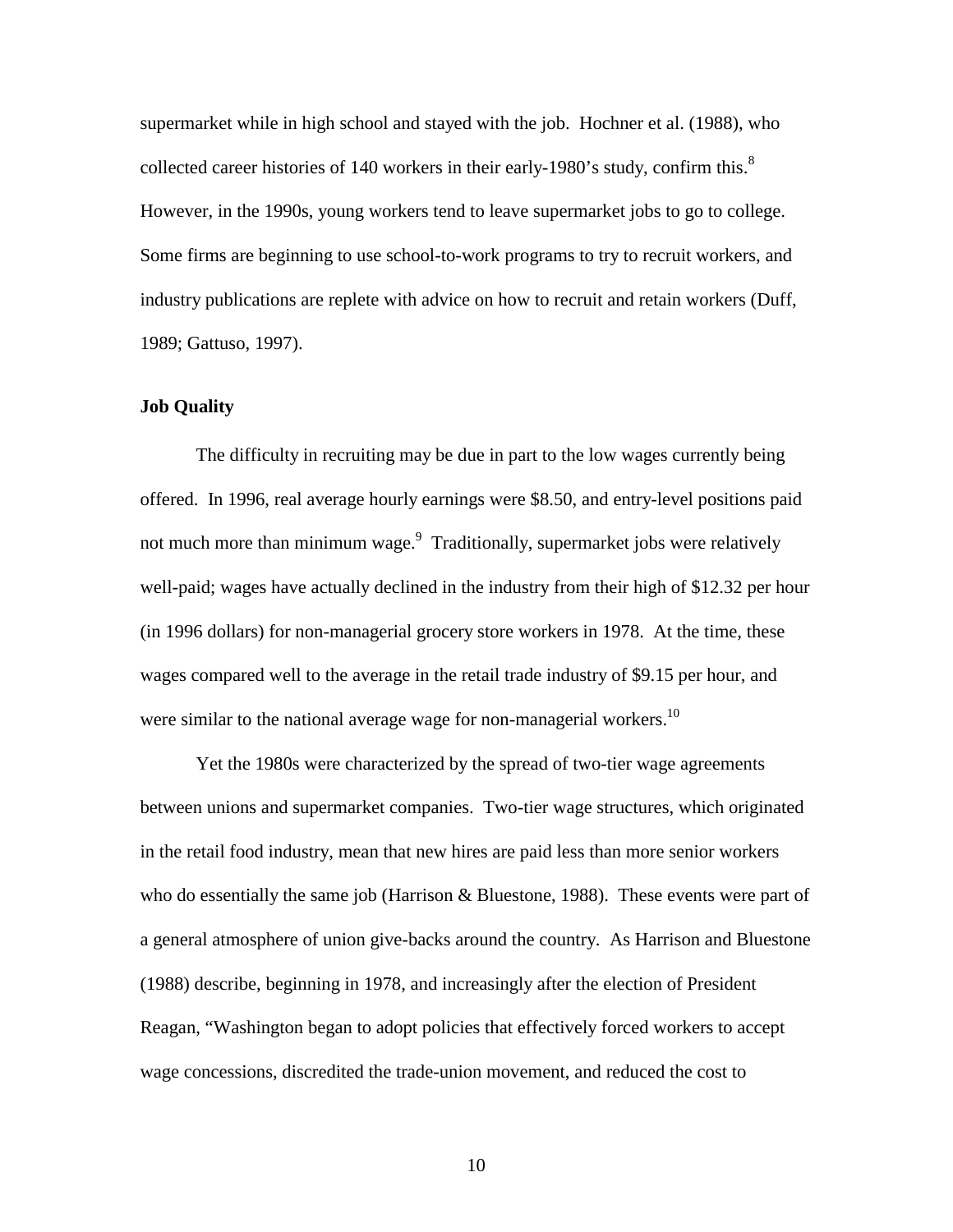business of complying with government regulations" (Harrison & Bluestone, 1988, p. 14). Corporate restructuring in this environment meant that managers could simply freeze wages, reduce pay, and/or introduce two-tier wage systems, and with "the threat of layoffs and plant closings all around them, labor unions found it difficult, if not impossible, to contest these actions" (Harrison & Bluestone, 1988, p.13).

Thus during the recession of 1981-82, unions made concessions; it is during this time that supermarket wages began their decline. Hochner et al. (1988) relate how in the early 1980s, amidst high unemployment in Philadelphia, the United Food and Commercial Workers local gave wage and benefit concessions to A&P in return for not closing all of its area stores. Incumbent workers' hourly wage went from \$10 to \$8, and the starting wage for new hires was lowered even further. In addition, the union agreed to limit full-time jobs to 60 percent of the total number, and lower the minimum number of hours for part-timers (Hochner et al., 1988, p. 96). These concessions to A&P meant that the union had to give a similar deal to the other area stores. "Together, these changes reinforce the tendency in service industries in general and in the grocery industry in particular toward bifurcation of the labor force into a small higher-paid, established, and protected senior component and a larger, lower-paid, newer, and insecure junior component" (Hochner et al., 1988, p. 97).

According to Moody (1997), the decline in grocery workers' earnings is due to three factors: the growing importance of labor-intensive work, the increasing employment of part-time workers, who typically receive lower hourly earnings and fewer benefits, and the decline in the share of the workforce represented by unions. As firms needed more labor to deliver services, cutting costs per individual worker became crucial. Thus by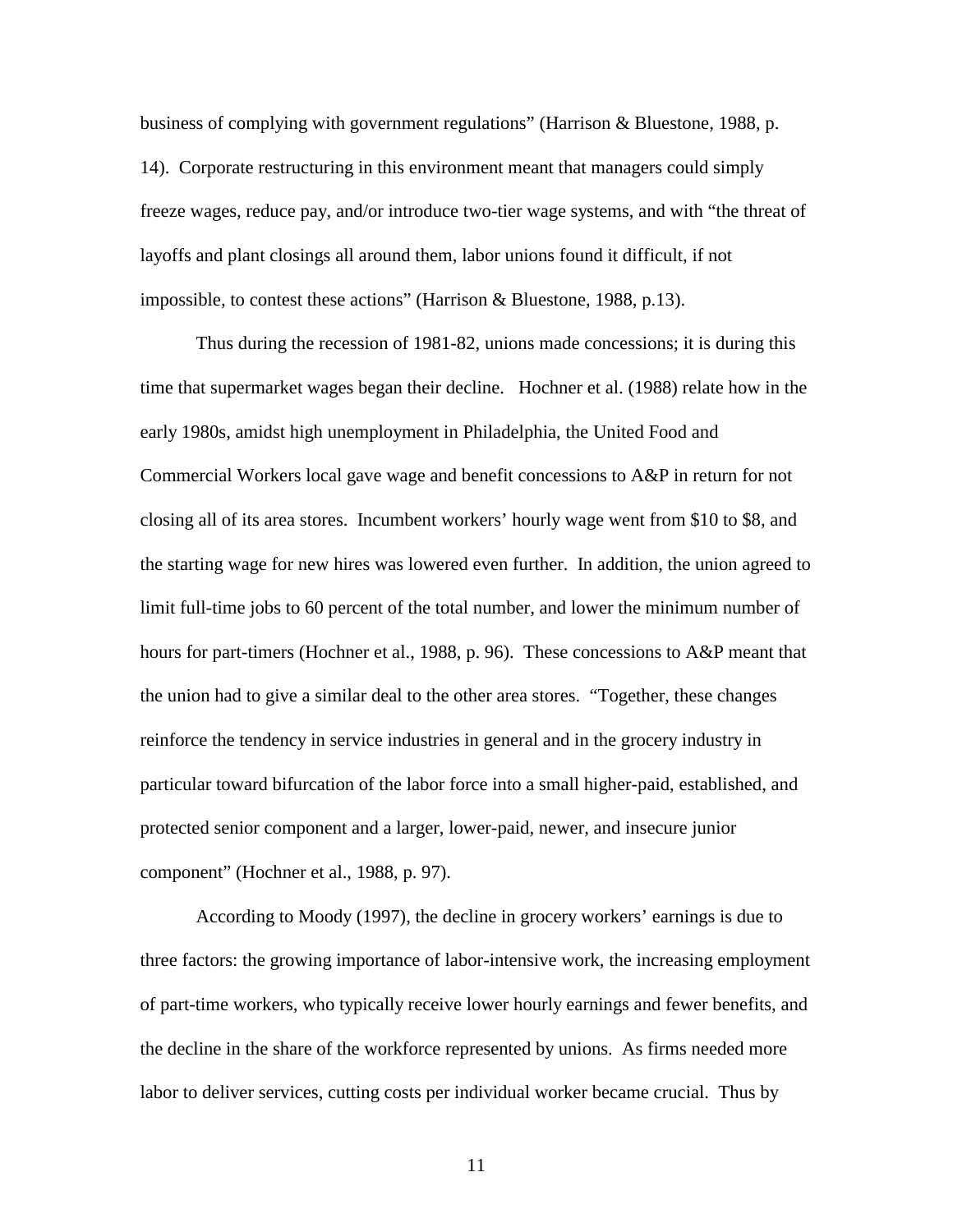1990, only 38 percent of the employees at an average chain supermarket store were fulltime; the percentage for an average independent store was a bit higher at 43 percent (Progressive Grocer, 1991).

Total unionization across the country has declined for many reasons, such as the relative growth of the labor force in the largely ununionized South, the shift in the number of workers away from the well-unionized manufacturing to the less-organized service sector, and explicit opposition to unions by more and more corporate managers (Harrison and Bluestone, 1988). Unionization in the supermarket industry, traditionally high and still higher than in many other service industries, has also declined steadily. In 1983, 31 percent of grocery store workers were union members (this compares to percentages in the single digits for department stores and eating and drinking places). Ten years later, this figure had dropped to 25 percent (percentages for department stores and eating and drinking places also declined).<sup>11</sup> Chain stores are more likely to be unionized than independents (Walsh, 1993; Moody, 1997).

The main goal of the United Food and Commercial Workers, which represents most supermarket workers, is "to eliminate wages as a competitive factor" (as quoted in Ferguson, 1990). However, non-union Wal-Mart and warehouse clubs like Costco are increasingly entering the industry, openly combating the unions, and using the savings from wages to underwrite price wars with the unionized chains (Ferguson, 1990; Swoboda, 1992). Non-union Food Lion is one of the UFCW's main targets. One union strategy is to mail fliers to residents near new stores and implore them not to shop there (Sullivan, 1996). This is a type of "corporate campaign," aimed to discredit the company with consumers.<sup>12</sup>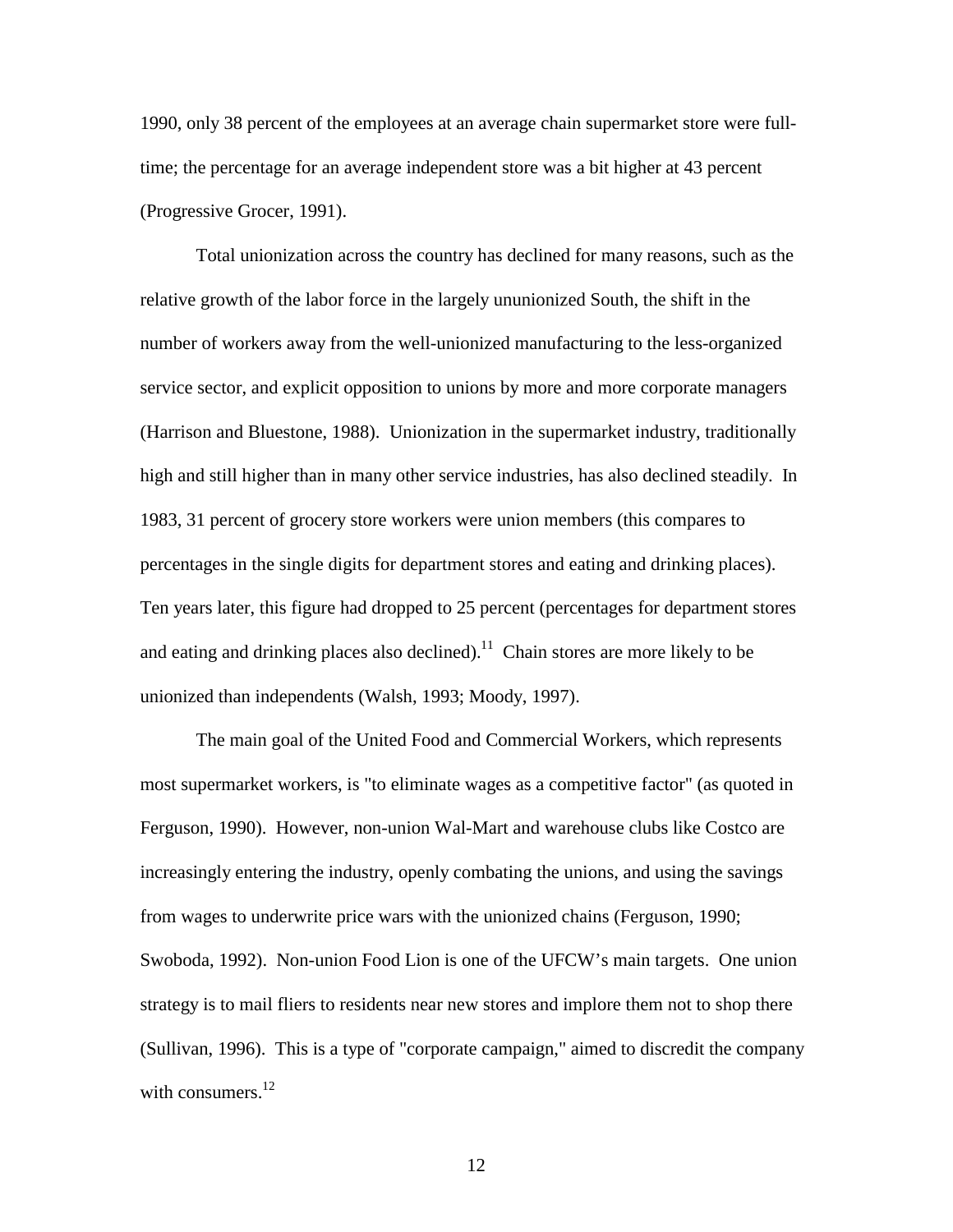In unionized chains, mobility is governed by the contract and usually occurs through a bidding system. Contracts also tend to require that openings are posted in the stores. There was general agreement among all our respondents that new employees are less likely to view a supermarket job as a long-term career job than in the past. There was a divergence of opinion, however, as to the cause of this change.

#### **Changes in Job Content**

While other studies of changes in service sector work exist (see Batt, 1998 for a review), there are few academic analyses of changes in the content of supermarket jobs. Walsh's (1993) study of one chain, "Superstores," found that changes in the industry have generally led to a new "entrepreneurial store" in which the workers are more autonomous and skilled. This is due to both the diversification strategy – larger stores and more service departments – and technological innovations.

The diversification strategy created new jobs that required knowledge of new products, which resulted in an increase in task complexity and a greater burden on store managers. The outcome at Superstores was to give more control to the shop-floor-level workers, particularly the different department heads, who, unlike many store managers, had come up through the ranks. For example, as technology made electronic ordering possible, the responsibility for ordering was increasingly given to department heads and senior clerks. The decentralized structure also allowed department heads to hire their own people, and to have discretion and autonomy within their own areas. The department head position became a blend of a management and a labor position, which, according to Walsh, was the key to successful decentralization.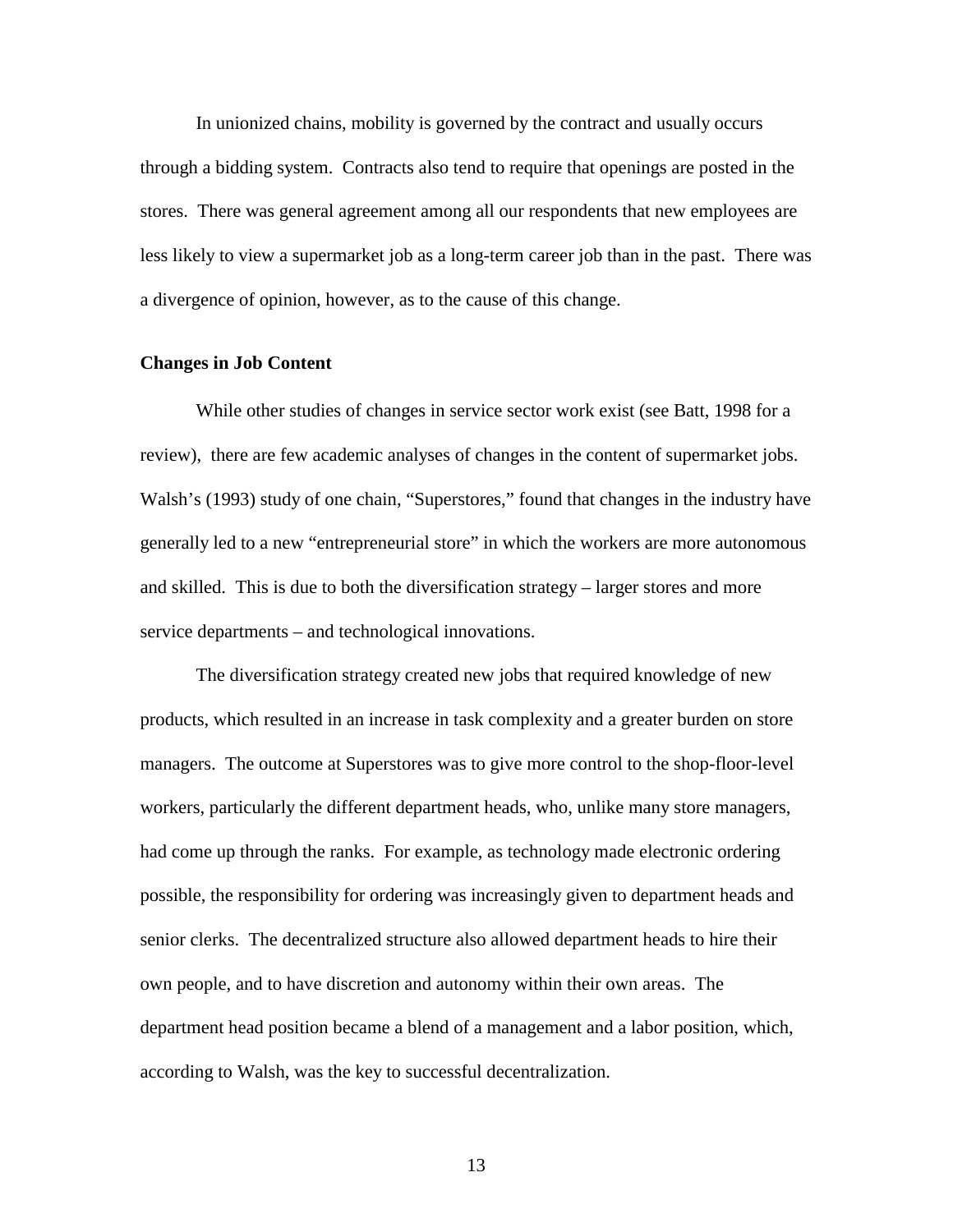Clerks were also given more autonomy, as managers realized clerks were better at knowing their local customers' tastes, explaining the products in their departments to customers, developing local marketing plans, and deciding on ordering. Walsh (1993) says, "not only did these workers know what to prepare, how to prepare it, and how much to order, they also had to be able to handle customers" (p. 123). Most training was onthe-job, informal, and relied on worker interaction (p. 139). Store managers were aware of a negative relationship between employee turnover and profitability in the specialty departments, so they tried to retain employees with customer service skills and product knowledge.

"Superstores," however, may be atypical within the industry. Ben-Ner et al.'s (1998) analysis of survey data from Minnesota food firms found that core employees in retail food stores had jobs with low task uncertainty (low task complexity and low task variability combined) and low activity interdependence. Food stores tend to have more traditional, as opposed to innovative, human resources systems, and they seem to be turning towards employee involvement practices more slowly than are non-food firms. They also have more individual-oriented, as opposed to group-oriented, systems. These researchers conclude, in contrast with Walsh, that "changes during the 1980s and 1990s were more rapid in other parts of the economy than in the retail food industry, leaving food firms closer to the traditional hierarchical and centralized model of work organization" (Ben-Ner et al., 1998, p. 25). $^{13}$ 

In promotional chains, management emphasizes workers' service skills, so that it is likely that the emotional labor required for these jobs has increased. For example, Safeway has instituted "Superior Service" rules that require workers to smile, make eye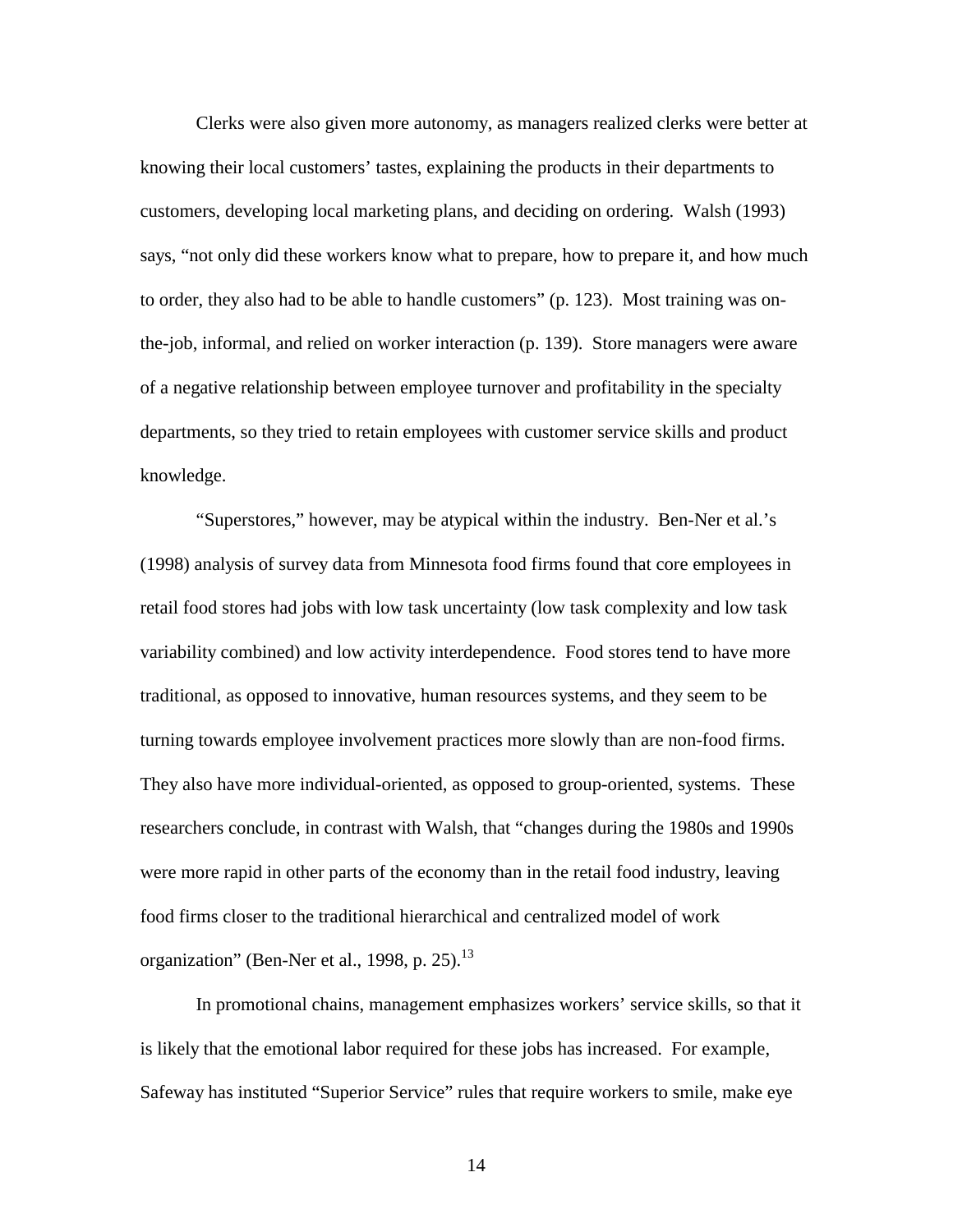contact with customers, greet customers, and accompany customers to locate items they can't find. Cashiers are instructed to thank shoppers by name, using information from their credit, debit, or Safeway card. Safeway employs mystery shoppers who grade workers on a 19-point scorecard, and the results affect their evaluations; those who are rated poorly are sent to a training program in friendliness. The program has received attention in the press as some customers complain of being annoyed by chatty employees, and female employees complain of male customers misinterpreting their friendliness. Other employees resent being penalized for not smiling (Grimsley, 1998).

#### **Technological Change**

Technology has had significant effects on the industry in recent decades, beginning with the introduction of scanners and the Universal Product Code (UPC) in the early 1970s. The scanning of merchandise at the checkout meant that prices no longer had to be hand-labeled on every item; this was attractive to firms as a cost-cutting measure. Yet what was referred to as "no pricing" was controversial. Clerks saw this as a threat to their jobs. There was also customer resistance to price removal, because of a distrust of retailers. Unions, who weren't opposed to scanners at the check-out, only to no-pricing, partnered with consumer groups in fighting for legislation that would mandate individual item pricing, and they won in several states (Walsh, 1993).

With the implementation of UPC's and scanners, a range of new technologies became possible. Wholesalers and retailers began exchanging information through the use of computer systems for ordering; this is now referred to as Electronic Data Interchange (EDI). Efficient Consumer Response (ECR) is another term used to describe the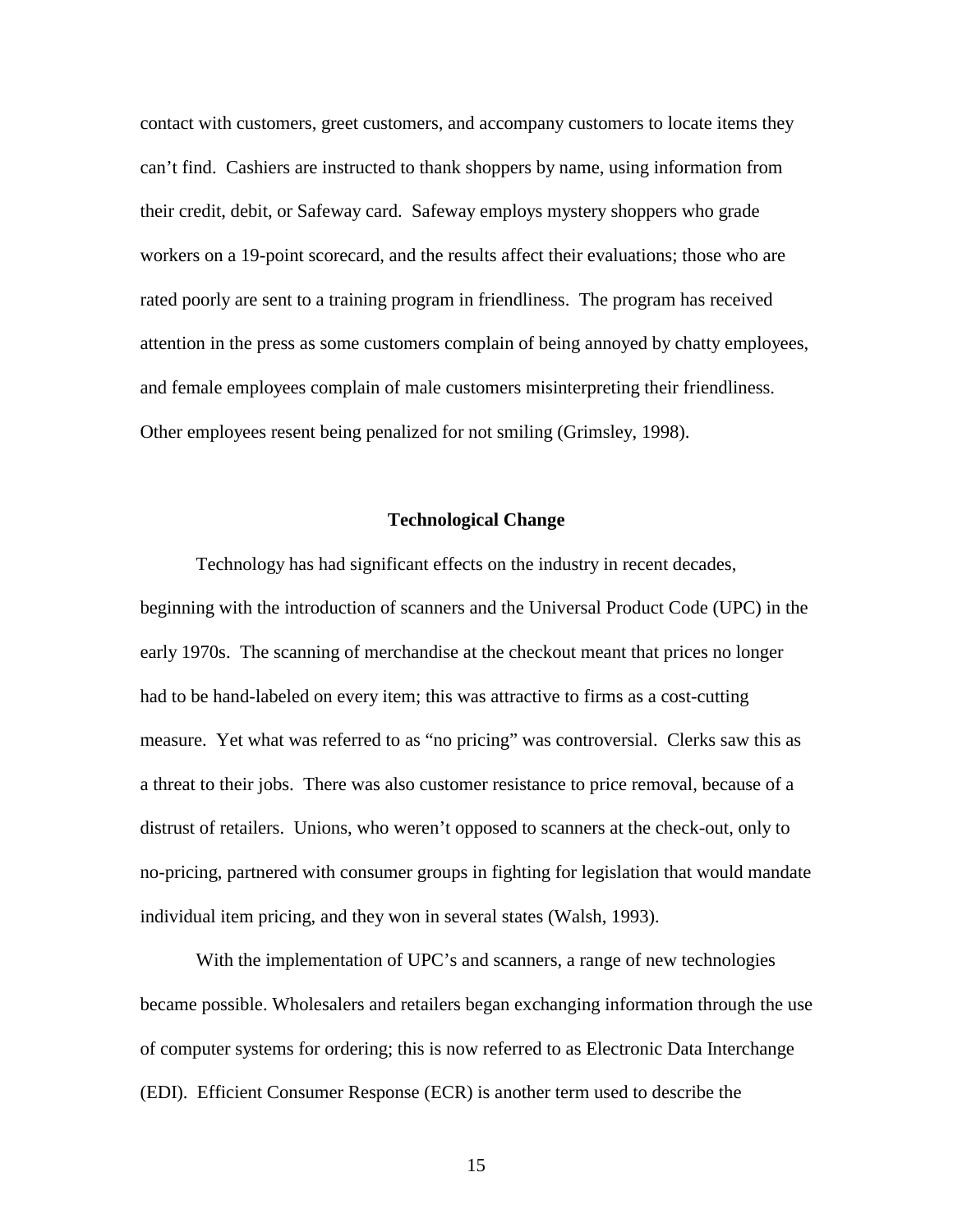"industry-wide, collaborative initiative to re-engineer the grocery supply chain" (Phumpiu & King, 1997). ECR refers to the chain of technology that can be used to scan incoming merchandise, practice computer-assisted ordering (CAO) at the store-level, transmit orders by electronic data interchange (EDI), and use point-of-sale (POS) data for sales forecasting. Continuous replenishment practices (CRP), in which retail sales data is automatically shared with wholesalers and other vendors, puts the retailer, wholesalers, and manufacturers into a computer-based partnership to forecast inventory requirements and create orders.

Researchers who interviewed the managers of forty grocery stores in Minnesota found that chain stores are implementing ECR practices more quickly than single stores (Phumpiu & King, 1997). They also found that stores with higher levels of ECR practices and technologies have significantly higher sales per labor hour, sales per square foot, and inventory turns than low level stores (Phumpiu & King, 1997; also see Larson, 1997). However, the store managers interviewed were "reluctant" to use computerassisted ordering (CAO) or continuous replenishment practices (CRP). It is possible that managers do not want to give up control over their inventory, or they believe local merchandising strategies still call for the personal touch. Some analysts insist that grocery stores must directly transmit sales data to wholesalers and manufacturers in order to become more efficient (Moody, 1997). Yet the slowness to adapt a new technology may be sometimes due to suppliers' hesitation, not retailers'. For example, DEX (direct exchange) is an electronic invoice transmission system for direct store delivery that saves on clerical costs. However, retailers must convince suppliers to buy the technology. (Garry, 1992).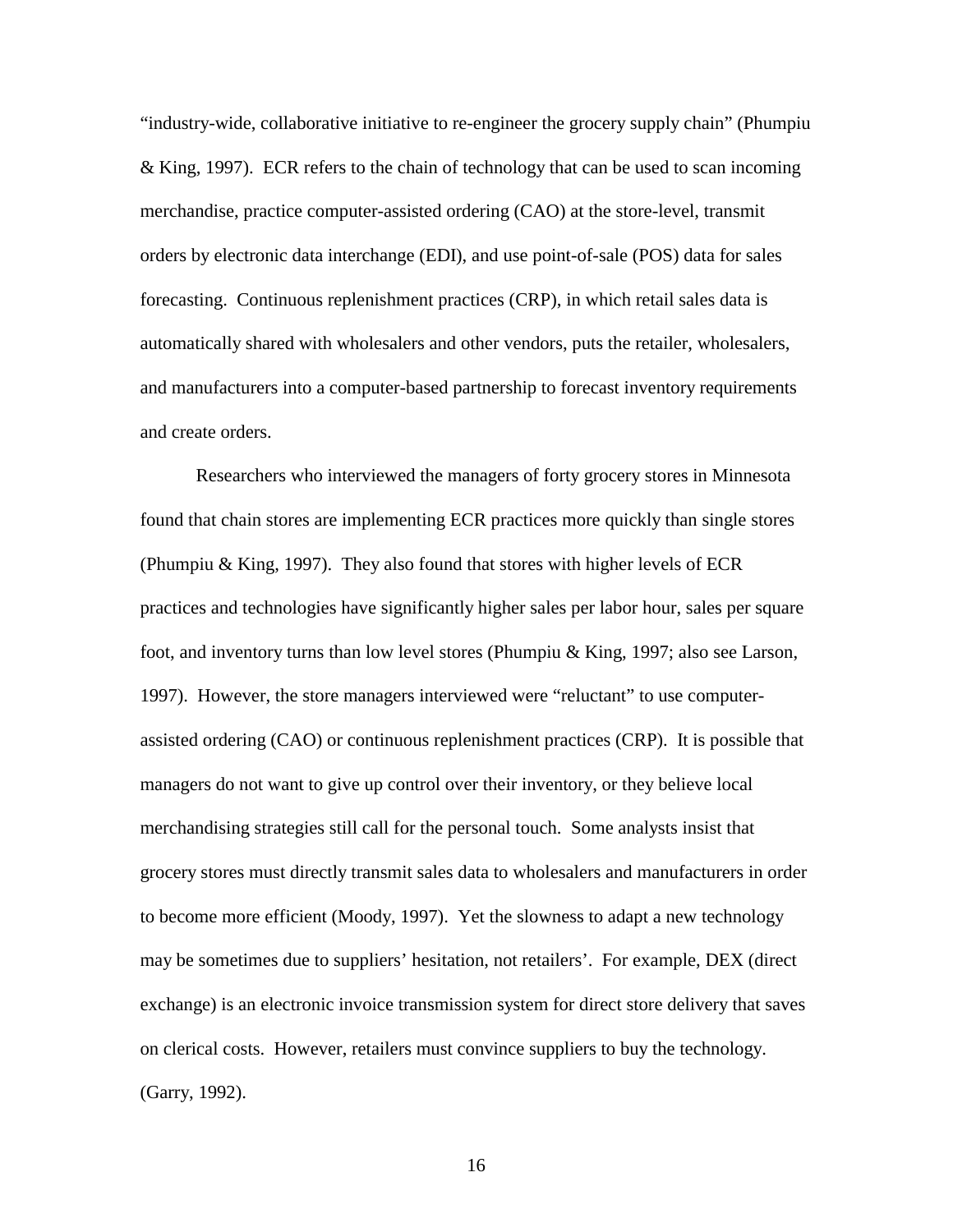Other new technologies include electronic shelf labels, which enable managers to change prices to the store's point-of-sale (POS) systems and shelves concurrently, as opposed to manually changing the shelf labels. One store has documented substantial productivity and sales gains by use of this technology (Amato-McCoy, 1997a), but as of 1994, only 6 percent of stores had it (The Food Institute, 1996). Computerized planograms are being used to determine the optimum design and layout of stores, including the design of shelf space. These programs can measure sales per square foot, and the effect of shelf changes on sales (Moody, 1997). Some companies are experimenting with self-service checkout systems, in which shoppers scan and bag their own items and then used an automated system for payment. The advantages are that shoppers save time waiting in line and store labor costs are reduced as stores can cut back on cashiers (Moody, 1997). Stores are also experimenting with computer-based job applications, whereby candidates can apply over the telephone and then be scheduled for a computer-assisted interview (Purpura, 1997). Computer-based training (CBT), which requires fewer hours from both teacher and student, is becoming more common. CBT is used for register training, and also to learn store policies and OSHA procedures (Amato-McCoy, 1997; Hammel, 1997).

By 1994, almost all supermarket companies used POP UPC scanning and had technology for accepting credit card payment, and almost three-quarters had POP coupon scanning. For chains of 11 or more stores, about one-fifth used computer-assisted ordering, one-quarter used technology to calculate inventory, one-quarter used technology to monitor shopping habits, and half used technology to schedule labor (The Food Institute, 1996). Moody (1997) reports that there are economies of scale in the use of IT,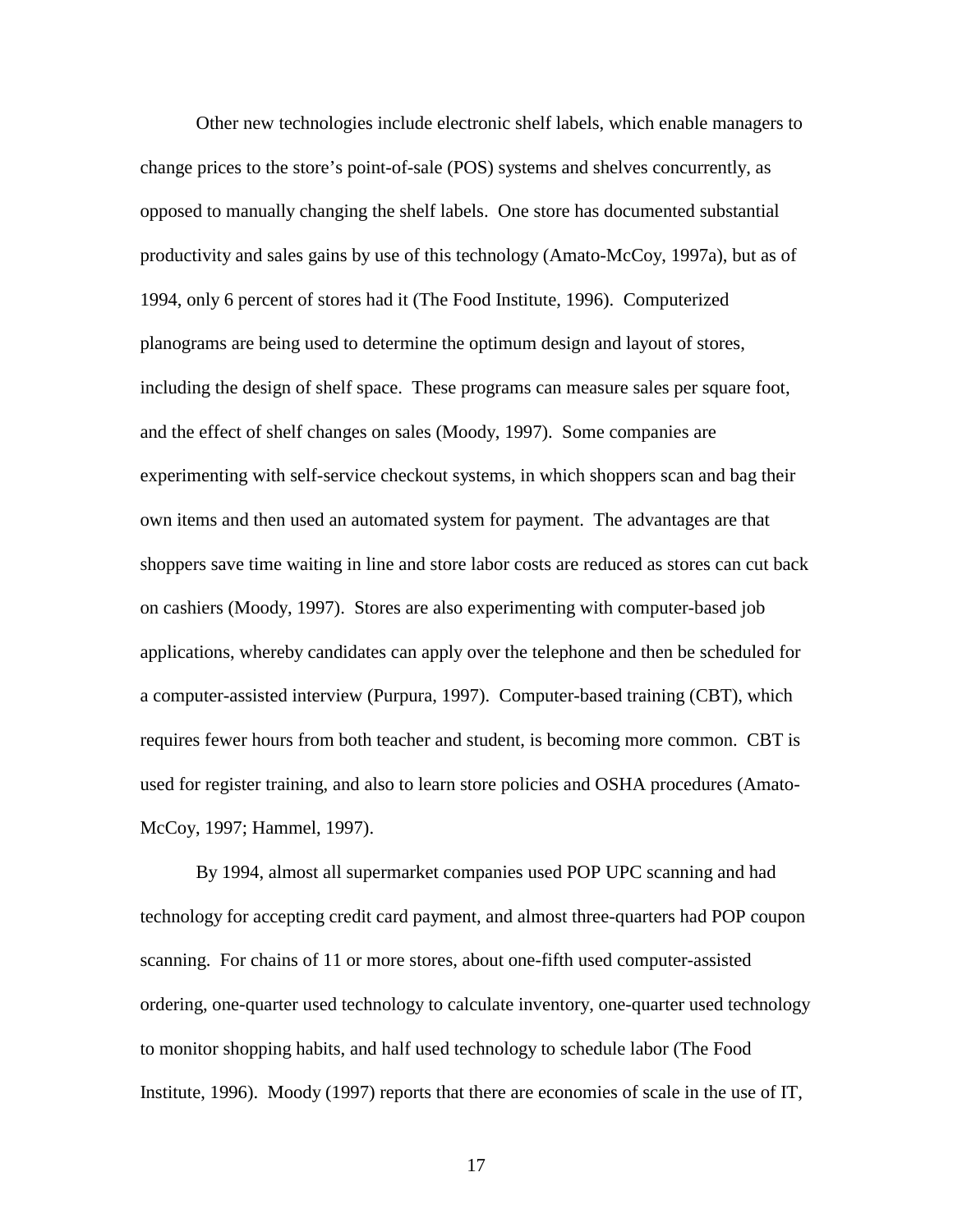both at the individual store level and at the company level, so IT advances may influence market structure by encouraging larger size companies. IT sophistication is greatest in the larger companies. According to some figures, productivity in the supermarket industry did increase from 1977 to 1981, when scanners were being widely implemented: grocery sales per labor hour increased from \$59.62 to \$81.40 in that period (Food Marketing Institute, 1987). But, despite major IT improvements at many stores, labor productivity has fallen by 13% between 1983 and 1993.

#### **Recent Trends**

Profit margins in the supermarket industry are tiny. Net income (profit after taxes) for grocery stores for the 1997-98 fiscal period was 1.22 percent of sales; this was up from 0.71 percent for the1988-89 fiscal year (Food Marketing Institute 1995; 1998). Currently, supermarket industry sales (excluding warehouse clubs and convenience stores) are stagnant and productivity is falling, yet profit margins are growing as supermarkets become more efficient and operating expenses decline. Analysts say that "profitability should continue to edge up for the overall industry, between further costcutting and consolidations that are trimming purchasing, administrative, distribution and advertising expenses and giving grocers more clout with their suppliers" (Canedy, 1997). One article attributes increased profit margins to increased efficiency brought about by new technology, and technology-related marketing strategies, such as frequent-buyer cards (Coleman, 1997a).

There has been a great deal of consolidation in the industry (Lipin 1997; 1998; Fifty Historical and Hysterical Years of Supermarket Business, 1995). Since 1977,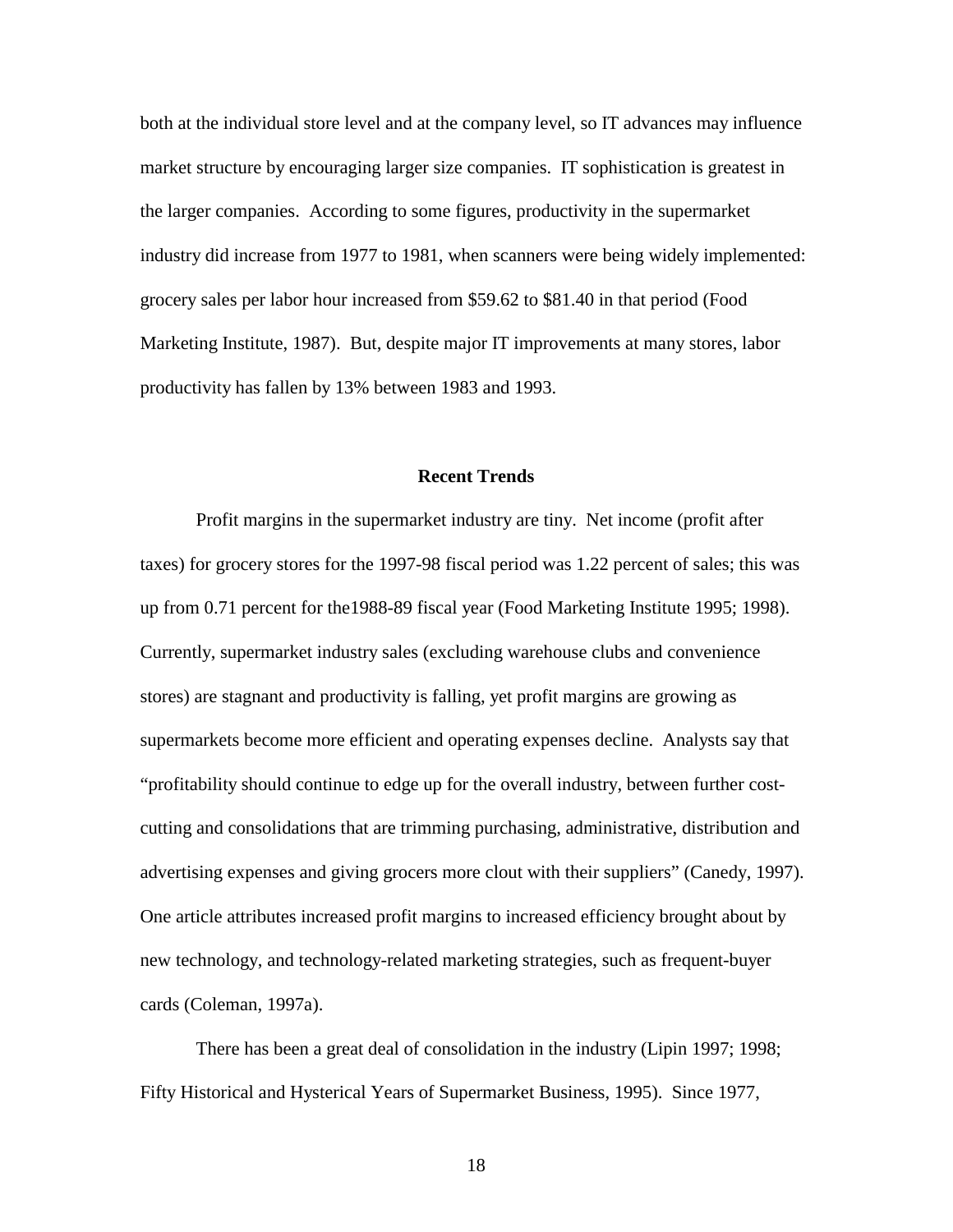supermarket firms with 1000 or more employees have gained in percentage of total sales from 55 percent to 65 percent (Moody, 1997). Through consolidation, companies are aiming to strengthen their buying and marketing power, to fend off competition from Wal-Mart. For example, the Acme, Lucky, and Jewel supermarket divisions of American Stores can make joint purchases of merchandise, saving the company money by buying in enormous quantities (Moody, 1997). In 1998 American Stores itself was acquired by Albertson's, a smaller but stronger EDLP firm; this pushed Albertson's into the top U.S. supermarket company spot, with \$35 billion in annual sales (Coleman, 1998). The wholesale food business is also said to be consolidating, as smaller wholesalers are finding it difficult to compete (Moody 1997; Larson, 1997).

Along with increasing consolidation, the trend in the 1990s is towards increased foreign ownership of American supermarket firms. The European firms came to the U.S. because their expansion opportunities had dried up at home; they are also expanding in Eastern Europe, Asia, and Latin America. In the U.S., the major foreign firm is Ahold Zaandam (Dutch), which owns Giant of Carlisle, recently bought Giant Food, and has a stake in 906 stores. Tengelmann (German) has a majority stake in A&P. Delhaize (Belgian) controls Food Lion. When a foreign buy-out occurs, firm operation is not necessarily affected; some firms, such as Tengelmann and Delhaize, have a reputation for not interfering with operations here (Weinstein, 1996). According to our interviews at the National Grocers Association, the European firms are much more "disciplined" and advanced in technological implementation.

Because competition has become so severe in the 1990s, supermarket firms are finding other means besides low prices and good service to attract and retain customers.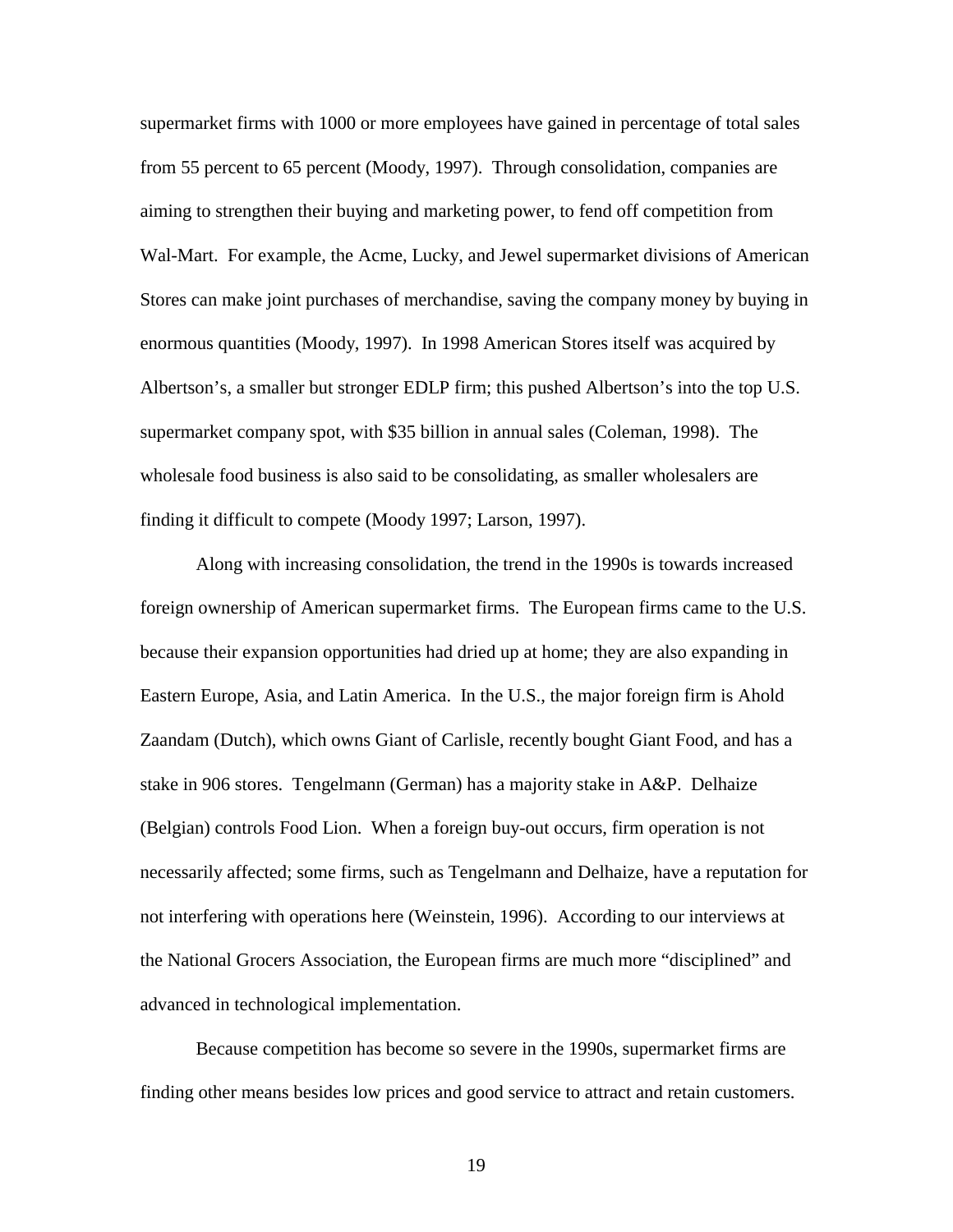One such innovation is loyalty programs, or frequent buyer programs, that reward repeat customers (Lewis, 1997; Coleman, 1997b). The stores benefit from the programs; by allowing them to keep track of particular customers' purchases, they provide "valuable insight into consumer shopping patterns and habits" (Pressler, 1998b, p.C1). Another new way to attract customers is to target an ethnicity or race; one Chicago chain targets Hispanic shoppers (Vargas, 1997).More supermarkets are selling fully-prepared, heat and eat meals, hoping to compete with restaurants' increasing take-out business (Wellman, 1997). Other firms are pushing housewares, pet products, and other merchandise (Elson, 1997; Coleman, 1997c). Supermarkets such as Food Lion are opening gas stations at their stores, a European trend. At the Food Lion pumps, small video screens promote the store's specials, and customers can get "frequent filler" cards and earn free products like bread or milk (Coleman & Sullivan, 1997). The Food Institute's Food Retailing Review of 1996 states that the majority of new superstores are including photo centers, in-store banks, wine departments, and greeting cards; and almost half will have a video rental department (also see Lewis, 1997; Business Wire, 1997; Canedy, 1997).

# **GIANT FOOD**

Giant Food Inc. started with one family-run grocery store in Washington, D.C. in 1936; it was the first "supermarket-style" store in the area. In the 1940s, Giant started its move towards vertical integration by leasing its own slaughterhouse, and opening the Heidi Bakery; since then it has come to operate its own dairy, ice cream, ice cube, and beverage manufacturing facilities, and has many of its support operations in-house, such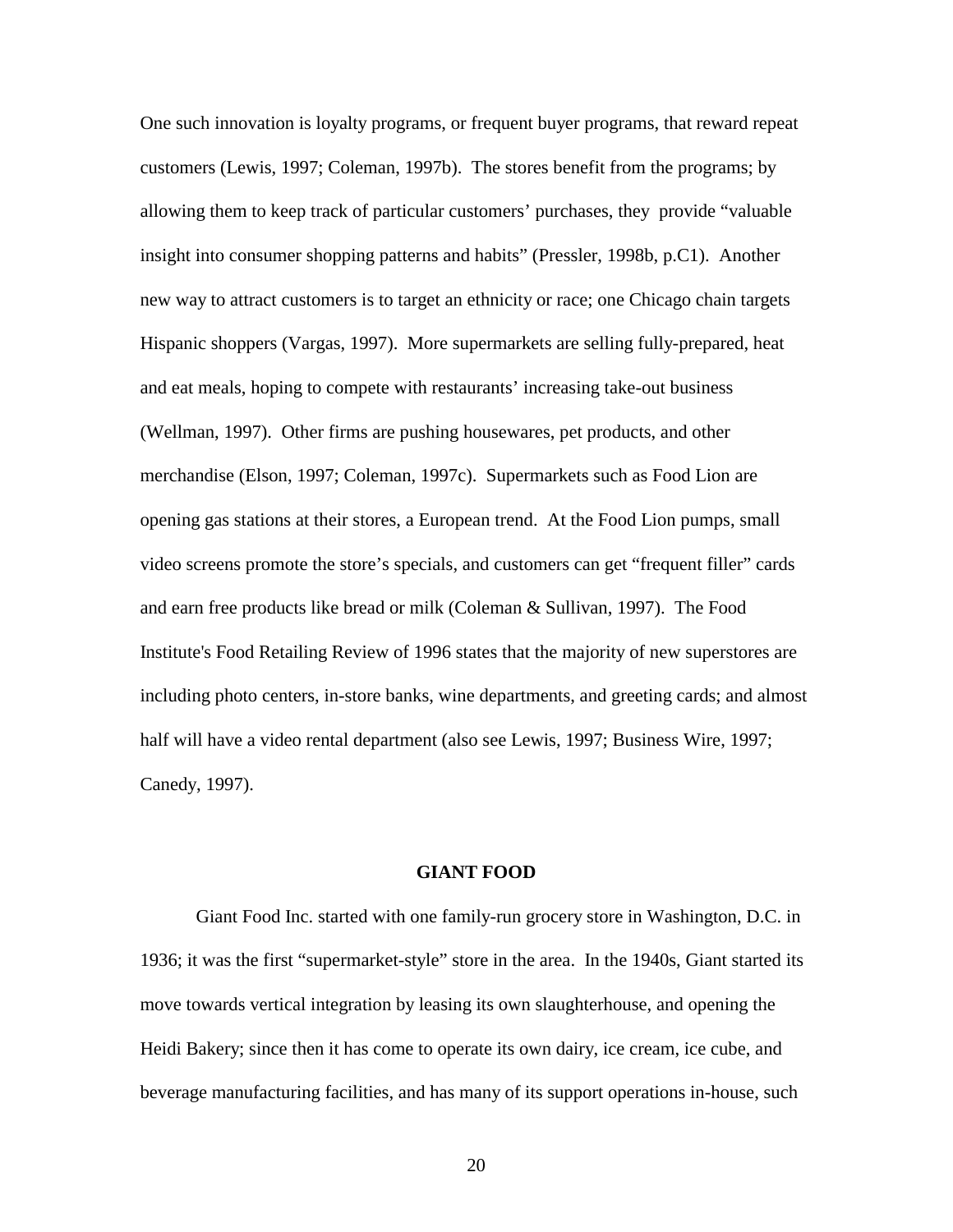as maintenance and repair, refrigeration fabrication, advertising, and shopping center ownership and management.

Over the next several decades the company expanded by opening more stores in the metropolitan region. In the 1960s, the company opened a new combination supermarket-pharmacy which would come to be its prevailing format. The standard for its current stores includes around 60,000 square feet of space, gourmet departments, an in-store bakery, a cosmetics and fragrance counter, a flower shop, a salad bar, and a large selection of bulk food products. The full-service, promotional company has grown to over 150 supermarkets (with pharmacies) and three free-standing drug stores in four states and the District. The firm has over 20,000 employees, of whom the vast majority are store-level workers, called "staffers."

Employees at headquarters and long-time staffers speak fondly of former company president Izzy Cohen, son of founder N.M. Cohen, who died in 1995. Both father and son were known to be very concerned with customers and with the "family" of Giant workers, and both were hands-on and involved in every detail of the company. Similar to the Sam Walton mystique (Ortega, 1998), these personalities have definitely affected the corporate culture and corporate strategy. For example, managers at firm headquarters referred to themselves and the company repeatedly as "control freaks"; the many subsidiaries are an example. The traditional company culture has been to keep all operations within the company, rather than contract out work.

In 1996, *Forbes* (1997) ranked Giant Food third in profits per employee and tenth in sales per employee. Also in 1996, the Food Institute's Food Retailing Review ranked Giant Food in the top 20 supermarket chains (number 15) based on total sales. Sales for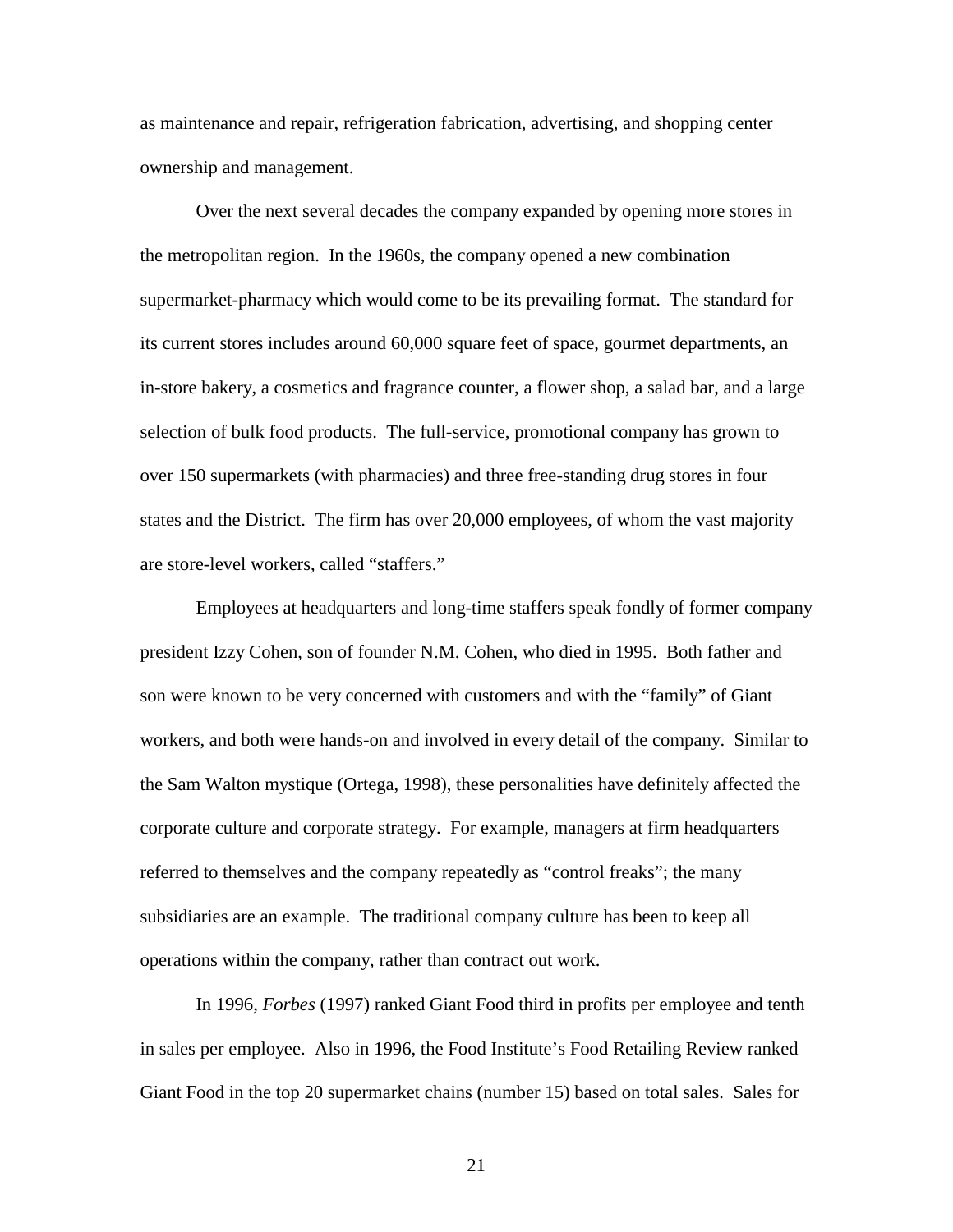the 1996 fiscal year were \$3.86 billion. Yet a Teamster's strike during the winter of 1996-97, which was Giant's first major strike in 20 years, hurt the company's profits. $14$ After the strike was settled, Giant initiated a price war to bring customers back. These events, and generally increasing competitive pressure, led the company to announce costcutting changes that appeared to constitute a real shift in strategy. Chairman Pete Manos said in a *Washington Post* interview: "For years and years we operated with a chairman, Izzy Cohen, who was a great supermarket operator and a lot of things were generated from his gut feeling… Today we're in a much different competitive environment… and you can't afford to have excesses anymore. You have to make sure that you're running your business lean and mean" (Pressler, 1998, p.F1). Layoffs would not be ruled out, and the company was now willing to consider outsourcing functions it had always performed itself (Pressler, 1998a; Pyatt, 1998). By March 1998, Giant's market share was up (Pressler, 1998c) and sales for the year had increased over the previous year (Pyatt, 1998).

Expansion has also been a large part of the company's recent strategy. If the company were not expanding, profits would be stagnant because of "cost creep": over time, employees gain seniority, which increases payroll costs. According to informants at headquarters, the metropolitan Washington D.C. area has been saturated for a number of years already, with new stores in the "home" area simply cannibalizing their sales. Giant chose to expand to the north because it is more heavily unionized than the south, thus the firm would not face any more non-union competition than they are already accustomed to. The company planned to compete in the north on the basis of superior customer service. Seven new stores were opened during the 1996 fiscal year, including the company's first store in New Jersey. The long-term goal was 50 new stores, including the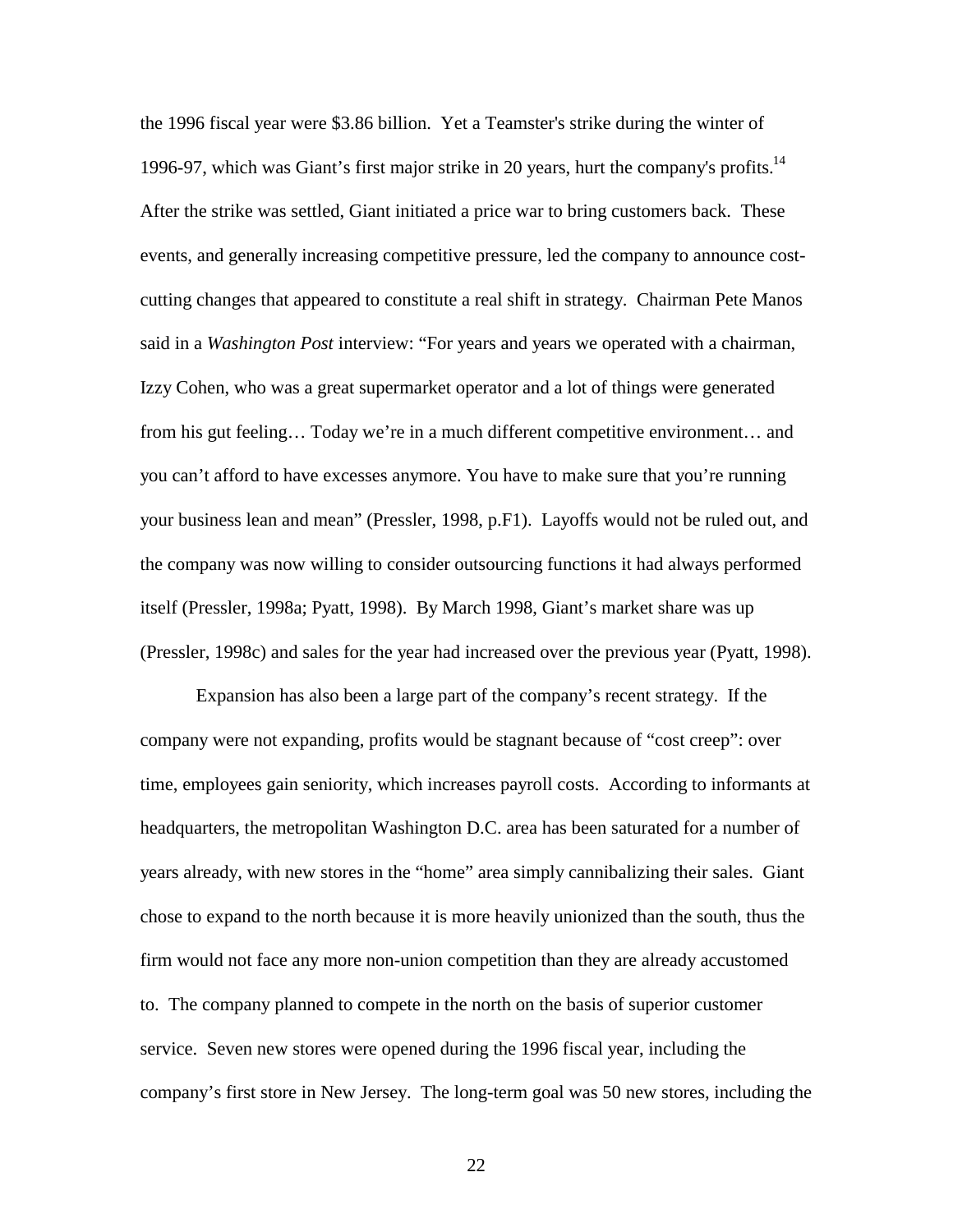first stores in Pennsylvania. However, in 1997, Giant appeared to be slowing its expansion plans, as the stores in Pennsylvania were having a difficult time.

In May 1998, as we were analyzing the data we collected during our fieldwork, it was announced that Royal Ahold, the Dutch supermarket firm, had agreed to buy Giant Food. *The Washington Post* said that "An era in the retail food business in metropolitan Washington has effectively ended… it marks the end of an icon and, for some employees and consumers, a way of life" (Pyatt, 1998a, p.C3). CEO Pete Manos, who had spent 39 years at the company, also announced his retirement. He supported the sale of the company, saying that Giant must cut costs in order to remain competitive in the increasingly crowded grocery market (Stoughton, 1998). Ahold owns four other supermarket chains, for a total of 1009 stores in the U.S. and \$18.7 billion in annual sales, making it the fifth-largest food retailer operating in the U.S. (Swardson, 1998).

The union representative with whom we spoke said that he expects the company to remain the same in their labor relations, as Ahold tends to keep local people in charge of their acquisitions, and the firm is known for good labor relations. He said, "Sure they try to keep stores non-union, but where they have unions, they don't seem to be a problem to work with." In any case a process of change had already been going on for a number of years, with those observing and feeling that process often posing the question, "Is Giant a family or a corporation?" While a *Washington Post* article about the sale of the company cited employees concerned that the family atmosphere would end (Berselli  $\&$ Stoughton, 1998), we had heard earlier from staffers that the family feeling had already been in decline since the death of Izzy Cohen. And several long-time executives who had moved up through the ranks recently retired and were replaced by outsiders (Pyatt, 1997).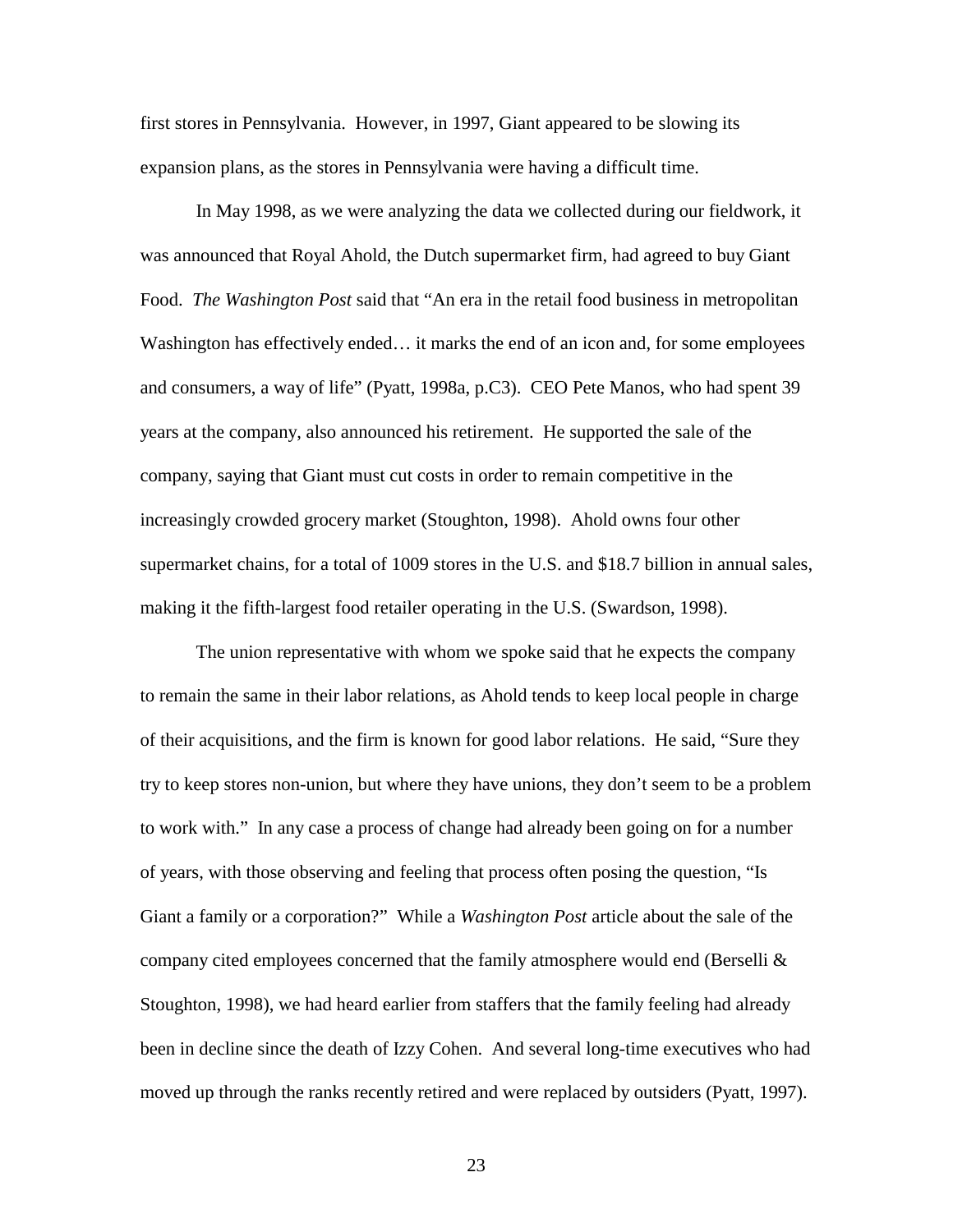The union representative thinks Giant is definitely more a corporation now; he understands that Giant has more competitive pressure to respond to than before.

#### **Competition**

Giant is a traditional "promotional" grocery store, using promotional sales and coupons, as compared to Every Day Low Price stores (EDLPs). The latter type of stores have put increasing competitive pressure on Giant over the last several decades. Informants at firm headquarters said that the firm has met the competition through their promotions, and on the basis of quality and service. However, initially Giant responded to the competition by trying to duplicate the EDLP store design and marketing in a few stores called "Super Giants," grocery and department stores in one (forerunners of the new combination Wal-Marts), and two discount stores called "Save-Rights." This was an experiment deemed a failure. The company HR manager said that it was too difficult to change their "store culture"; they could not profit by selling merchandise at a discount and at the same time providing their traditional high levels of store conditions, quality, value, and service. An informant said, "The biggest mistake people make in trying to compete with Wal-Mart is trying to be Wal-Mart." They also made small merchandising changes that mimic the EDLPs for some popular bulk products and specials, changes that are still in effect today.

In the Baltimore-Washington area, Giant has been first in market share for about 10 years, currently about 44 percent, since the firm inched past Safeway, which currently has about a 26 percent share (Pressler, 1998b). Safeway, also unionized, and also a promotional store, remains Giant's main competitor, and the two clearly control the great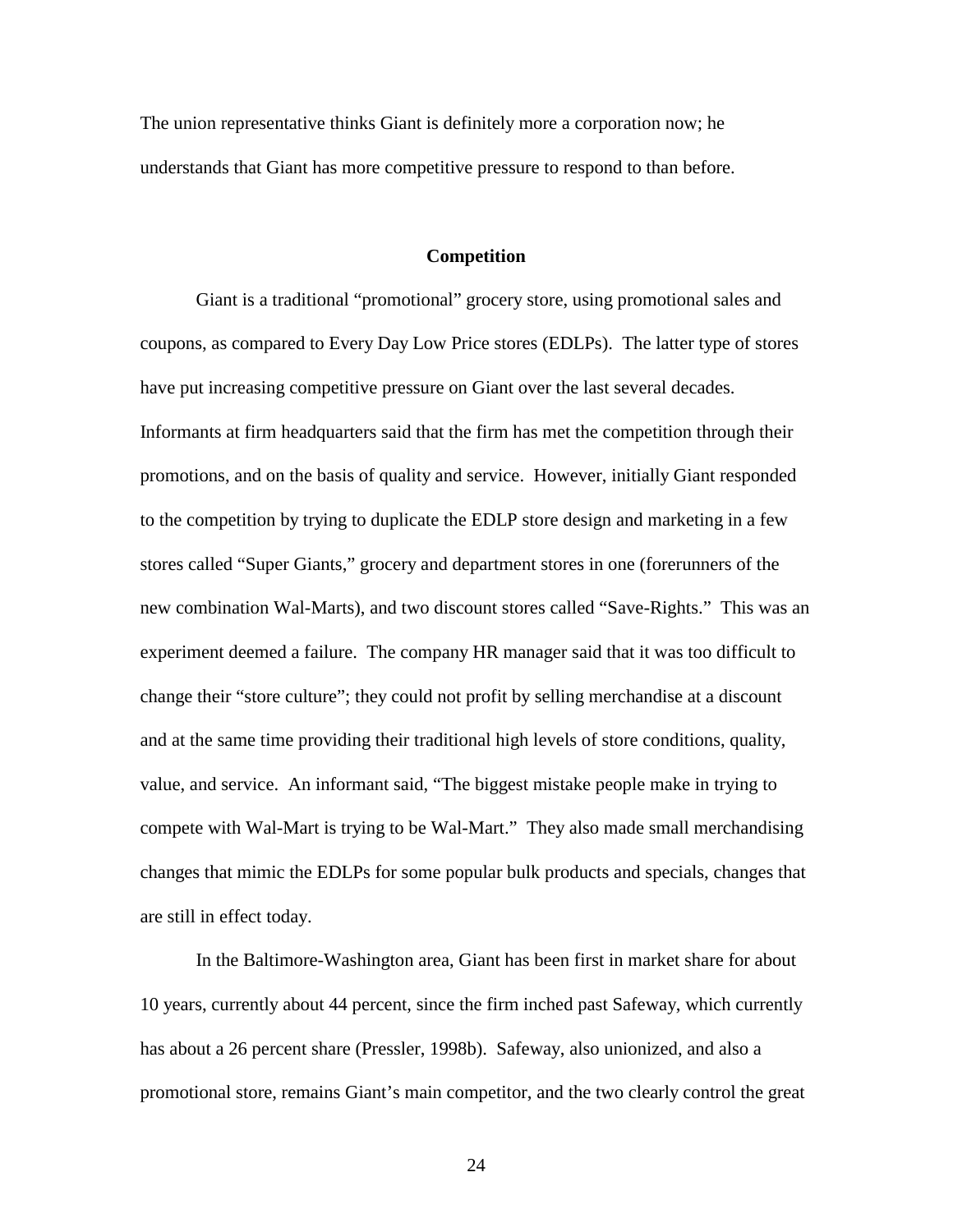majority of sales in the region. This is significant because as long as the firms' major competition was each other, labor costs were not much of an issue, as they had labor cost parity. In recent years, however, Food Lion, a non-unionized competitor, entered the region. Target and Wal-Mart, both also non-union, are additional competitors, because they carry snacks and sodas and have in-store pharmacies. By 1996, Giant's competitors had opened 21 new stores, mostly non-union, in the area (Our Competitive Challenge, 1996). The company is also concerned about challenges from high-end chains such as Whole Foods Market, and Harris Teeter, a North Carolina supermarket chain planning to open stores in the D.C. market (Pressler, 1998). An informant at company headquarters stated that because of their high payroll costs, they rely on high-volume sales to make a profit. If new competitors cause Giant's volume to decrease, "serious decisions" would have to be made. In retrospect, this comment was a harbinger of the new strategies described above.

The company can be flexible when trying to meet the competition. A store manager stated that Giant does engage in zone pricing. This was confirmed by the publisher of a Washington-area consumer newsletter, who complained that the majority market share Giant and Safeway have together enables them to charge higher prices, while they are capable of charging lower ones if necessary to compete (also see Big Changes at Supermarkets, 1986; Marion et al., 1993). Another sign of flexibility is that some of the new northern stores were switched to an EDLP format (Zwiebach, 1997). The company used the familiar reason of local competitive pressure to explain the pricing change.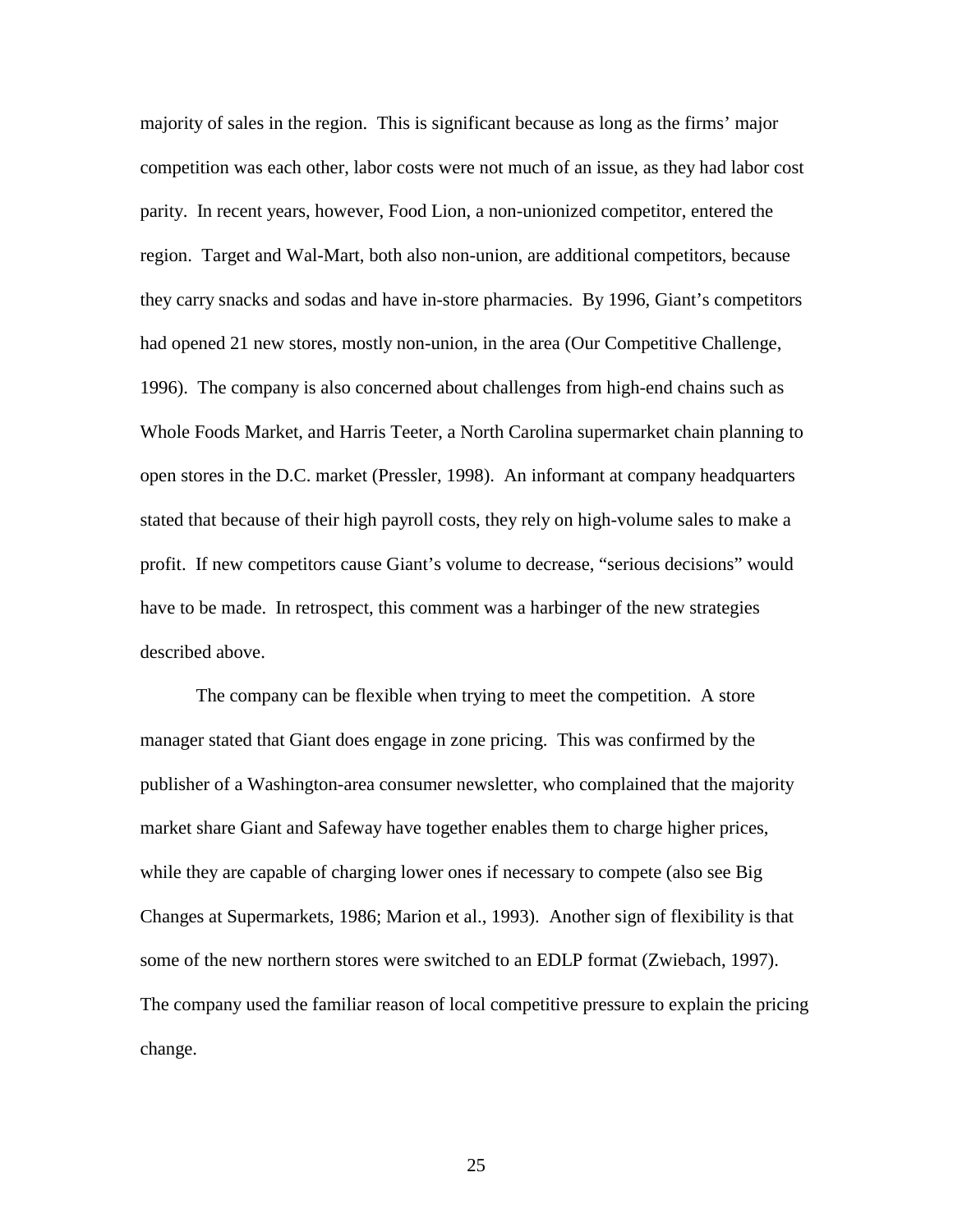Giant is also trying to compete by implementing some of the industry's innovations: home meal replacement in the form of "fresh meal centers" that offer readyto-eat and made-to-order meals, bank branches in its stores, and a no-annual-fee Giant VISA card, which gives rebates (in the form of certificates redeemable for Giant merchandise) of three percent for purchases made at the store. Giant claims its superior customer service gives it an edge: the firm has a Customer Service Center with 16 fulltime telephone operators who handle inquiries, comments, and complaints.

#### **Employment Issues**

A repeated theme throughout our interviews was: Giant cannot afford to be cavalier about recruitment and employee development. The firm has had a scholarship program with local colleges since 1954, when it first awarded five \$1000 scholarship to students interested in pursuing food management. Two of the first five scholarship winners later became vice presidents at the firm. Giant also participates in a school-towork program in several Baltimore schools, which is modeled after a McDonald's youth apprenticeship program. As in the industry in general, it is more difficult than before to find good employees who will stay with the firm. Yet these activities are intended to affect sales as well as recruitment, as Giant considers potential employees and potential customers to be in the same category. Being involved with young people can help make them aware of opportunities with Giant, and also influence their parents as consumers.

There are several outstanding themes here: 1) Giant is atypical in the industry in its centralized hiring and training practices, and sees this as its greatest strength over competitors. 2) There is no educational requirement, not even a high-school diploma, for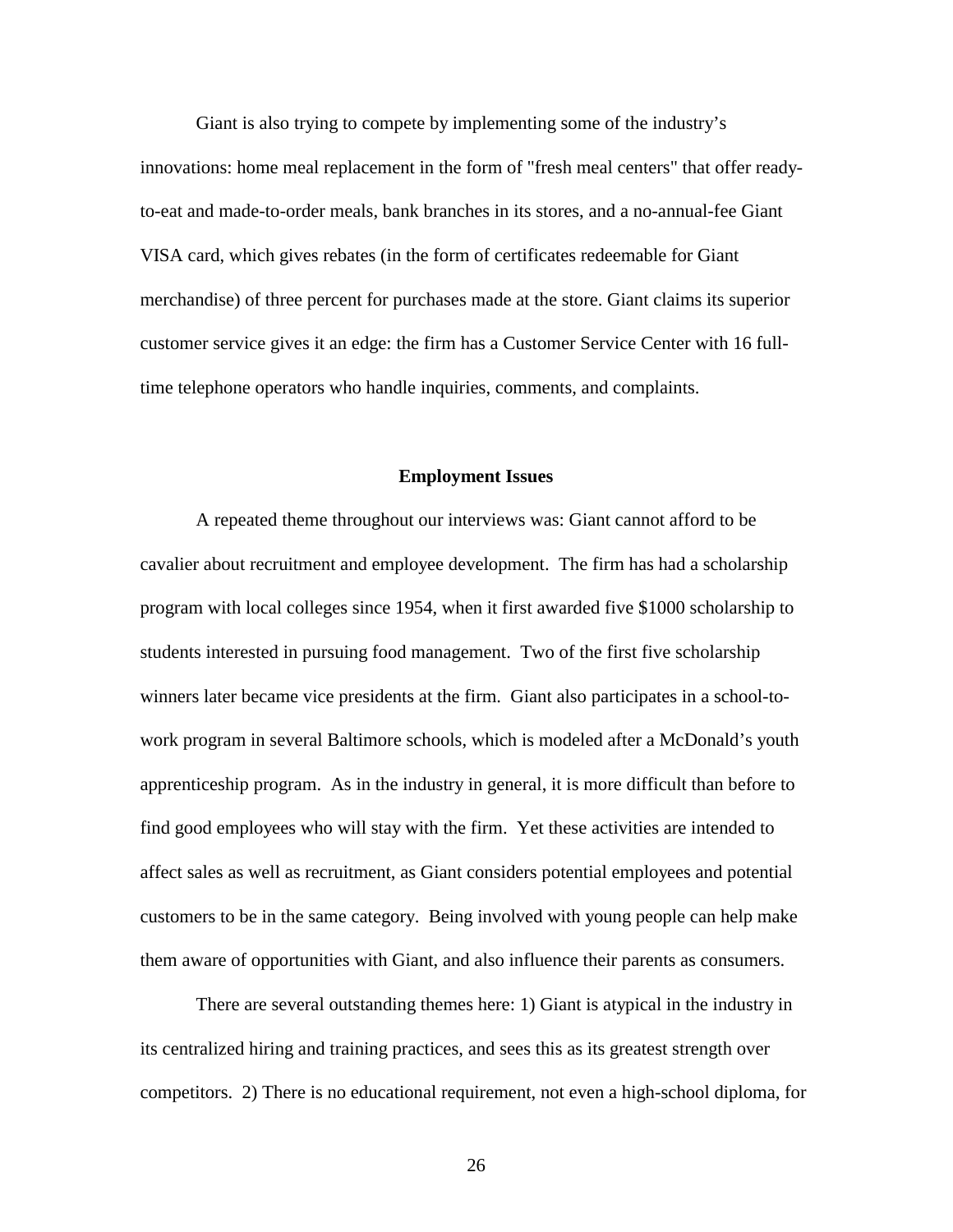an entry-level job with Giant. 3) All employees must start part-time and must have full availability, meaning they must be able to work whichever days and hours they are assigned. Today it is difficult, and some say impossible, to become a full-time employee at Giant.

## **Recruitment and Hiring**

Hiring is for the most part centralized, with store managers only occasionally hiring their own service and courtesy clerks (baggers, who are for the most part teenagers). Management feels that the central system works; store managers should focus on store operations and not on hiring. The company advertises in newspapers, on the radio, and with fliers for holiday hiring and employees for new stores. All applicants are referred to four employment centers in the metropolitan area; one has been opened in the new northern area. The goal is to fill any empty position within a three-week time frame, and in most areas most positions are filled within a week.

The quality and quantity of applicants varies greatly among regions, depending on local unemployment rates, and whether a supermarket job is considered a relatively good or bad job in the area. For example, in lower-income areas, candidates tend to be lesseducated, or to have a more spotty employment history. But in higher-income areas, the firm may get fewer applicants. Applicant traffic also fluctuates in response to larger trends in unemployment. The firm has large numbers of applicants – in 1995 approximately 24,000 people applied (and 8,678 were hired) – and HR staff said they believe people think Giant would be a good place to work.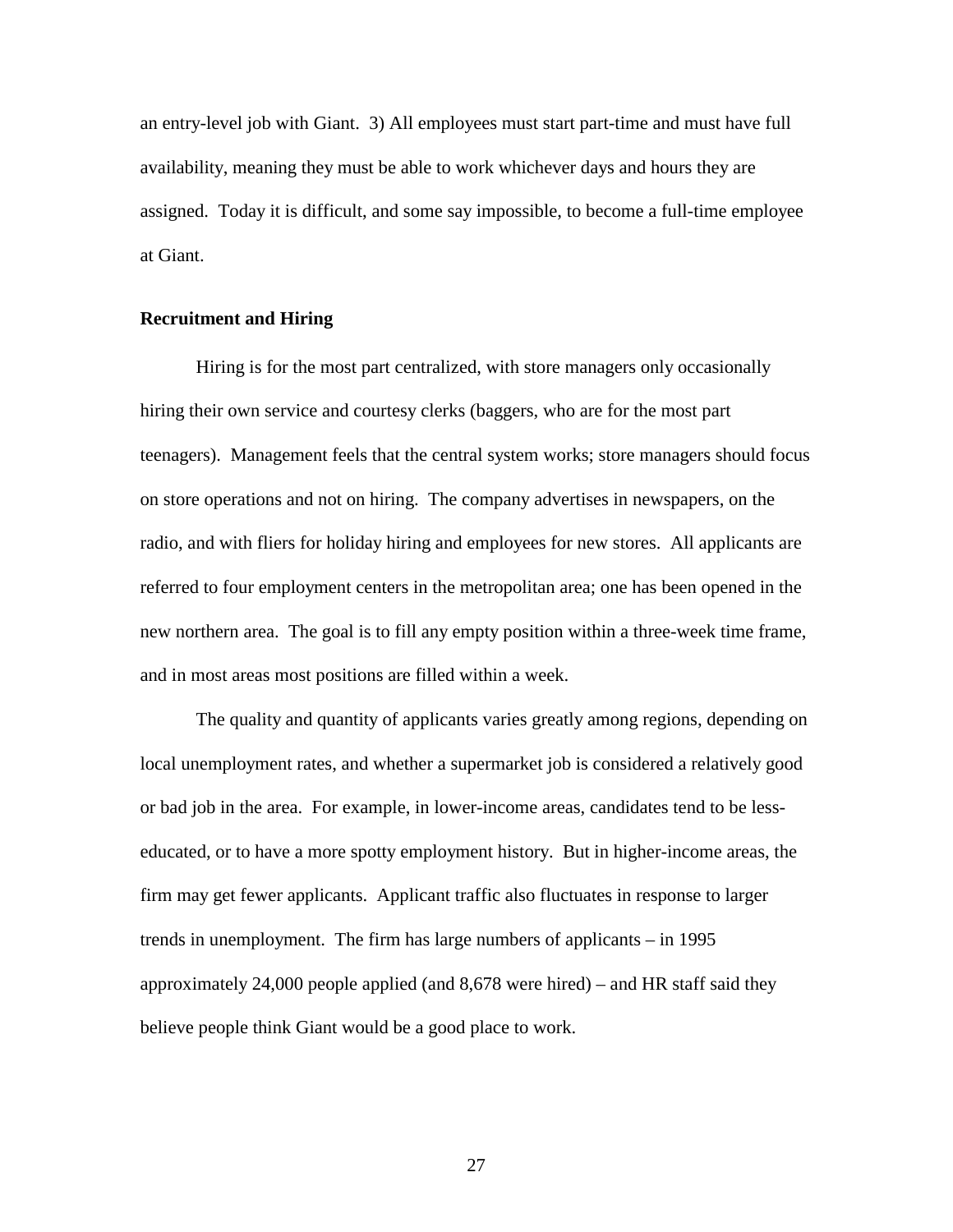All new employees must start part-time and have full availability, so a large proportion of the applicants are immediately turned away because they are looking only for full-time employment, or they only want to work a particular time of day, or particular days. There are no educational requirements, and retail experience is the most helpful item a candidate can have on the application. They seek employees with some kind of stable work experience. Applicants are interviewed at the employment centers. Potential cashiers take a test (developed by the Food Marketing Institute) that evaluates math comprehension. Other entry-level store positions do not require an exam.

Of those who are successfully interviewed, some do not want the particular position offered, or there may be no position in their desired geographic area. Before the expansion and the increase in both services (such as salad bars and seafood counters) and floor space (from 40,000 to almost 70,000 square-foot-stores), Giant was more selective; but with the need for new workers, managers have had to change their attitudes a bit towards their applicants and their workers. College and high school students are typical hires; the latter are usually hired in courtesy clerk (bagger) positions where scheduling needs are more in line with their availability (such as on the weekends). (At Foodfair, all new hires begin as baggers.) Many students are also hired during holidays and summers.

The greatest problem associated with these young hires is scheduling. Preferential scheduling based on seniority is in the union contract. Managers try to insist that new hires be available at any time, but if they want to keep their workforce, they no longer have that kind of power. They complain that many of these youth do not see the job as an obligation and responsibility. We were told that many youth, if given a schedule they do not like (such as weekend evenings), respond by quitting. They simply have less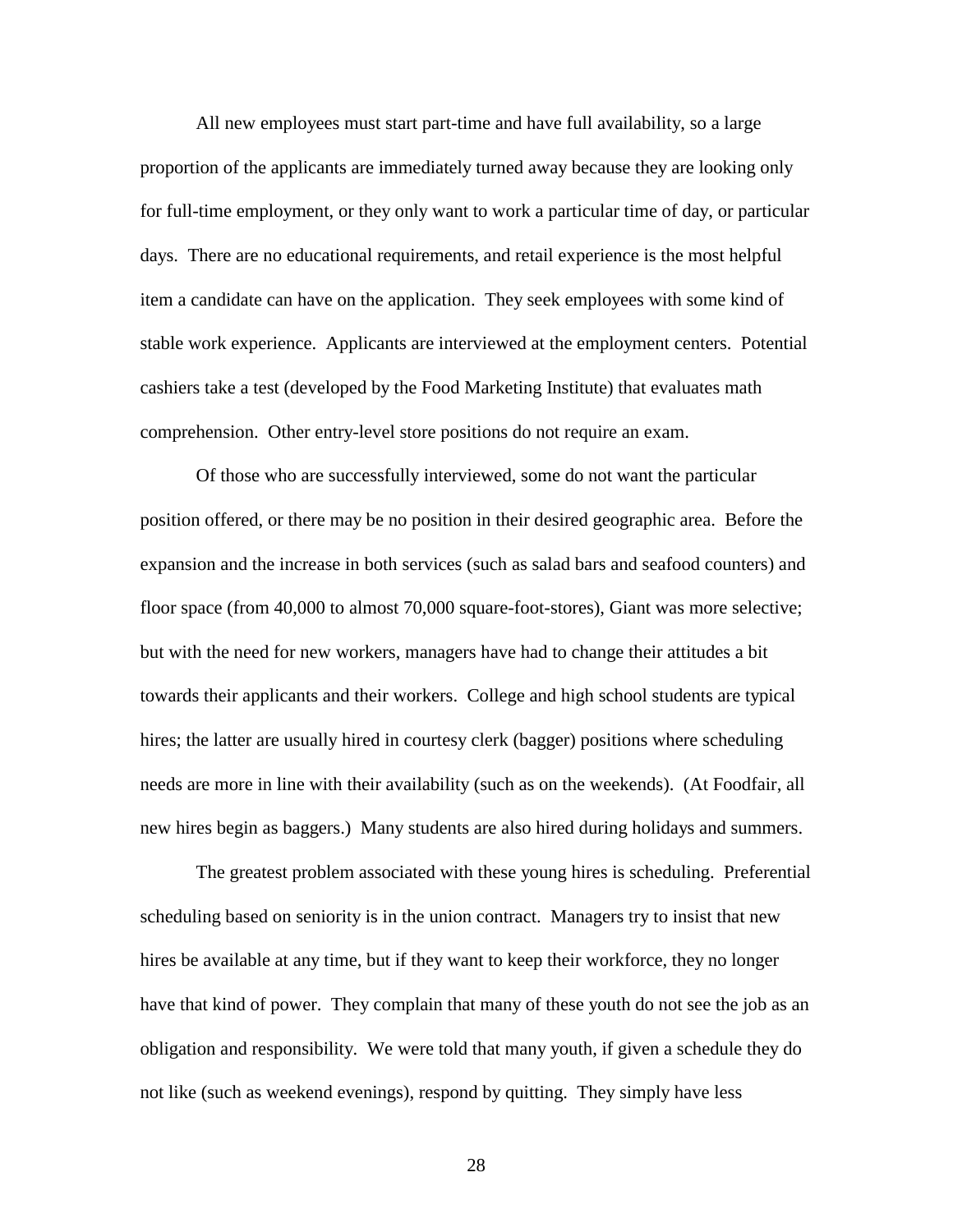investment in the job; they aren't concerned about losing health benefits, and they have fewer financial and familial responsibilities. An assistant store manager said there have been big changes in the work ethic over time; she complained about tardiness and absenteeism.

As noted, all new employees, except management trainees (more on those below), start part-time, and they must bid for full-time work, defined as 35 hours. A new hire is guaranteed (by the union contract) a minimum of 16 hours a week, but if the employee does not have full availability, they lose their right to a minimum. Hours for new hires change depending on the time of year: summer through the winter holidays is busy; then hours shrink. Again, we were told that when employees' hours are reduced, they sometimes respond by quitting. Young workers respond with the attitude cited above; older part-timers also complain about the full availability requirement because it prevents them from getting another part-time job.

As at other supermarket chains, the proportion of part-time workers at Giant has grown enormously over the past few decades. Giant's non-managerial labor force is currently 72% part-time and 28% full-time; all managers are full-time. Proportions of full-timers and part-timers are different in the different departments, with more fulltimers in grocery (62 percent) and fewer in cashiering (only 6 percent). Percentages of full-timers in other departments fall in between these two figures. Managers said that the increase in part-timers provides them with flexibility to deal with peak hours and to cover full-timers when they are away. Informants at headquarters insisted that the overall proportion of part-timers and full-timers is not something that is formally strategized or set, but is based on the day-to-day decisions of the store managers. One example given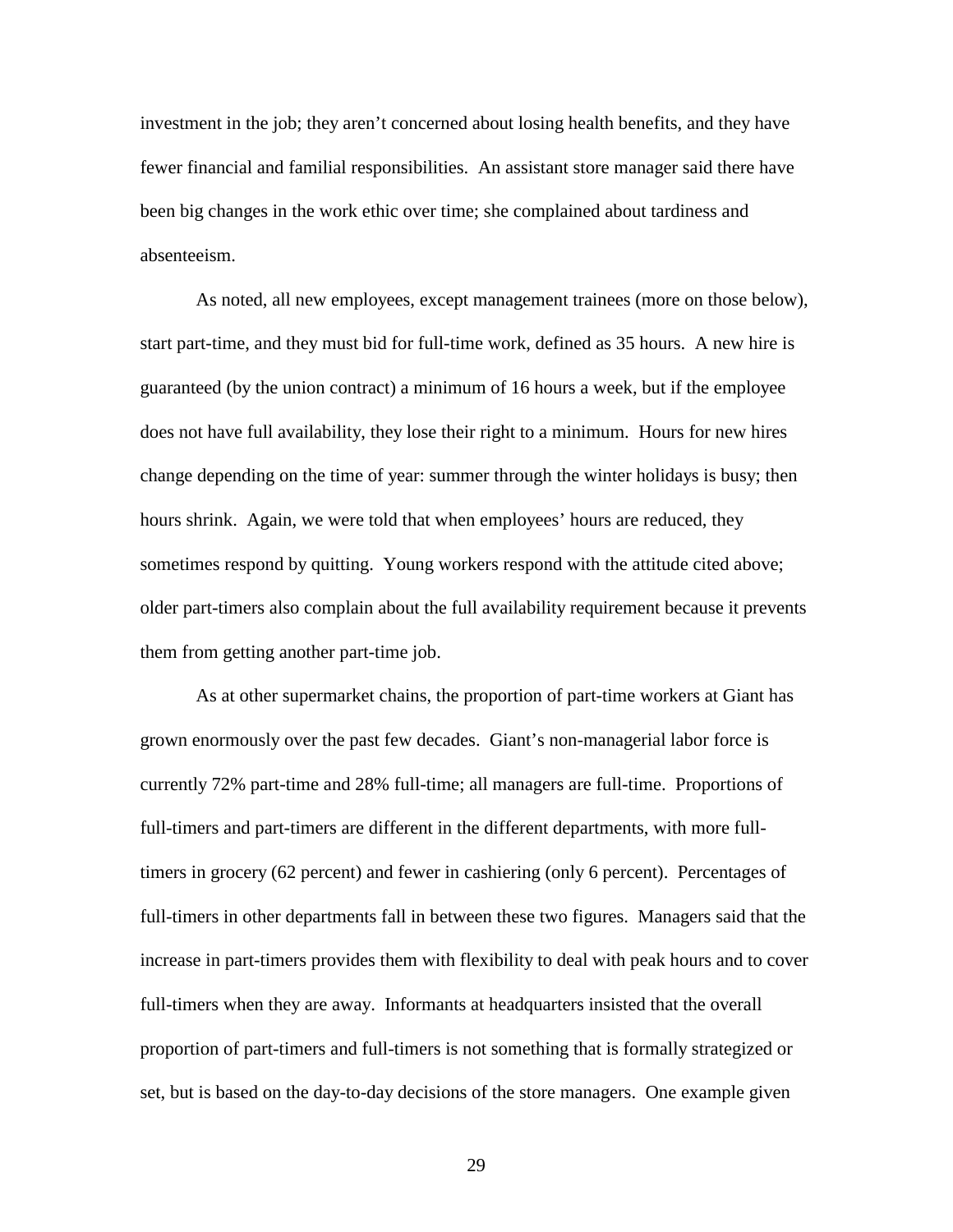was that the need for full-time meat staff has decreased because red meat sales have been declining, and much of the meat arrives at the stores already cut and packaged. There is also no agreement with the union regarding any proportion that must be full-time; the contract only stipulates that employees must have the right to bid, and that Giant's offers be made based on seniority. Hiring was down in 1996 in part because there was an emphasis on maximizing hours of part-timers.

### **Job Quality**

There are 55 different non-managerial store jobs, and detailed job descriptions exist for every position. The basic position is "clerk," and a new employee starts as a courtesy clerk (bagger) or as a clerk in any of the seven main departments: grocery, produce, deli, meat, seafood, bakery, and pharmacy. Wages are determined through bargaining with the union. Pay starts at not much above minimum wage: \$5.50 per hour for courtesy clerks (baggers), \$6.35 an hour for general merchandise and pharmacy clerks, and \$6.60 for food clerks (see Figure). Wages go up incrementally according to time served.

After 12 months with Giant, full-time meat and grocery clerks receive medical, life, and disability insurance (15 months for part-timers). After 15 months, full-time meat and grocery clerks receive optical, dental, prescription drug, accident and sickness benefits (21 months for part-timers). Full-timers get free dependent coverage, while parttimers must wait 24 months and pay co-payments for dependent coverage. These benefits are fairly similar for service and non-food clerks.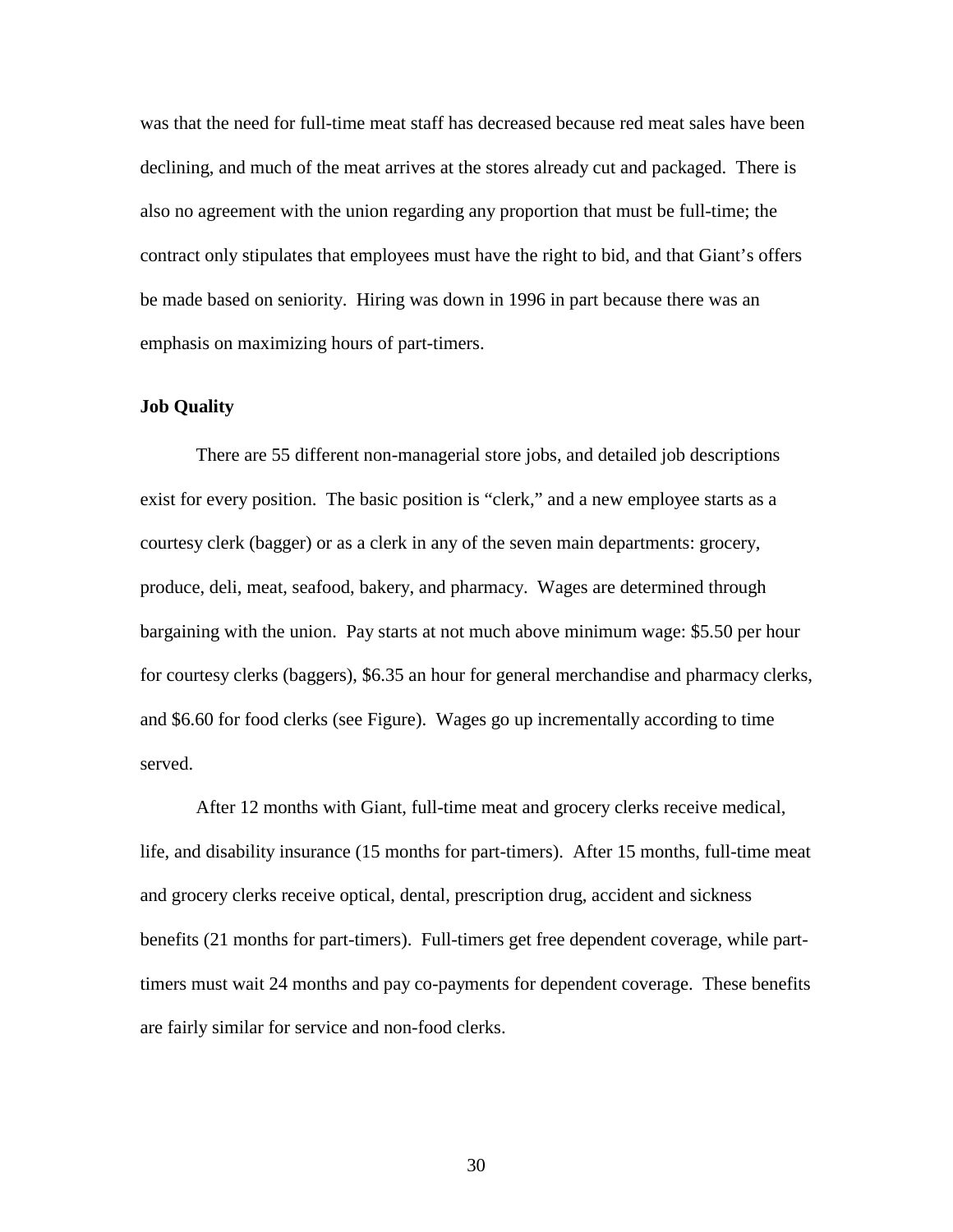In every store, there is a manager, an assistant manager, two and a half retail trainees (the entry-level management position), and a manager for each of the departments. Some larger stores have co-managers. Department managers receive wages in the \$15 an hour range (see Figure). Retail trainees receive a salary based on experience and education level. Entry-level store managers earn around \$50,000 and can work their way up to \$100,000 with bonuses. All department managers receive bonuses twice a year, as do the assistant managers and store manager.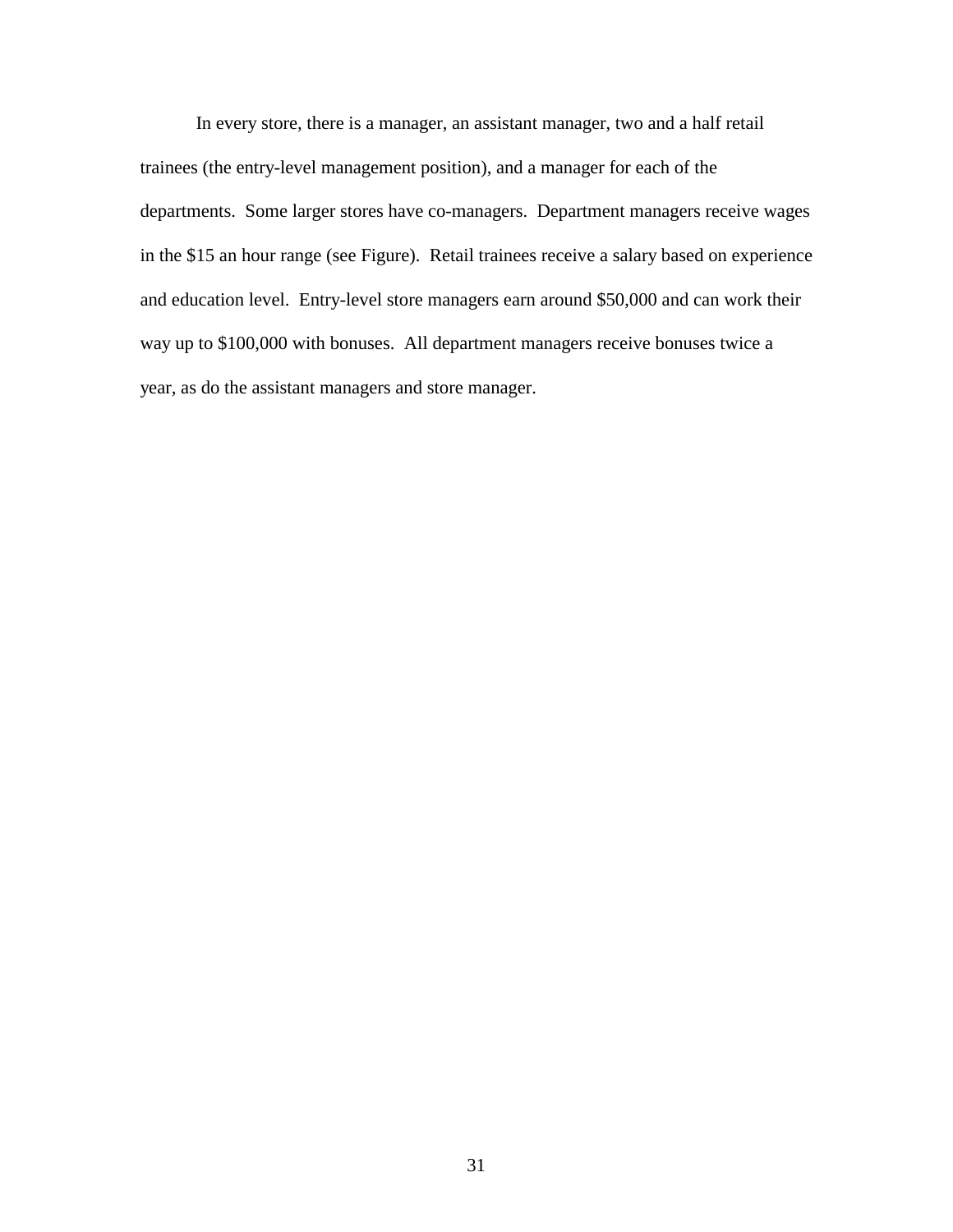# **Giant Food Job Titles and Paths**



Full-time and part time wages are the same; benefits are slightly different There are also at least 10 bakery job classifications, as well as other pharmacy positions. Retail Trainees earn salaries.

Cooks start at \$7.10 and have a separate career path, as do Meat Apprentices, who start at \$7.35.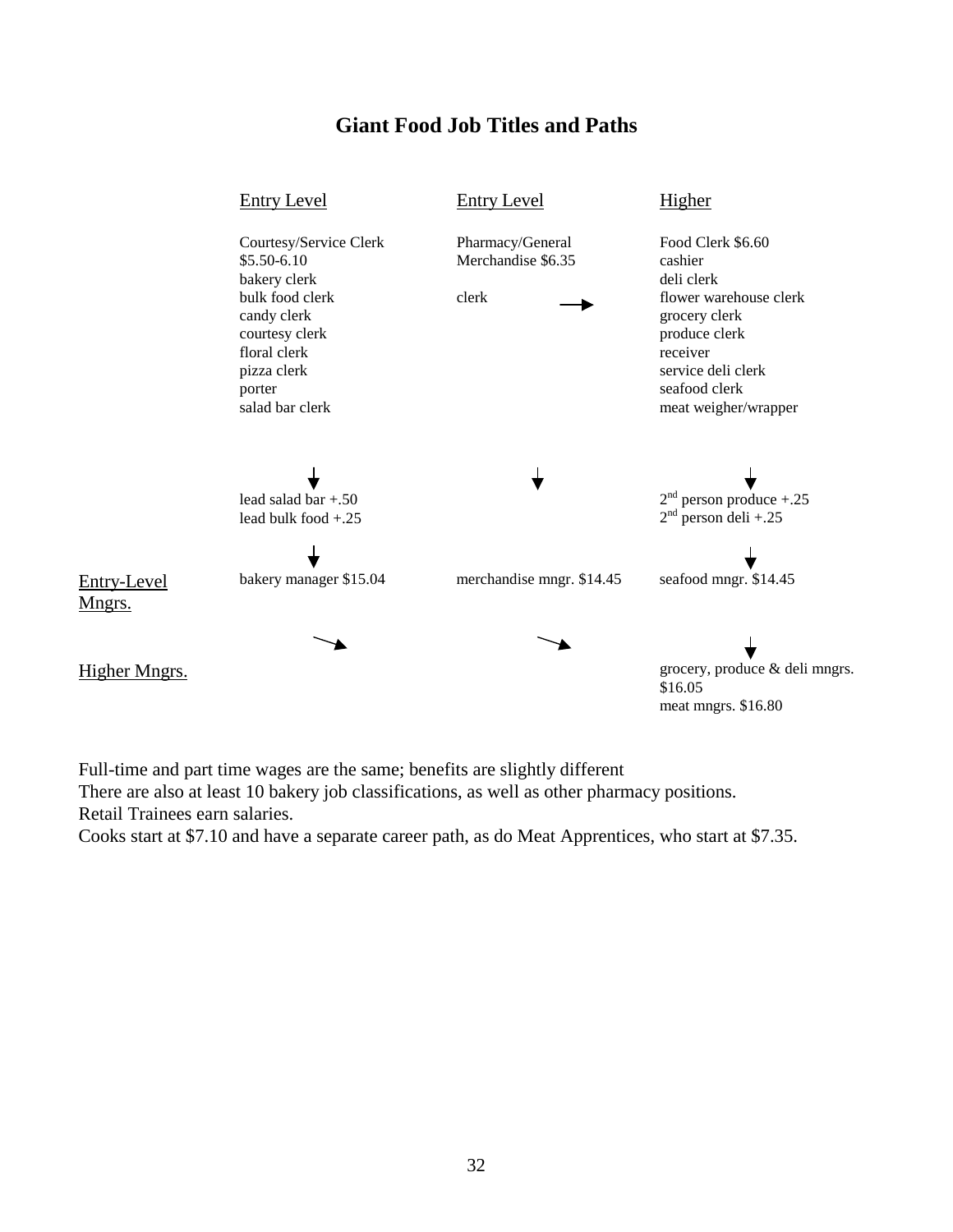As in the industry as a whole, wages at Giant have actually decreased over the last fifteen years. As described above, prior to the 1980s wages for the food industry were relatively high. One employee we interviewed said that when he was hired in the 1970s, his friends were envious, because "You started at big money." According to wage data supplied by Giant, a full-time food clerk with six months tenure who was hired prior to 1979 was earning \$10 an hour (not adjusted for inflation). The perspective of the Giant management is that the "rates were way out of proportion to what other industries were paying," so food retail was "the place to be." The firm benefited in that it was able to recruit higher-quality workers. But, in order to be competitive with the new non-union entrants, and to meet the extra staffing needs required with increased services, Giant negotiated a two-tier wage agreement. The same food clerk, when hired in late 1983, earned only \$7.25. The company saved on wages, but they also saw a change in the quality of their applicant pool. Giant was attracting the same applicants as at fast food and retail. According to HR staff, "Giant could no longer attract the cream of the crop."

The union representative said that the overall tone of negotiations over the years has been "cooperative and productive." He commented that at the time of the two-tier wage agreement, such contracts were widespread, and the union agreed out of fear of future deterioration in the organized percentage of the area (90 percent at the time). From the union's point of view, the new wage rates were still relatively good. As time passed, the difference between the first and second tiers eroded, and as a result, in the 1996 contract a new wage tier was negotiated again for new hires, again to help the company stay competitive and survive.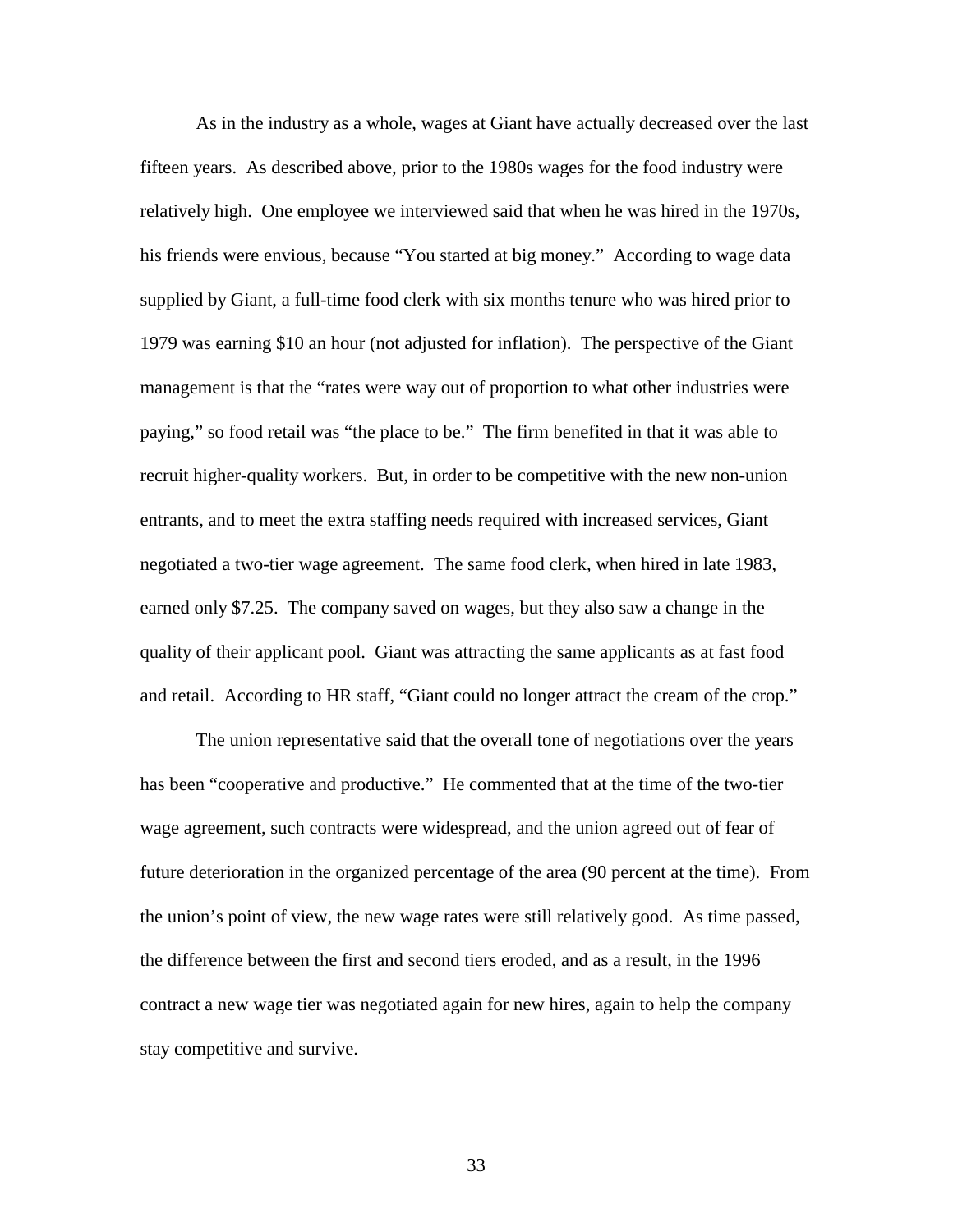Still, labor relations have not been entirely friendly of late. As noted above, a Teamster's strike in the winter of 1996-7 disrupted business. Earlier, Safeway had negotiated a five-year contract with no pay increase with the Teamsters-represented warehouse workers, under the threat of closing their grocery warehouse and outsourcing the work. Giant wanted to be able to outsource the delivery of some products in its new northern stores. The strike ended when Giant pledged that its drivers could continue to control distribution in the Washington-Baltimore area, and current Teamsters were guaranteed their jobs for life. In the northern region, Giant will be able to use outside suppliers for distribution. The company also won a new two-tier wage system, and lower wages for drivers delivering goods from the Washington-area warehouses to the new stores. An agreement was also struck in the last UFCW contract whereby vendors who ship directly to Giant stores can stock their own products if Giant is competing against a non-union store. This allows the company to follow the trend of increased vendor stocking of merchandise.

The company's most recent strategy to reduce total payroll costs is offering voluntary buyouts to over 4000 of its highest-paid employees (Stoughton, 1999). The new chief executive gave the familiar reason of needing to cut costs in order to be competitive with the non-union chains. The company hopes that 2000 workers will accept the offer of a \$30,000 lump sum payment (for full-timers hired before October 23, 1983). The company plans to hire new workers and promote others to fill the jobs of those who leave.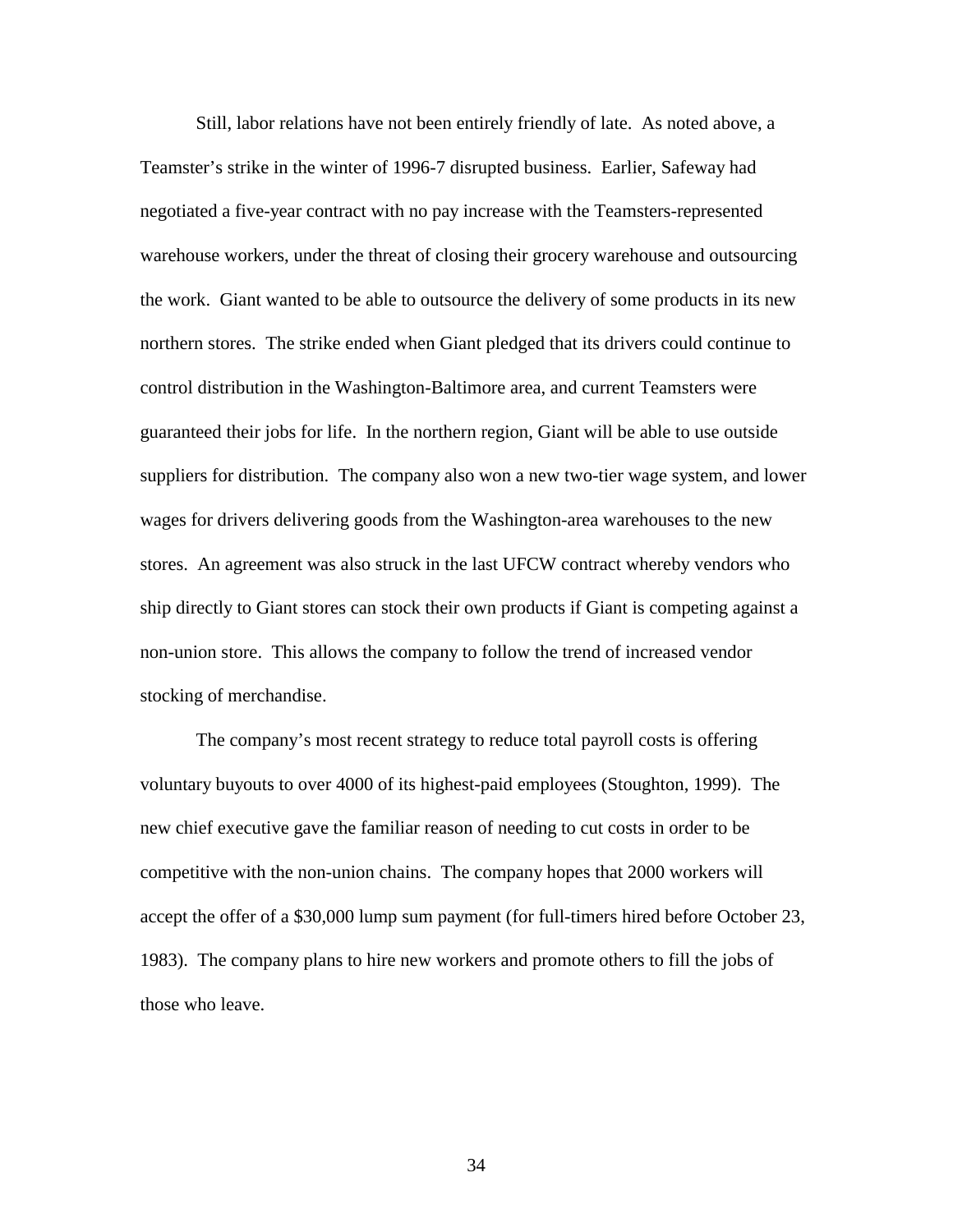## **Training**

Giant Food is atypical in the industry in having its own stand-alone training center, called the Giant Learning Center. The Manager of Training and Management Development has a permanent staff of 13 people that include career development specialists, a program developer, and a trainer, and writers who write Giant's training manuals. While every new hire receives a half-day orientation at the Center, the Manager of Training emphasized to us that the store is really the primary training ground for most positions. For the most part, the Center provides training for managers and manager trainees.

In-store training is guided by detailed written manuals for every position. Some positions have certification, meaning that at the end of the training, the employee takes a test to see if they've learned the information to do the job. For example, Giant has its own internal two-year meat apprentice program, which takes place in-store and is supplemented with workshops at the Learning Center. Despite the emphasis on customer service, there is no standardized training in this area. Store-level workshops are occasionally offered; one incarnation is called "That's My Giant," and its purpose is to improve motivation and morale. Store managers can also schedule seminars for their employees as needed. All positions have probationary periods, and all positions have evaluations.

As an example of entry-level training, an new bulk foods worker, after a half-day orientation at the Learning Center, would work alongside a senior bulk food clerk. He or she would shadow that person, and undergo training from the department manager, while progressing through the 43-page training manual. The store is given extra payroll to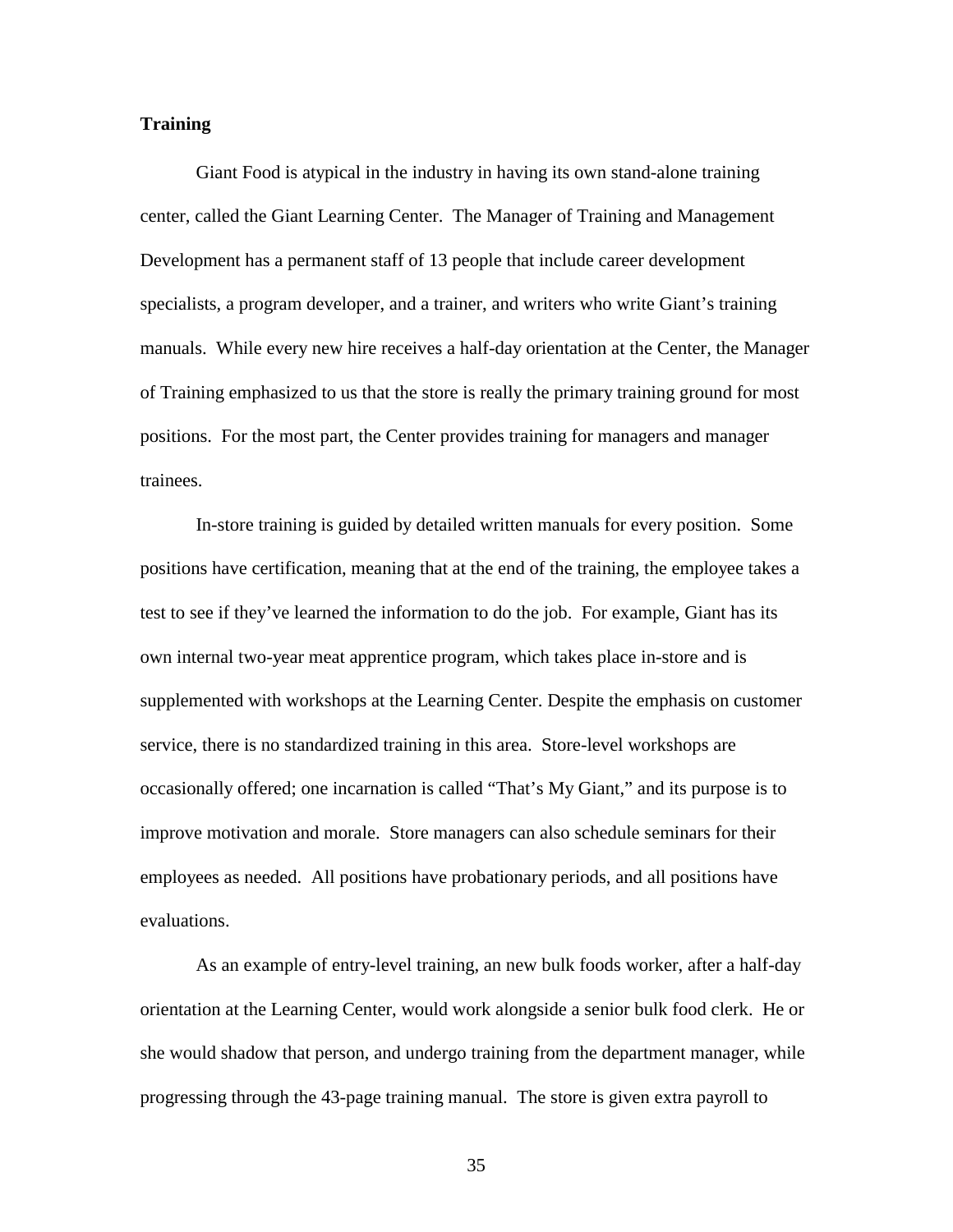account for a trainee, who is not yet productive. An entry-level bulk food clerk is expected to complete the training in 29 hours, preferably within one week. This position is a relatively simple one to learn, and a person remaining in this position may never have any further training.

Cashier training has been transformed by computer technology. In the past, new cashiers spent twelve hours in the classroom plus eight hours practicing at the store (with the system on training mode). With the new computer program, which was designed by the company, all the training takes place at the store and takes only four hours in total, after which the cashier spends another two and one-half hours practicing and role-playing. The Manager of Training expressed great excitement about the program, and said it is very user-friendly. Overall, we were told that Giant cashiering is very specialized, and thus not very transferable to other supermarkets.

The Manager of Training contends that in terms of training, Giant is far beyond any other supermarket firm. Most have cashier training, but very few have anything for management development or any formalized training program at all. Indeed, Foodfair closed its training sites years ago and currently offers only informal on-the-job training. Giant's Training Manager said that "it's money off the bottom line, so unless you believe in the impact of training, you're not going to invest in it." The UFCW local president agreed, saying that Giant is "on the cutting edge of training and technology." Giant is leading the trend is to use more computers in training. He said that Giant puts more time and effort into things like training than any other supermarket he knows. Employees we interviewed spoke positively about the company's training, and said that this is an area where the firm has not yet been cutting corners.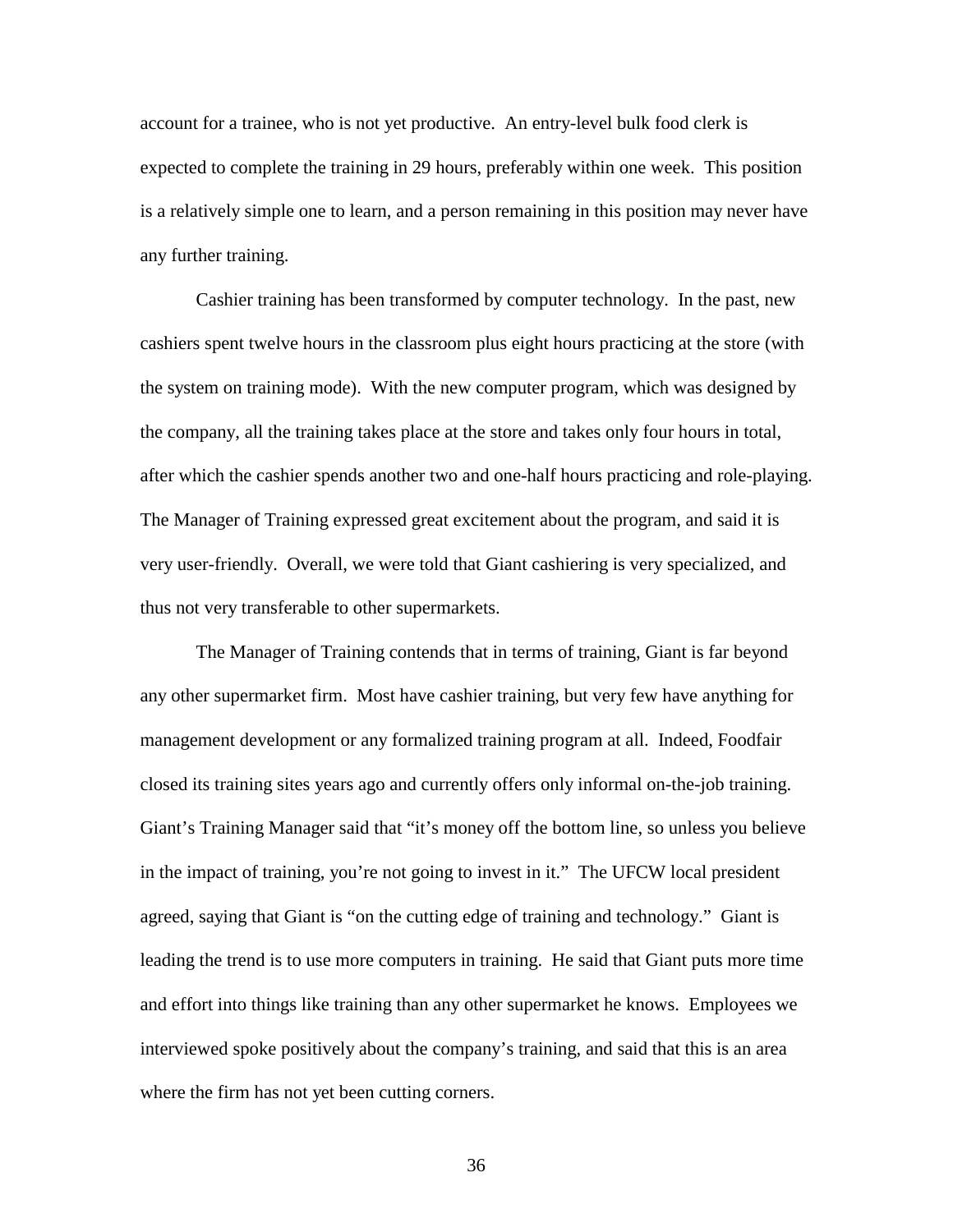## **Mobility**

All of the employees at headquarters with whom we spoke emphasized that the firm promotes from within. It was pointed out to us that, at the time, several senior vice presidents had worked their way up through the company. The store manager we interviewed started out as a deli clerk; he did not attend college.

Career mobility is driven by both turnover and expansion. By agreement with the union, all open internal positions are posted in the staffer lounge areas of the stores, to keep people informed of promotional opportunities. The semi-annual bidding system is how staffers ask to be considered for other positions. Staffers can request full-time or upgraded part-time positions; their preferences are entered into a computer. Human resources staff take mobility requests and make offers based on seniority. Employees may accept the offers or not; the proffered position may be in a different store and the employee may not want to change stores.

The essence of the internal labor market is promotion to the career development, or retail trainee program. In the 1970s the program was established to provide a career ladder to store management positions. A few times a year, the human resources department makes projections on the number of store managers needed for the upcoming year. Because of the expansion of the last several years, people can now move up faster. Of those who start the program, 65 percent come from inside the company. Insiders are nominated by their managers, and no formal credentials are required. The percentage of outsiders has increased somewhat over the years because, we were told, "Giant needs a little new blood." Outsiders sometimes come from fast food management jobs, and the firm also visits area colleges to try to recruit qualified minorities. Applicants don't have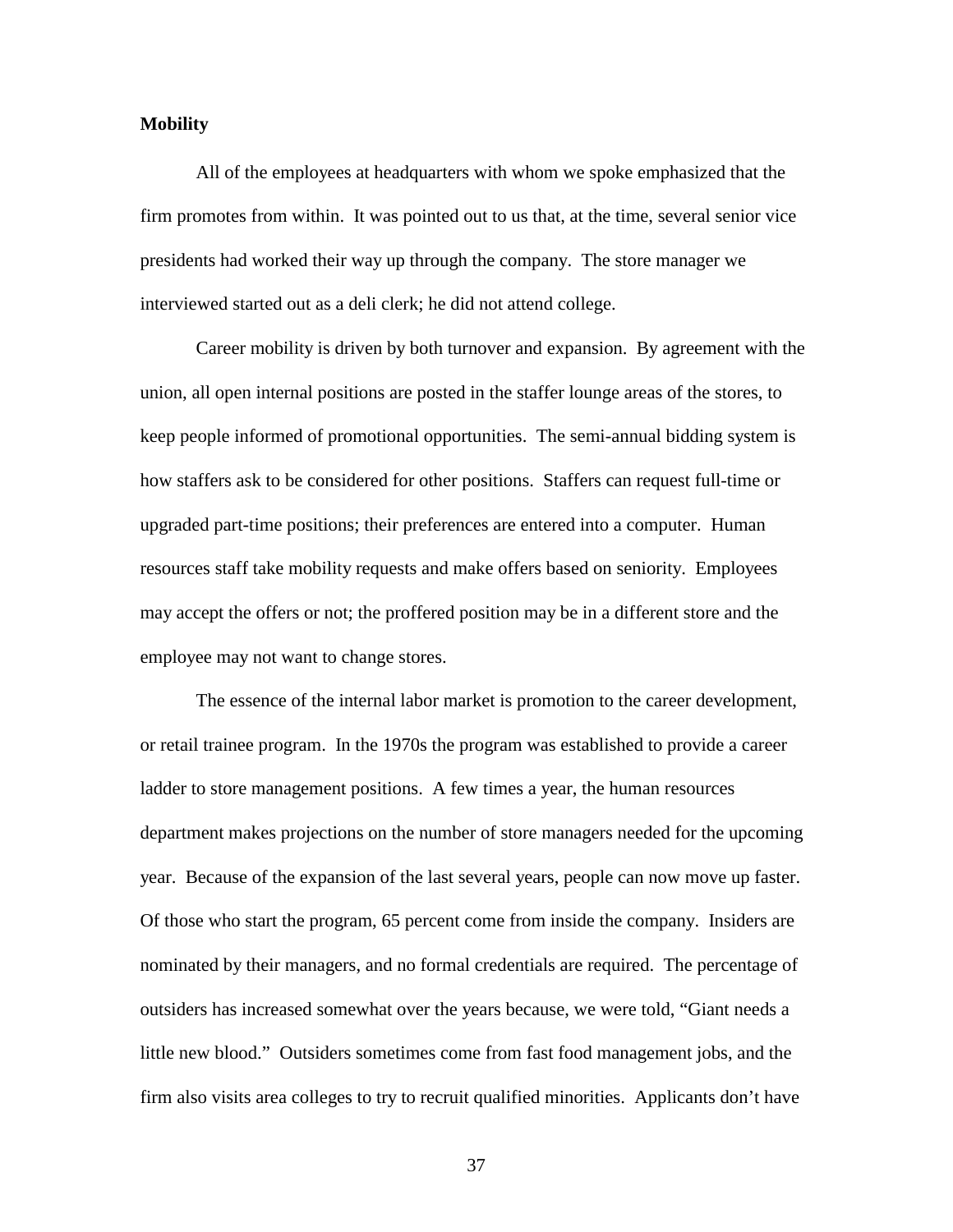to have any previous experience to be considered, but Giant prefers candidates with previous management experience. We were told that the commitment to the retail trainee program in terms of time and travel prevents many mothers from applying.

There is an extensive selection process, including interviews and a variety of tests. The latter include multiple tasks with interruptions to test for accuracy and speed (e.g. counting money with phone interruptions where one must take a message and still have counted the right amount of cash); exercises dealing with customer and staffer relations; reading and writing; following directions; and communications skills. Roughly 80 percent of candidates make it to the testing phase; about half of those pass all the tests. There are usually around 300 retail trainees at any one time. They are trained in the culture of Giant ("customer service is king") as well as the technical and management aspects of the business. The training is significant: the manual for this program is more than five hundred pages long. The Manager of Trailing said that while the technical information is quite specific, much of the management development training is transferable to managerial jobs elsewhere.

It is possible, though not very common, to advance to management without going through the retail trainee program. This is illustrated by the career of the store manager we interviewed. He moved from part-time deli clerk to second person (an intermediate position between clerk and department manager), when he was chosen to be trained for deli manager. He spent seven years as deli manager, and then advanced to store assistant manager. From that position he became co-manager, and then general store manager. He has been interviewing for the district manager position. This employee, who has only a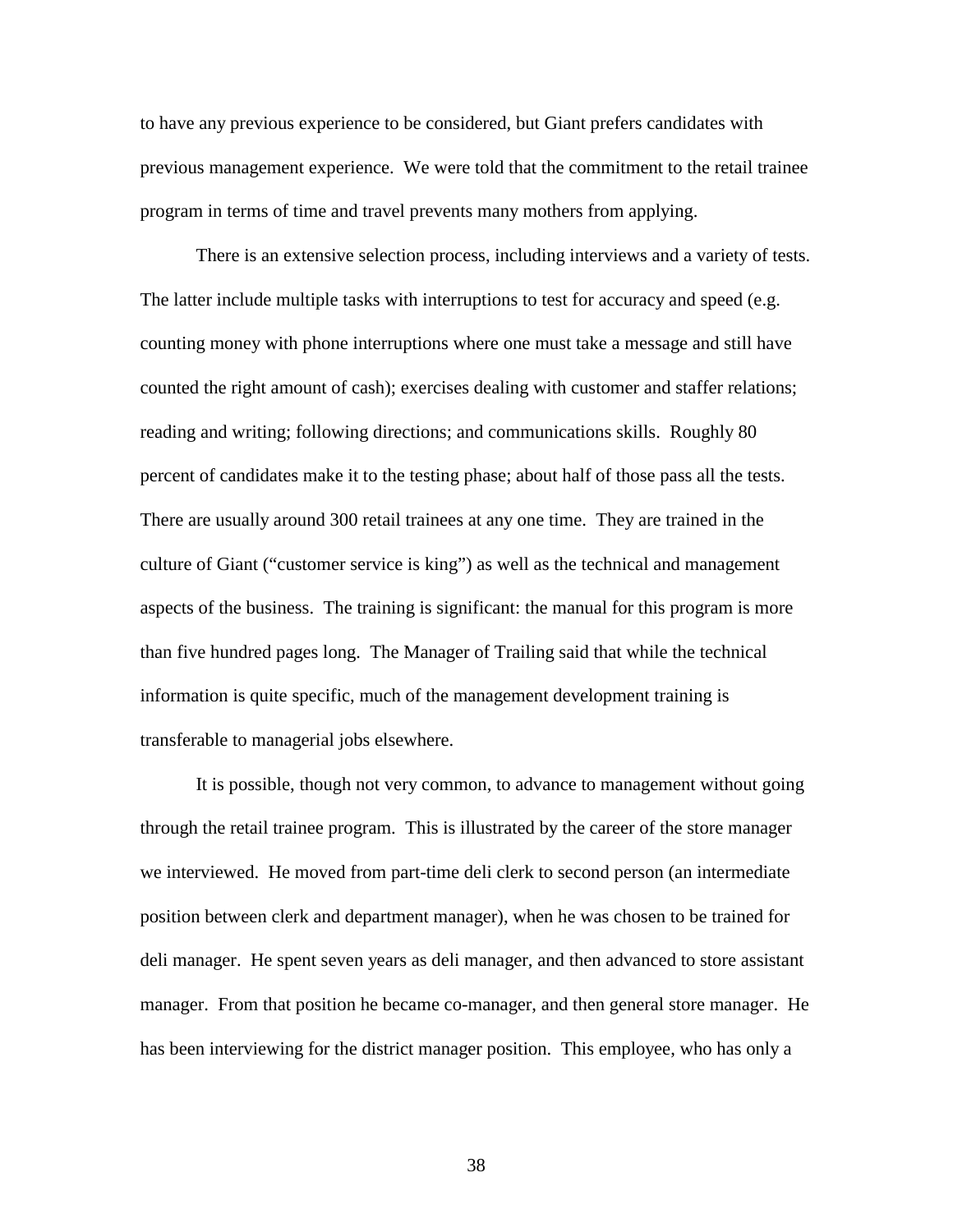high school degree, said that he doesn't see any limit to where he can go with the company.

Yet the situation is different today. The important question is, as all employees must start part-time, can one eventually achieve full-time status? There was some disagreement over the answer, but it is clear that becoming full-time is at the very least much more difficult than in the past. An informant at headquarters said that one can't assume one will some day make it, because at any one time there are thousands of employees who want to be full-time. Chances depend on the amount of turnover in the full-time positions. If a full-timer retires, "for the most part" that is an empty full-time position that can be filled. Yet, we were also told, if there are five full-time cashiers in one store and one is retiring, and there is new competition down the street, that full-time position may not be filled. The manager may replace that person with a part-timer and increase the average hours for the other part-time cashiers, which will probably make them happy.

The store assistant manager reported that it is only possible to become full-time through the retail trainee program. Current full-timers achieved that status long ago. She knows a cashier with 35 years tenure who bids for full-time and never gets it. Yet the store manager said that he does occasionally have some flexibility in promoting people: once the bid list has gone through, if he has a full-time night position open and nobody wants it, he can promote somebody from his store to that position. He can also crosstrain some employees so that they can get hours in different departments; for example, he can give part-time hours in both deli and produce. He said if staffers can see people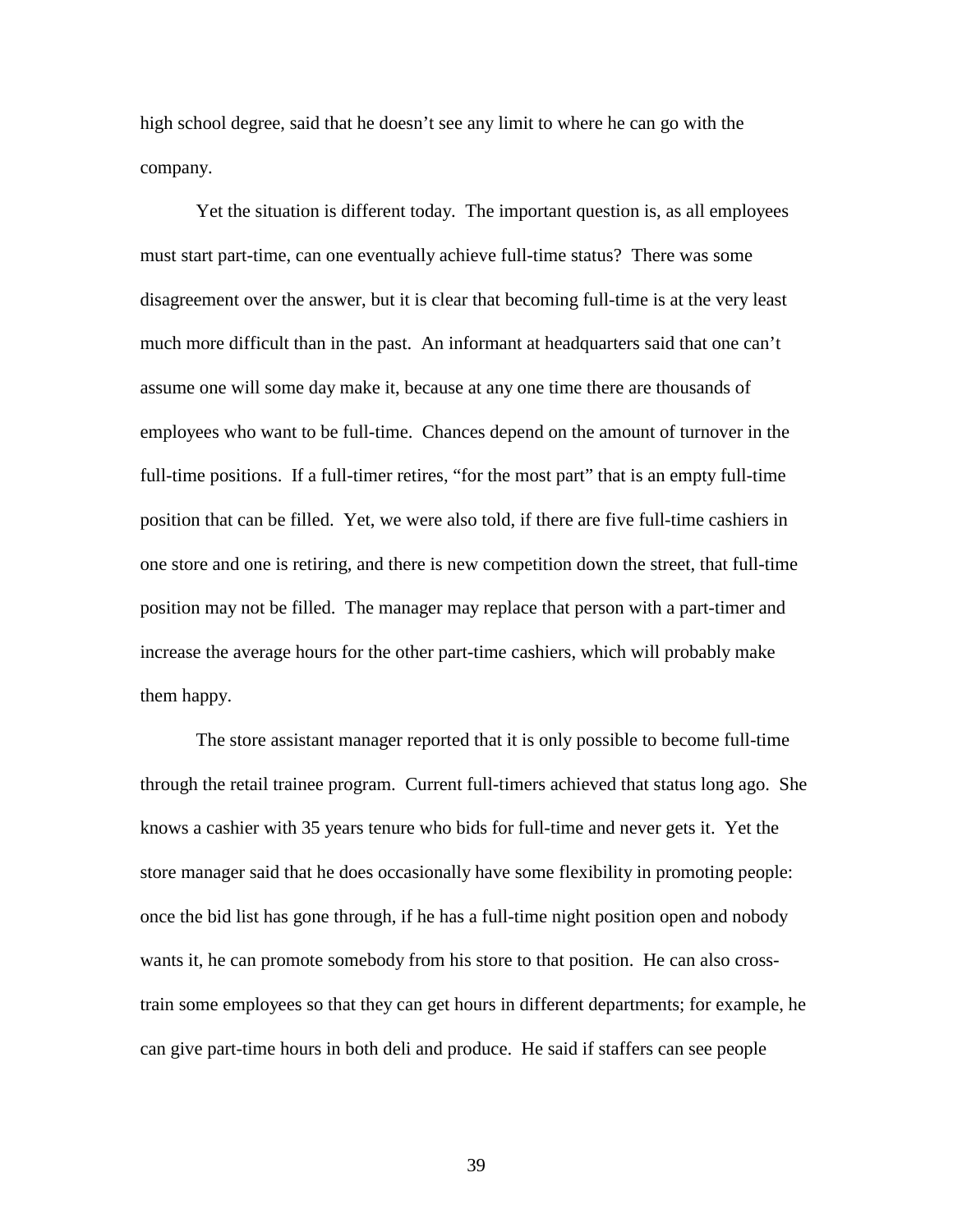advancing within the store, it is great for morale. He sees it as his job to try to keep employees within the company; the longer people stay, the better they are at their work.

The union representative, while acknowledging that there are staffers who want to be full-time and don't get it, insisted that the possibility is there through the bidding system. The union has not been pleased to see the change from a full-time workforce that regarded Giant jobs as "career" jobs to a part-time workforce over the years, but the company wants operational flexibility. Still, the blame does not all go to the company; more and more workers are seeking "immediate gratification" instead of being willing to wait a number of years to be promoted. The part-timers aren't looking at supermarket jobs as potential career jobs. The union representative believes that many young workers will have a hard time finding the wages and benefits that are offered at Giant.

In our quick and unscientific survey of the floor workers of the store we visited, we found many part-time employees who wished to be full-time. A woman in her thirties working in the front-end office, who had started as a courtesy clerk and then worked as a cashier, had a thirteen-year tenure with the company, and still wasn't full-time. A man in his twenties, who had been working in the store since he was eighteen, had worked his way up from porter to produce clerk, but also didn't have a full-time job yet. He emphasized that he would stay with the company only if he could continue to move up. A forty-five year old woman told us she had been a cashier with the company for twentyfive years, and had only become full-time five years previously.

Some part-timers do get hours approaching full-time. A young woman in her early twenties, a service clerk at the salad bar, told us that she had been getting 35 hours of work a week as of late. However, she is still considered part-time and wants full-time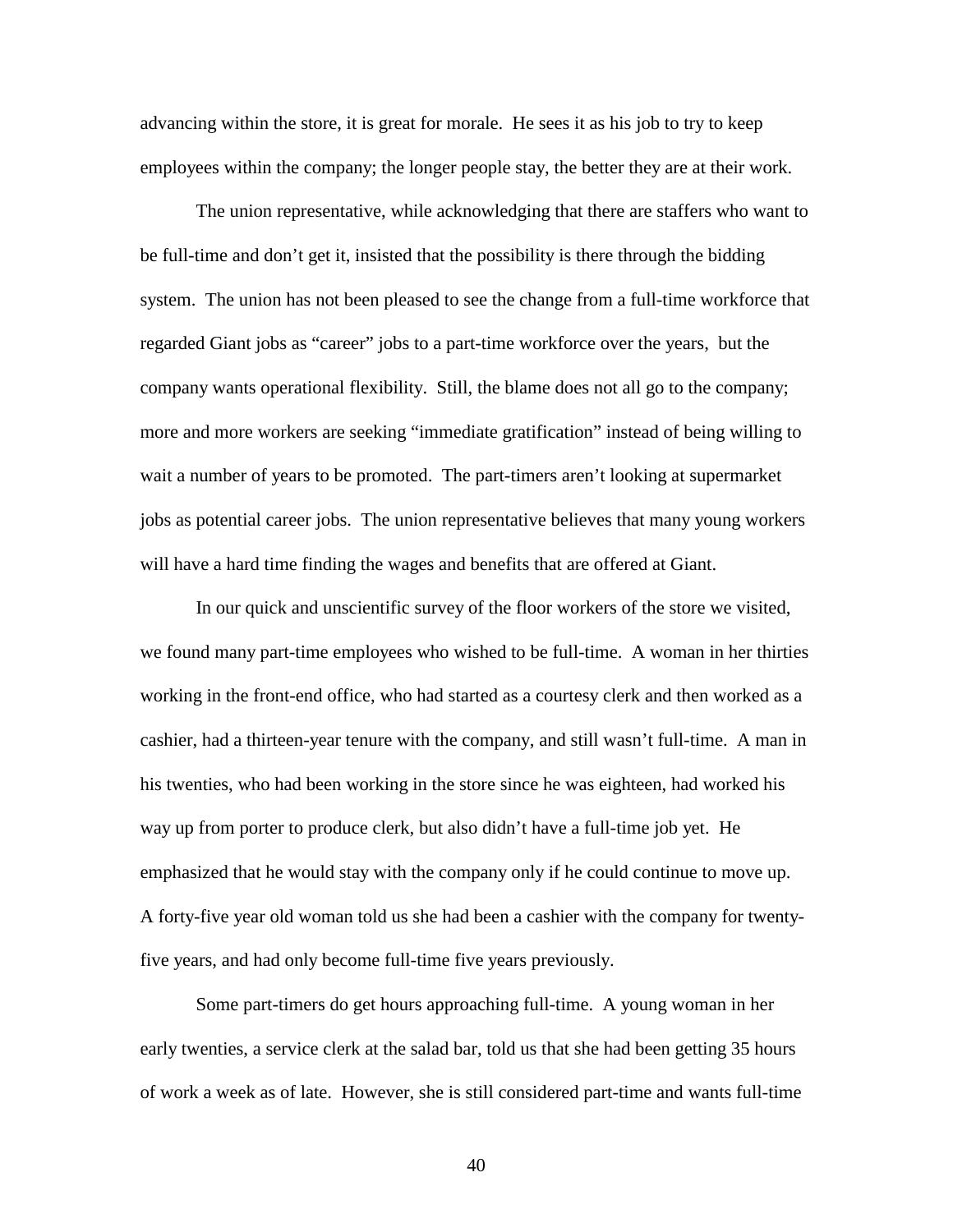status. An employee who took part in our focus group has been a part-time cashier for twenty-eight years. She said she always gets 35 hours of work a week, but because of her part-time status she receives a few hours less holiday pay and no vacation pay. And, some employees do not want to move up; we spoke with one clerk who said he had been promoted to department manager, but had moved back down to clerk because the work was hard, and he just wants to work his "eight hours a day and go home."

#### **Turnover**

According to company data, in one three-month period about 10 percent of those in the lowest entry-level positions, who had been hired within the previous year, left. Human resources staff guessed that positions such as courtesy clerks (baggers) have turnover rates of more than 100 percent. Another way to look at turnover is the following figure: of entry-level clerks, who constitute about two-thirds of store-level employees, 24 percent have been with the company less than one year. This may partly reflect increased hiring due to the company's expansion. Turnover among full-time staffers, and at the management level, is low. Turnover at the retail trainee level is 25-30 percent. The retail food industry has demanding hours, so retail trainees must be very committed, and we were told that those who come from within the company do better than those hired from outside.

In the mid-1980s, after the union contracts were re-negotiated, people left Giant because they could go elsewhere and make more money. Both headquarters and storelevel informants said that currently, people do quit because they cannot get enough hours to support their needs. Others leave because they do not like their schedule. An exit poll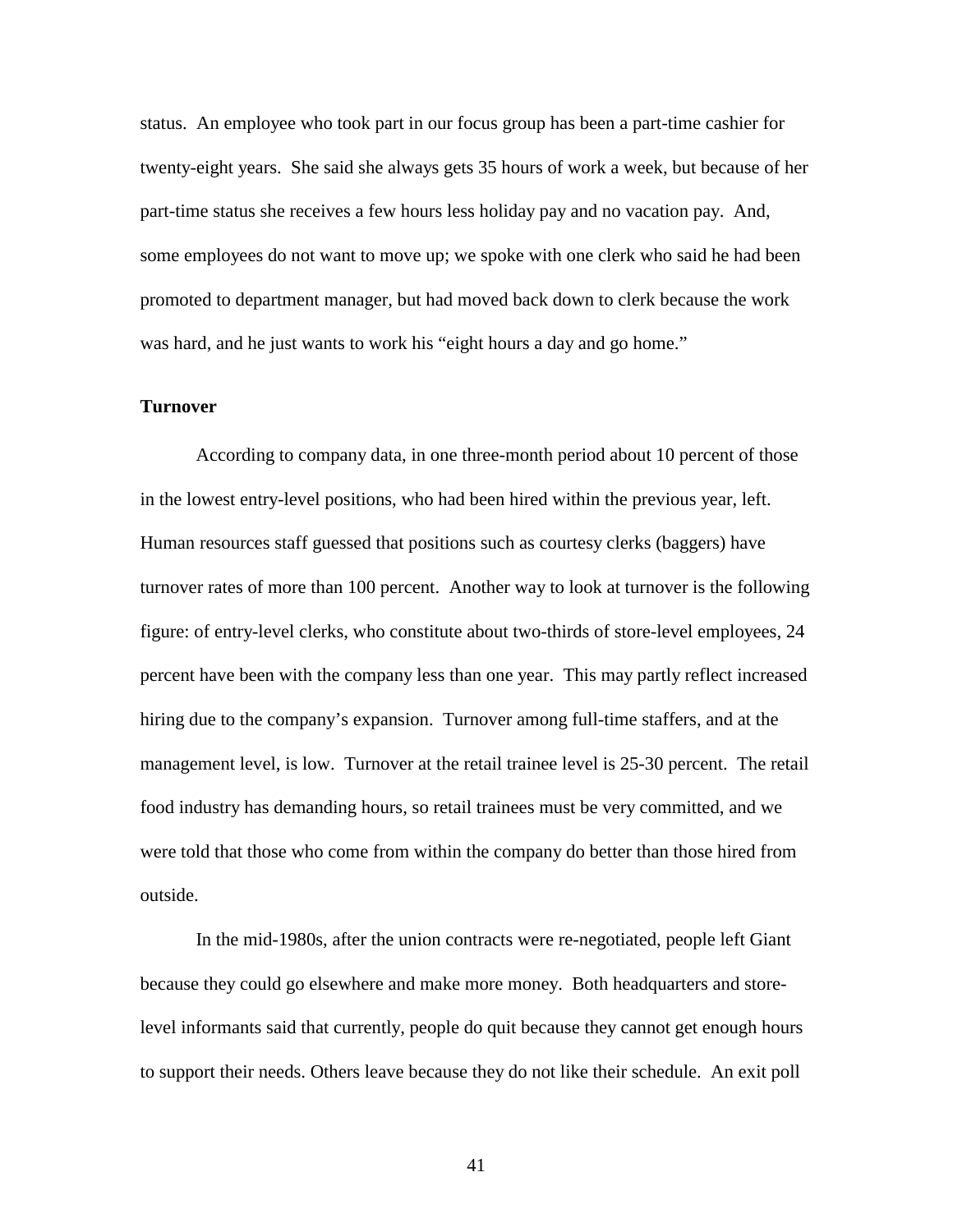given to "quits" whom managers said they would like to re-hire indicated that 80 percent would consider re-employment under different circumstances, i.e., more or better hours. One informant at headquarters feels that other retailers make weaker scheduling demands on employees than Giant, leaving Giant, perhaps, with "lesser" employees, meaning employees to which managers can't give as many responsibilities.

## **Employee Morale**

Long-time staffers we interviewed believe the employment situation at Giant has deteriorated, starting with the two-tier wage agreement in 1983, and continuing on with the death of Izzy Cohen. While morale at Giant seems better than at the other firm we studied, and while Giant employees said that Giant is still service-oriented and interested in developing its workers, it is less employee-friendly than in the past. The staffers have the impression that in dealing with the new non-union competition, the firm has taken the strategy of emphasizing the bottom line: cutting corners and seeing how many hours they can cut from payroll without affecting the customer perception of high-quality service. These employees directed their anger towards those they see as new corporate moneygrubbers, not their store managers or the old-time company management. Yet employees also agreed that shoppers today are buying more on price than on service, which in some ways legitimates the basis for Giant's strategy.

Old-timers also cite a change in the work atmosphere due to the circumstances the new hires face – low wages, bad hours, and less opportunity. Most of our informants attributed the lack of motivation on the part of new hires to what the job offers rather than to a different work ethic. The newcomers and more senior staffers do not mix much; the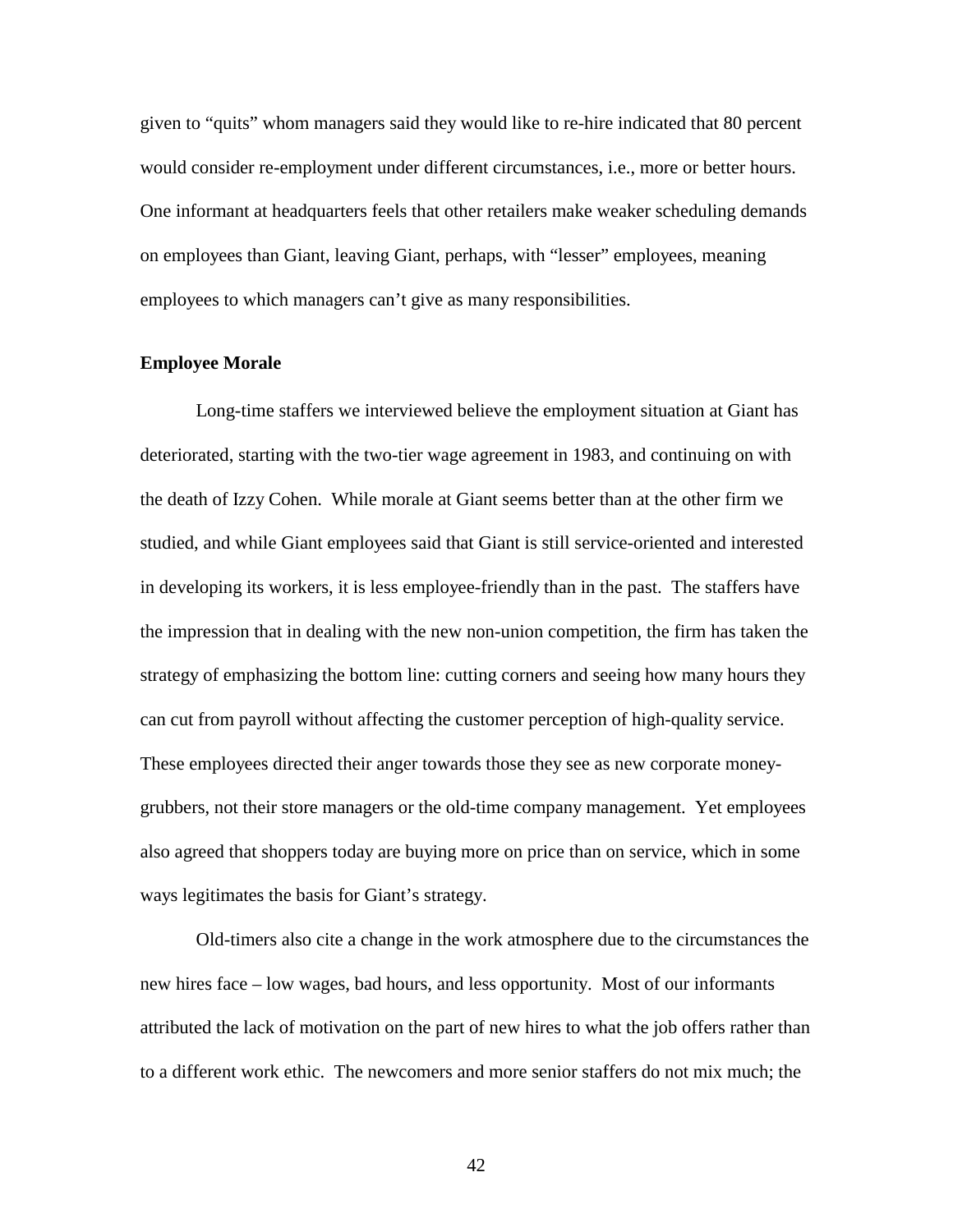former do not stay around very long. The old-timers agreed that the company had been good to them, and they will retire well; but none of them would start a career with the firm today.

## **Technological Change**

At the store level, the influence of computers has been dramatic. Checkout scanning and electronic ordering have abolished some of the more tedious tasks. Overall, our employee respondents spoke positively and enthusiastically about technological advances in the stores, saying that technology saves time on monotonous tasks. No one spoke of technology as eliminating jobs or hours.

## **Checkout Scan System**

In 1975, Giant Food Inc. became the first chain to implement scanning for all of its stores, while guaranteeing its union that no clerk would lose a job or be downgraded (Walsh, 1993). Still, according to our union contact, the union was "on the other side" of this issue, meaning they wanted to continue with price-marking. As Giant was the first chain in the world to be entirely equipped in this manner, at the time of the installation the company made its costs and savings data public. The chain estimated that a \$160,000-a-week supermarket (about the size of its average store at the time) would save \$6,634 per month in reduced cashier labor hours and other efficiencies. The cost of equipping a store with scanners was about \$200,000, so savings were not expected to be realized for about three years.

We found disagreement over whether the scanners have made the cashiers' job easier or more difficult. Both the store manager and the training manager believe that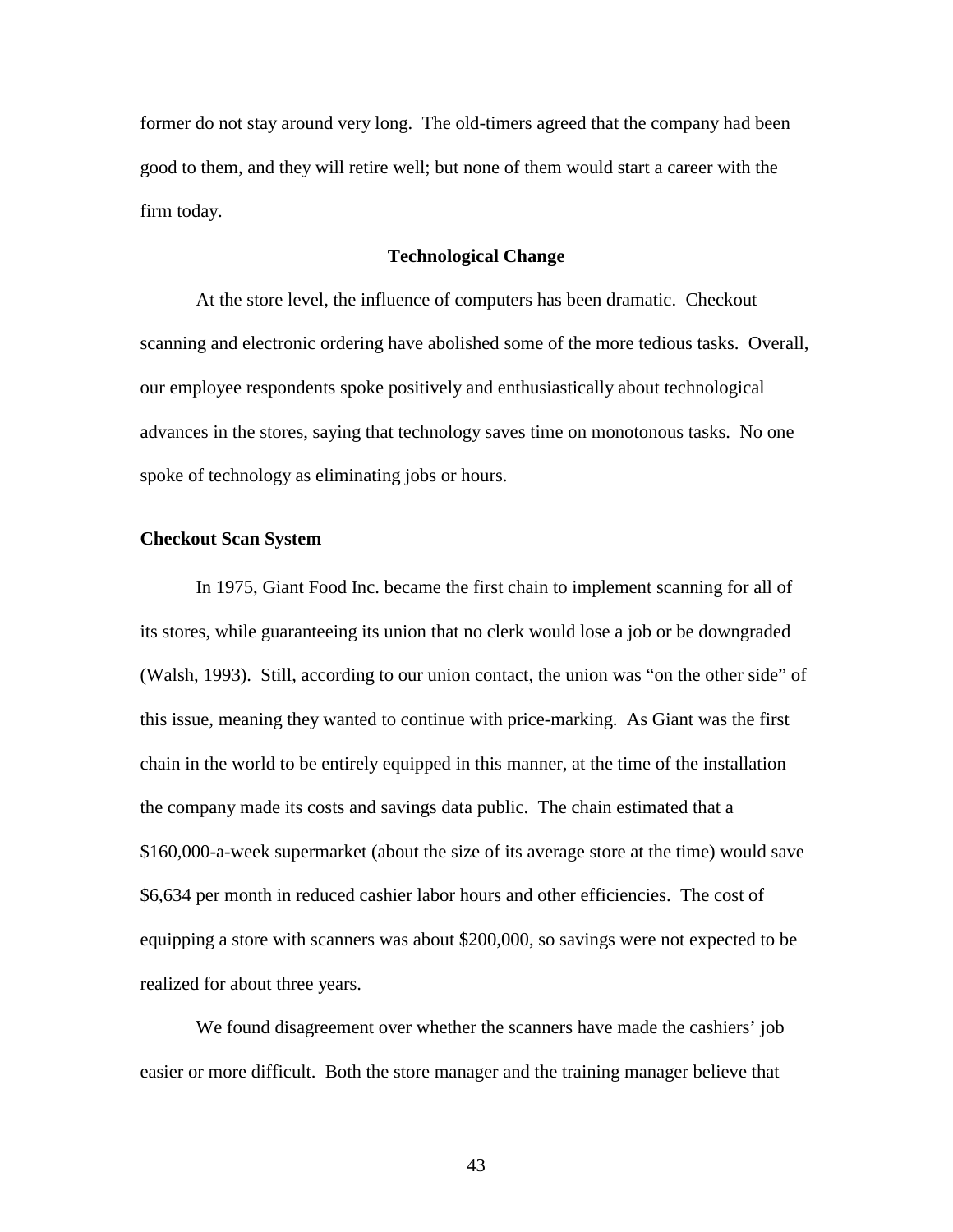cashiers' jobs have become more difficult over the years. For example, cashiers must enter a certain code into their computers for each different type of produce, and the number of these codes has increased as the different kinds of produce have. Yet they don't necessarily have to memorize each item and its code; the cashier can look up the codes on a chart. Another way the job has become more complicated is the addition of new ways that customers can pay, such as electronic payment (debit cards). In Maryland, cashiers' terminals have a separate unit for electronic benefits transfer, payment by food stamps electronically. Bulk foods and salad bar items are also more complicated to check out. The training manager put it this way: The computer has made the training easier, it's just that the business is more complicated. The union representative stated that Giant has argued that technology makes some jobs such as cashier easier, hence wage rates should be lower because the jobs are not as skilled as they used to be.

## **Electronic Ordering**

At the store level, electronic ordering is the norm; the process of receiving deliveries at the warehouses and at the stores is also computerized. Employee respondents seemed delighted at the ability to know when and what is being off-loaded from a truck. A scanner system is used to check invoices and even to automatically pay the vendors. Human resources staff insisted that these technological advances had not affected employment levels. Yet as a whole, the innovations have freed up employees' time so that they might be able to work on other tasks, which, in effect, reduces labor even if job cuts are not made. This system also greatly reduces paperwork.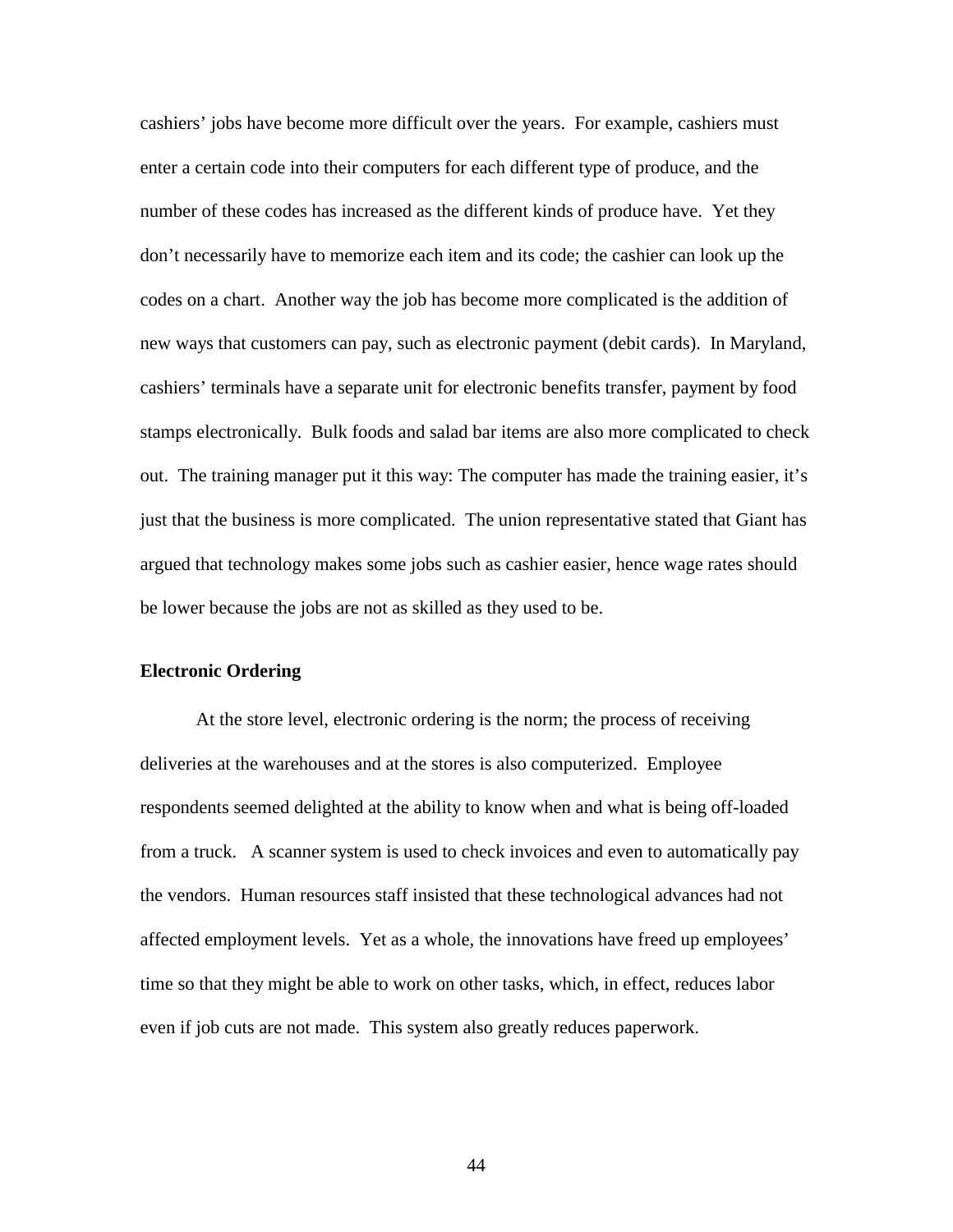We observed how ordering is now done by laptop computer (electronic order book, or EOB) at the store. Previously, employees wrote orders by hand in large paperback books, while walking the aisles of the store. Then a special cashier would key the orders into a computer. By having clerks write the orders directly into the laptops, this last step in the process has been eliminated. The laptops have also saved time in that the clerk does not have to find each item in the paperback book, he or she just has to read the number from the shelf and key it into the laptop.<sup>15</sup>

Training on the new EOB system is done in-store. The grocery manager at the store we visited said that when the system was initially installed, a team of trainers came to the store for two long mornings of training. Now, when new people are hired, either the grocery manager or the night captain trains them. This store has used the EOB system for three years, but it was one of the first stores to implement the new technology. Every department now orders in this way. This change has affected skill requirements, in that employees must be comfortable with computers; but the human resources people said that there has not been a problem with computer skill requirements, as computers are not new to most young people today. The store manager believes that the system actually requires fewer skills, because staffers no longer have to be accurate in reading or writing, only in punching in the correct numbers. He thinks the system is working out really well; employees are happy with the system.

As is the case for supermarkets generally, Giant hasn't moved to a full EDI system as Wal-Mart did years ago. We were told that their suppliers are not set up for EDI; only chips and newspapers have EDI, and none of Giant's other 40-odd vendors have it. Thus Giant is not yet electronically sharing POS data with manufacturers or distributors.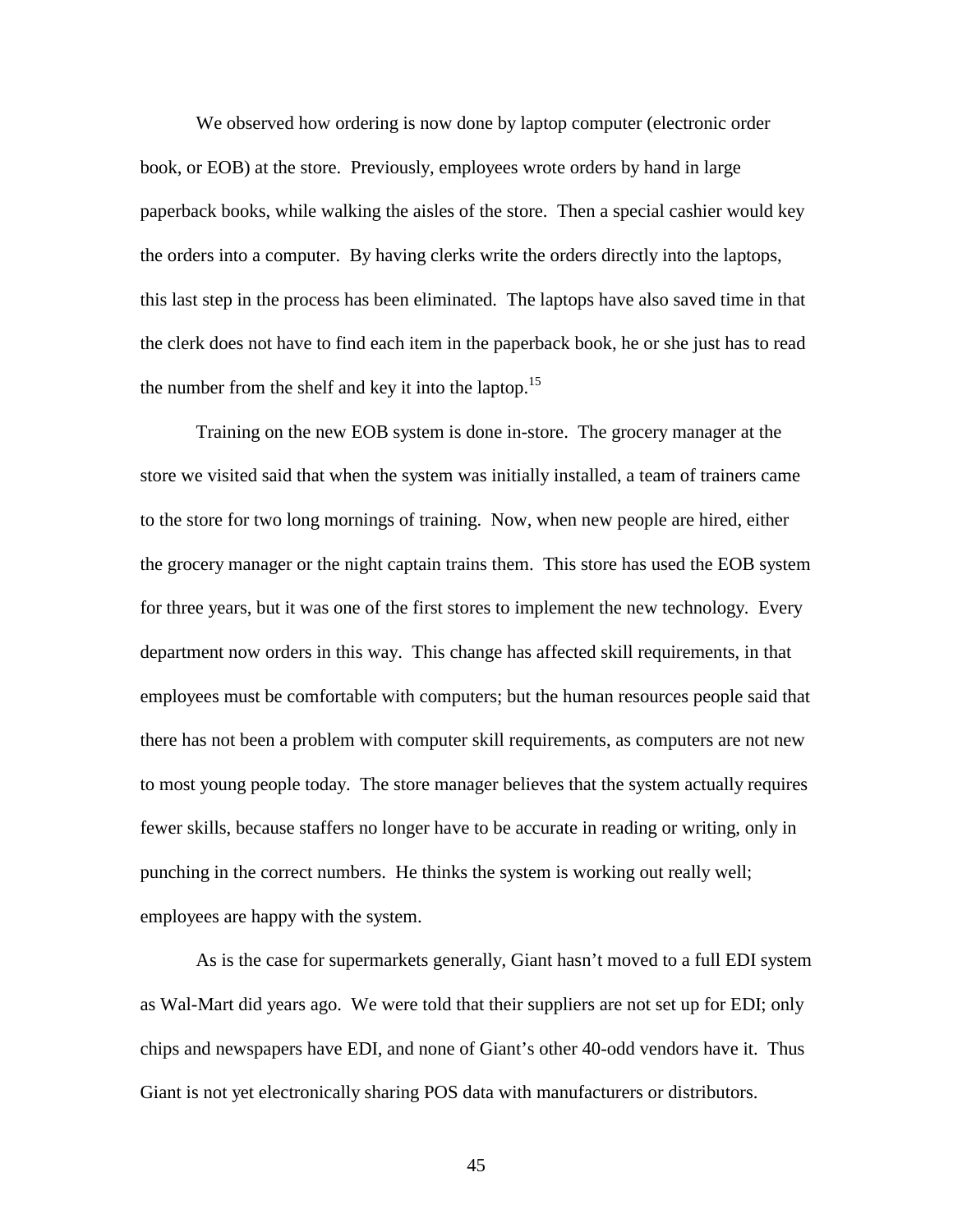#### **Other Technological Innovations**

Giant has a computer application on-line ("SuperSched") that predicts the number of workers and hours needed to staff each store most efficiently, based on store traffic and labor availability. The system can benefit the company's bottom line by helping to determine the minimum necessary store staffing while keeping service and overall operations running smoothly. Seniority, availability, and the 16-hour minimum are the labor components entered into the equation. The system also helps managers identify the need for new workers in their stores. At the time of our fieldwork Supersched had been implemented only for the cashiers and front end clerks. The store manager said that the system is sophisticated; for example letting him know the store needs staffers scheduled from 8:15 a.m. to 4:15 p.m. instead of from 8 a.m. to 4 p.m.

The firm can also now track a cashier's productivity based on the number of sales and the speed of transactions. Yet there is no way to check accuracy of key entering without setting up some kind of surveillance, which is occasionally done. "Mystery Shoppers," evaluators who pose as customers, as used as another form of employee monitoring.

Giant also has a computerized "space management" system that shows the exact size of every item and how it fits on the shelves. There are maps for every foot of every aisle, showing which products go where. If one product is discontinued, or if they have to make room for a new product, the shelf space is first reconfigured on the computer. So when the new item actually appears, managers will be ready for it, knowing how many rows of which aisle it gets. The eye-level aisle space is the prime space, and the decision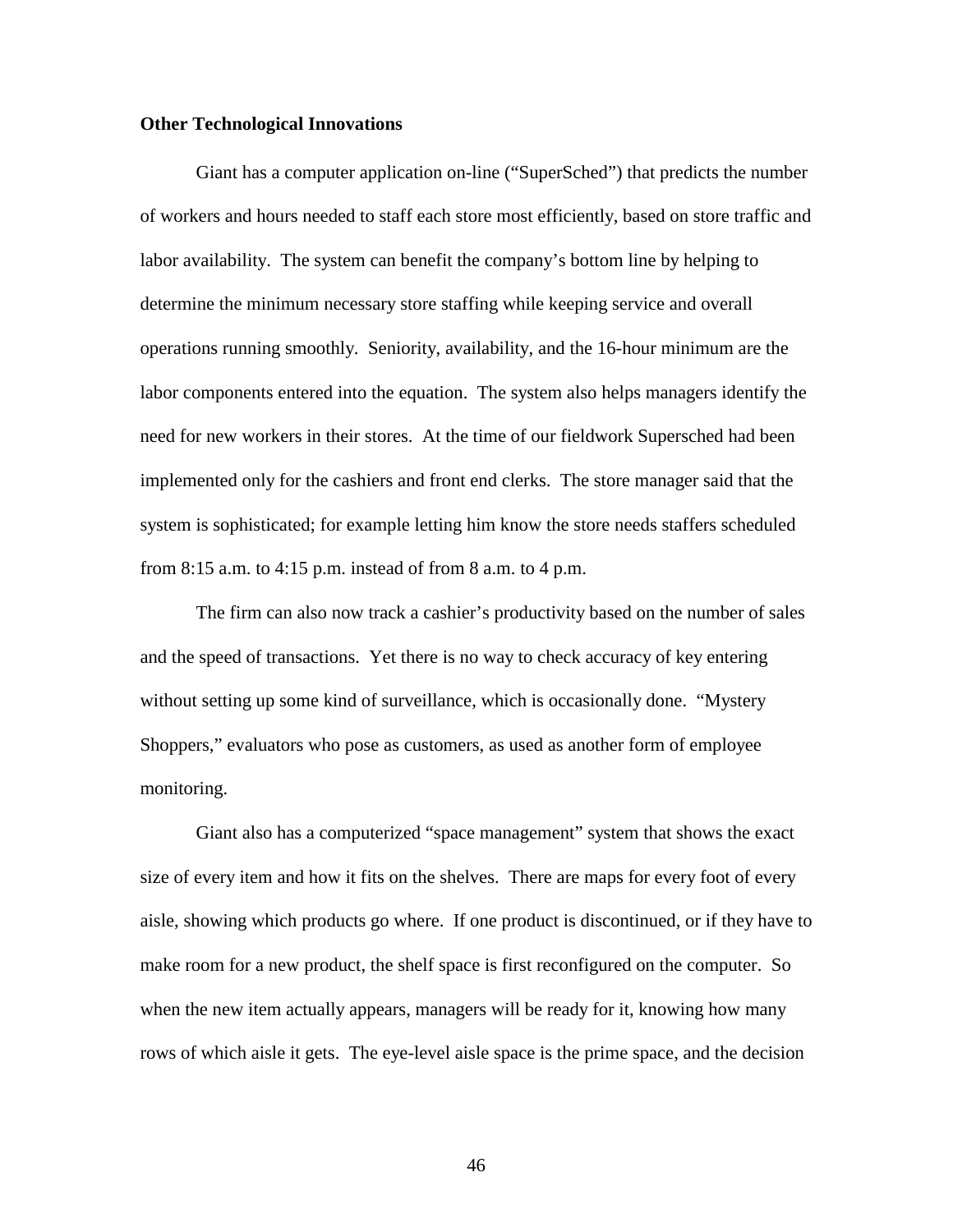regarding which space a particular product gets is made between Giant management and the manufacturer.

## **"Technology is for the Customers"**

In accordance with the firm's emphasis on customer service, human resources personnel stated that the ultimate usefulness of technology is in how it improves the stores from the point of view of the customers. For example, Supersched may help the store managers, but according to informants at headquarters the real intent is to schedule the front-end staff in such a way as to provide the best customer service possible. The new electronic ordering helps the staffers in their work, but its real advantage is in making sure the customer confronts fully stocked shelves all the time.

Some are afraid that this perspective will be taken too far. As part of the company's recent drive to enact cost-cutting measures, new chief operating officer Broomfield has directed his staff to look into self-scanning, a new technology customers can use to check out their own purchases (Pressler, 1998). In the same way that banks now encourage customers to serve themselves at automatic teller machines, supermarkets would steer customers towards checking themselves out of the store. While customers might benefit by not having to wait in line (as bank customers benefit), the real goal is for the firm is to save on labor costs. Thus some say that the future of the supermarket is cashier-less.

## **DISCUSSION**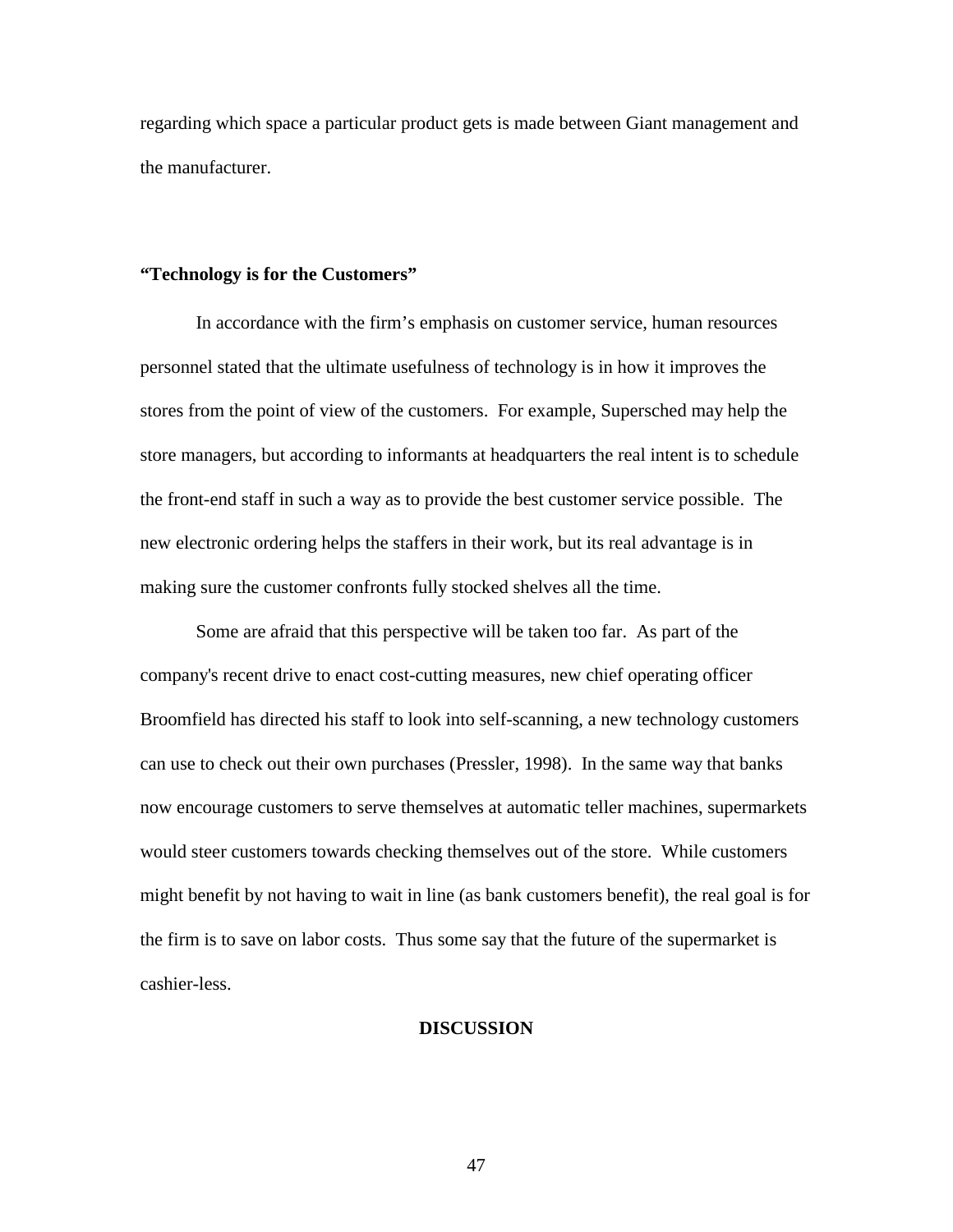The supermarket industry has changed in the past several decades: while it once provided full-time, well-paid jobs, the majority of workers now hold part-time, low-wage positions. This change is due to increased competition and de-unionization within the industry. Thus, although as a service industry supermarkets do not face the undercutting from abroad that American manufacturing industries are experiencing, the saturation of markets at home has a similar effect. Unionized chains must compete increasingly against new, non-union chains, as well as new formats such as Wal-Mart's combination merchandise-grocery supercenters. In response, restructuring in the industry has meant winning wage concessions from unions, and increasing the less-well-compensated parttime workforce to achieve greater staffing flexibility. Restructuring also has entailed extensive firm consolidation, which helps firms achieve greater economies of scale and provides capital for investment in expensive technology, enabling them to better compete.

The story of Giant Food parallels the industry trends in several ways. Giant also negotiated a two-tier wage agreement in the early 1980s, beginning the decline in wages. More recently, even though Giant has over two-fifths of the market share of its area, and has labor cost parity with its main competitor chain, the firm has squeezed concessions from the UFCW and from the Teamsters. The firm has also increased its proportion of part-timers to almost three-quarters of its non-managerial labor force, and is now offering buy-outs to long-time, full-time employees. Employees, and some in management, say that a career at Giant at full-time status is now next to impossible to achieve. The recent sale of the company, and comments made by the new management, indicate that in the future the firm will be looking even more towards cost-saving strategies.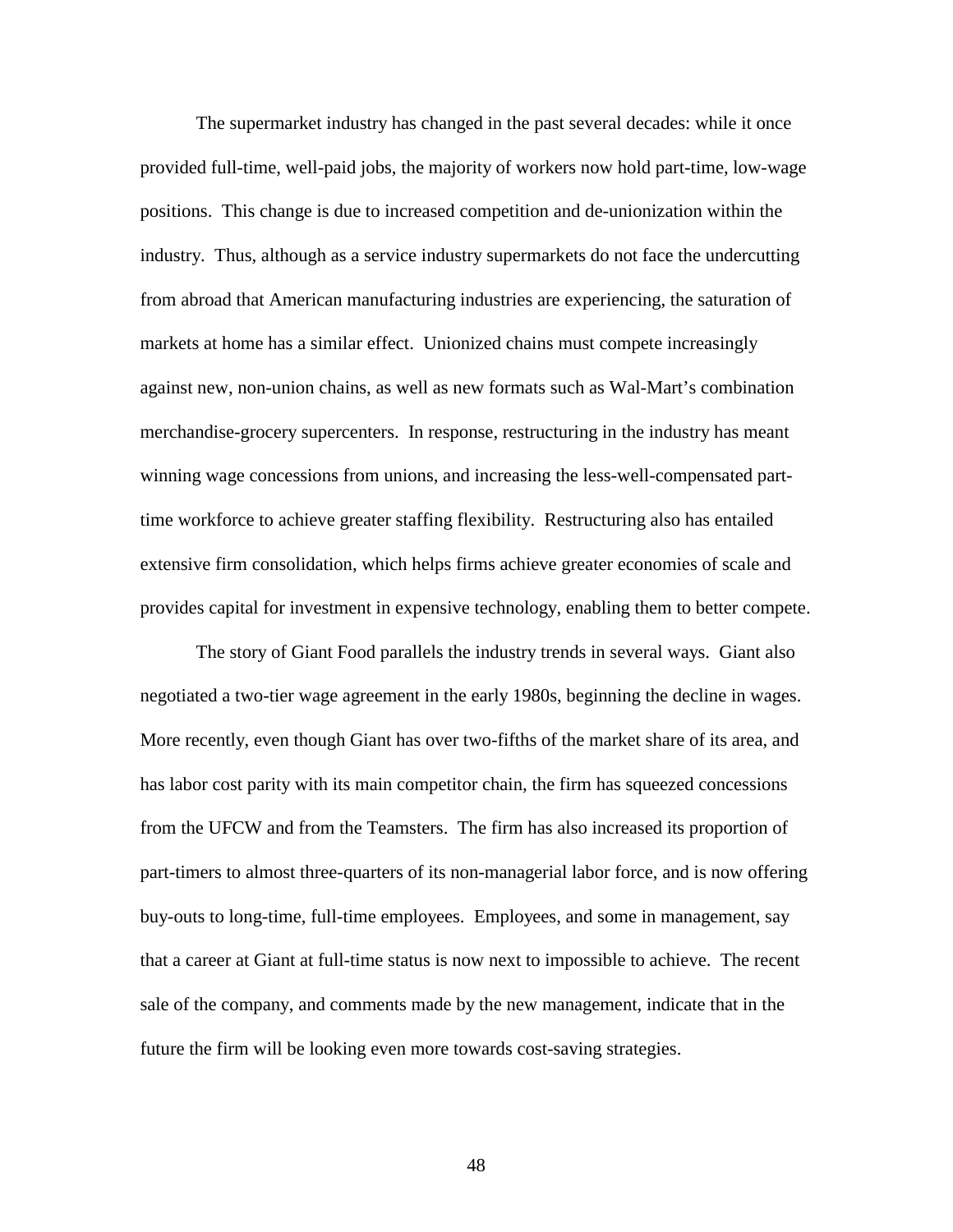Overall, then, while jobs at Giant Food can offer long-term wage growth and job security, entry-level wages have eroded and the use of part-time workers has increased. All employees must start part-time, at wages not much above minimum and with no benefits for over a year, and wait for a full-time position to open up, which is ever more unlikely. Thus, although company management complains that it is difficult to find qualified and motivated workers who are interested in a career with the company, workers perceive that there are obstacles to a rewarding career track.

However, Giant also stands out in some positive ways. All informants agreed that Giant is an industry leader in technology and training. Workers and union representatives were impressed with Giant's activities in both areas. Technology has saved some labor power but has not substituted for entire positions. It is also increasingly being used to improve and simplify training. Giant certainly contrasts with the firm Walsh studied, "Superstores," in which training was entirely informal. Giant's detailed job classification and training manuals mean that workers do get formal instruction for their positions; it also means that the firm retains centralized control over the store-level work. Finally, and perhaps most importantly, Giant is unique in having a structured management trainee program, for which there are no educational qualifications. This program represents a continued mobility opportunity for Giant staffers.

Similar to other retail industries, such as fast food in particular, the supermarket industry hires youth, pays entry-level workers around minimum wage, and does not require much in the way of skills. In contrast to fast food, however, many supermarket companies are interested in retaining these young people and providing them with further training so that they will become knowledgeable, long-term employees. Yet at the same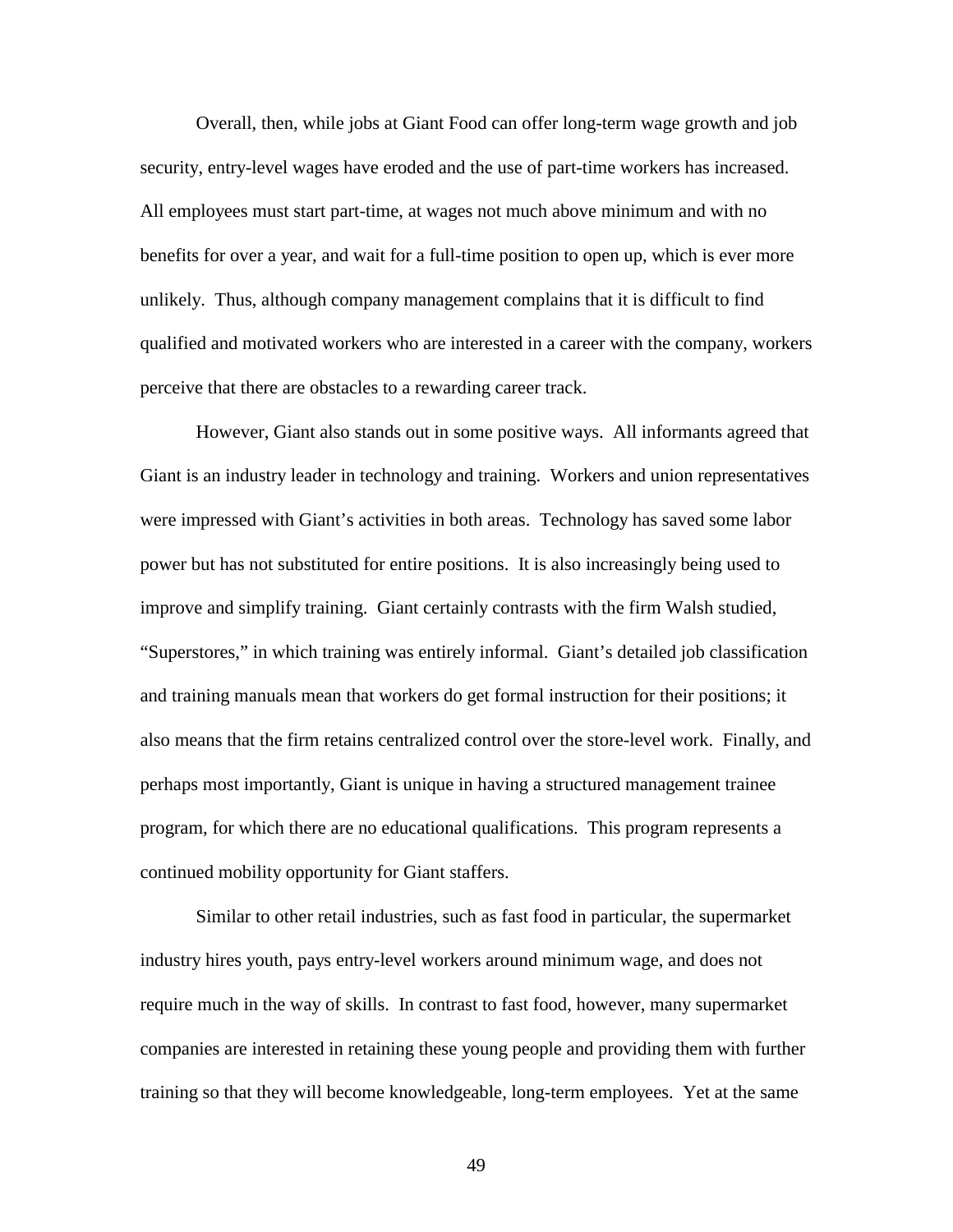time these firms are trying to cut costs by controlling wages and achieving greater labor flexibility. It is likely that the industry's efforts to attract young talent through school-towork programs will not succeed if workers perceive that opportunities for career and wage mobility, or even for full-time jobs, are remote.

 $\overline{a}$ 

<sup>7</sup> Industry labor productivity index for grocery stores, from the Industry Productivity Data Tables, Bureau of Labor Statistics, U.S. Department of Labor.

<sup>&</sup>lt;sup>1</sup> Time series data from the National Current Employment Statistics (NCES), Bureau of Labor Statistics (U.S. Department of Labor). This figure includes full-time, part-time, and temporary employees. The NCES, conducted by the State employment security agencies in collaboration with the Bureau of Labor Statistics, collects information on payroll employment, hours, and earnings from about 390,000 nonfarm business establishments.

<sup>&</sup>lt;sup>2</sup> EDLP stores include: Albertson's, Edwards Super Food Stores, Food Lion, Fred Meyer, Hannaford Brothers, Lucky Stores, Smith's Food and Drug Centers, Winn-Dixie Stores, Super G (northern division of Giant of Landover). Promotional, or high-low stores include: Safeway, Kroger, and Giant Food. See Elliot Zwiebach, "Tending Toward the Middle," Supermarket News, Vol. 47, No. 28, page 1.

<sup>3</sup> To be able to better compete against Wal-Mart, Capps advises the supermarket chains to take a "tougher stance" in union negotiations.

<sup>&</sup>lt;sup>4</sup> Time series data from the National Current Employment Statistics (NCES), Bureau of Labor Statistics (U.S. Department of Labor).

<sup>&</sup>lt;sup>5</sup> From the Office of Employment Projections' National Industry-Occupation Matrix (U.S. Department of Labor); also see Moody (1997).

<sup>&</sup>lt;sup>6</sup> Meatcutters tend to be men while meat wrappers, deli clerks, and cashiers tend to be women (Walsh, 1993; Hochner et. al, 1988). The cashiers have been described as a "female world of dead-end jobs characterized by part-time hours, competition for favored schedules and fragmented work time with no opportunity for peer interactions" (Hochner et. al, 1988, p. 119).

 $8$  They found that two-thirds of the workers had begun their supermarket career when they were 14 to 20 years old; the remainder were mostly women who had begun working after their children were grown. The workers thought of the job as good, steady, and secure, and some workers had spent years in the same job in the same store. Workers also tended to recruit their relatives and friends; sixty percent of their respondents got their job through relatives, friends, or neighbors (Hochner et al., 1988).

Time series data from the National Current Employment Statistics (NCES), Bureau of Labor Statistics (U.S. Department of Labor). This figure includes full-time, part-time, and temporary employees. The entrylevel wage figure is from pay scales provided to us by the UFCW.

 $10$  Time series data from the National Current Employment Statistics (NCES), Bureau of Labor Statistics (U.S. Department of Labor). This figure includes full-time, part-time, and temporary employees. The NCES, conducted by the State employment security agencies in collaboration with the Bureau of Labor Statistics, collects information on payroll employment, hours, and earnings from about 390,000 nonfarm business establishments.

<sup>&</sup>lt;sup>11</sup> Unionization data is from the Current Population Survey (CPS) Outgoing Rotation Group (ORG) Earnings Files, 1996. Sample includes wage and salary workers ages 16 and over.

 $12$  Recently, Food Lion announced it would leave the Texas, Oklahoma, and Louisiana markets as a result of union activity and negative publicity in those areas. However, the chain plans to expand in the Southeastern Mid-Atlantic markets (Food Lion and Safeway to Expand Rapidly, 1997; McBain, 1997).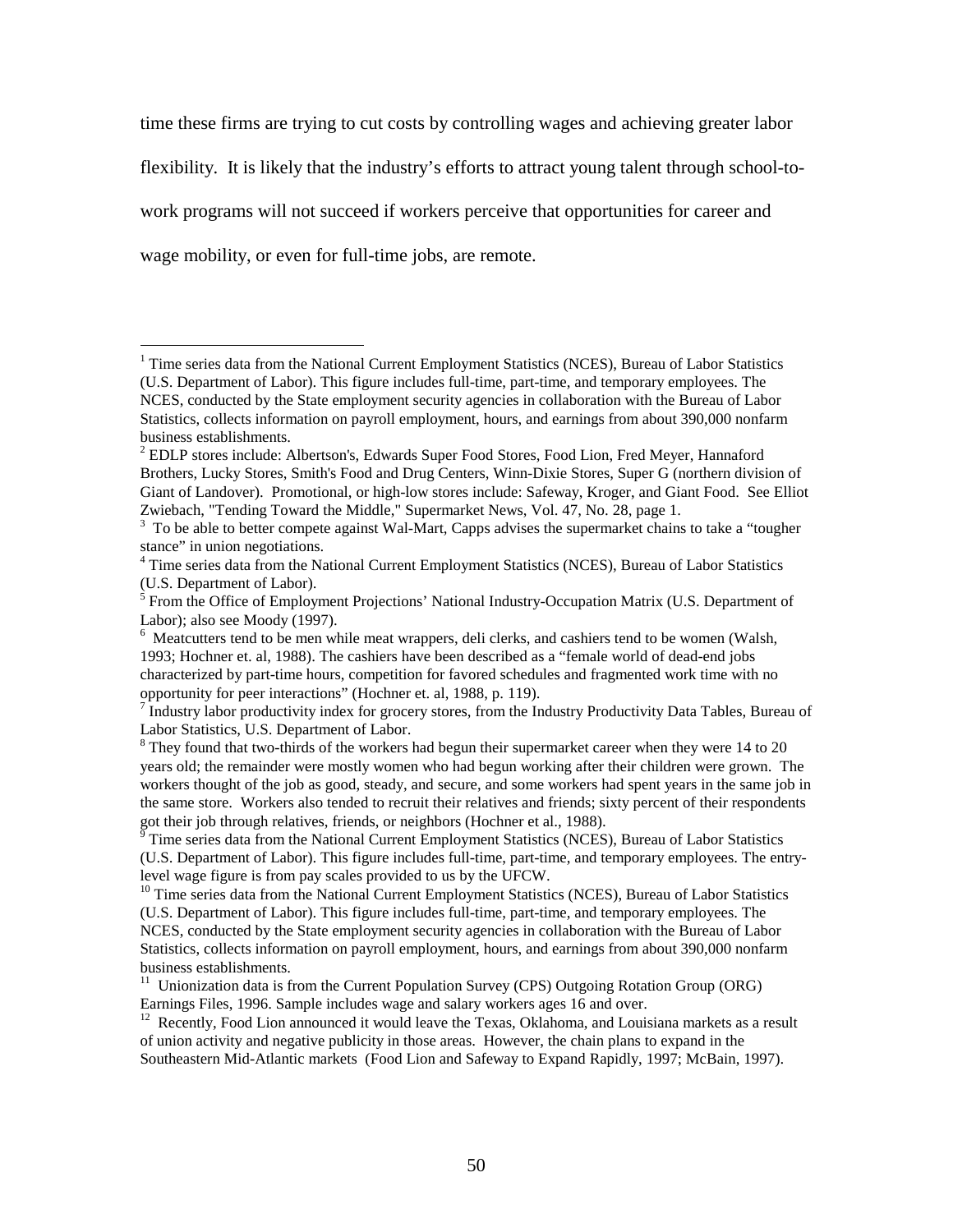<sup>13</sup> However, the authors combine data from food stores, eating and drinking places, and wholesale food firms in some of their results. I refer to their results on food stores, separated from the other two categories of firms. But, in speaking to supermarkets only, some of their results should be used with caution. See Pressler & Swoboda, 1997, for a summary of the strike.

<sup>15</sup> The process is as follows: Just after the nightly delivery, all the newly-delivered product is dumped on the floors in front of the appropriate shelves. The clerks go out on the floor, look at the product on the shelf, and see if more product is stocked "overhead" (on top of the shelves). They punch in the product's number from the shelf, and the computer shows how much of the product was sold every day of the previous week. They then add other variables to the equation, such as the weather and what products are on sale. If the store is out of one particular product, that might affect the sales of another product. The order is then sent to firm headquarters in the morning, which transmits it to the warehouse, which ships the order to the store.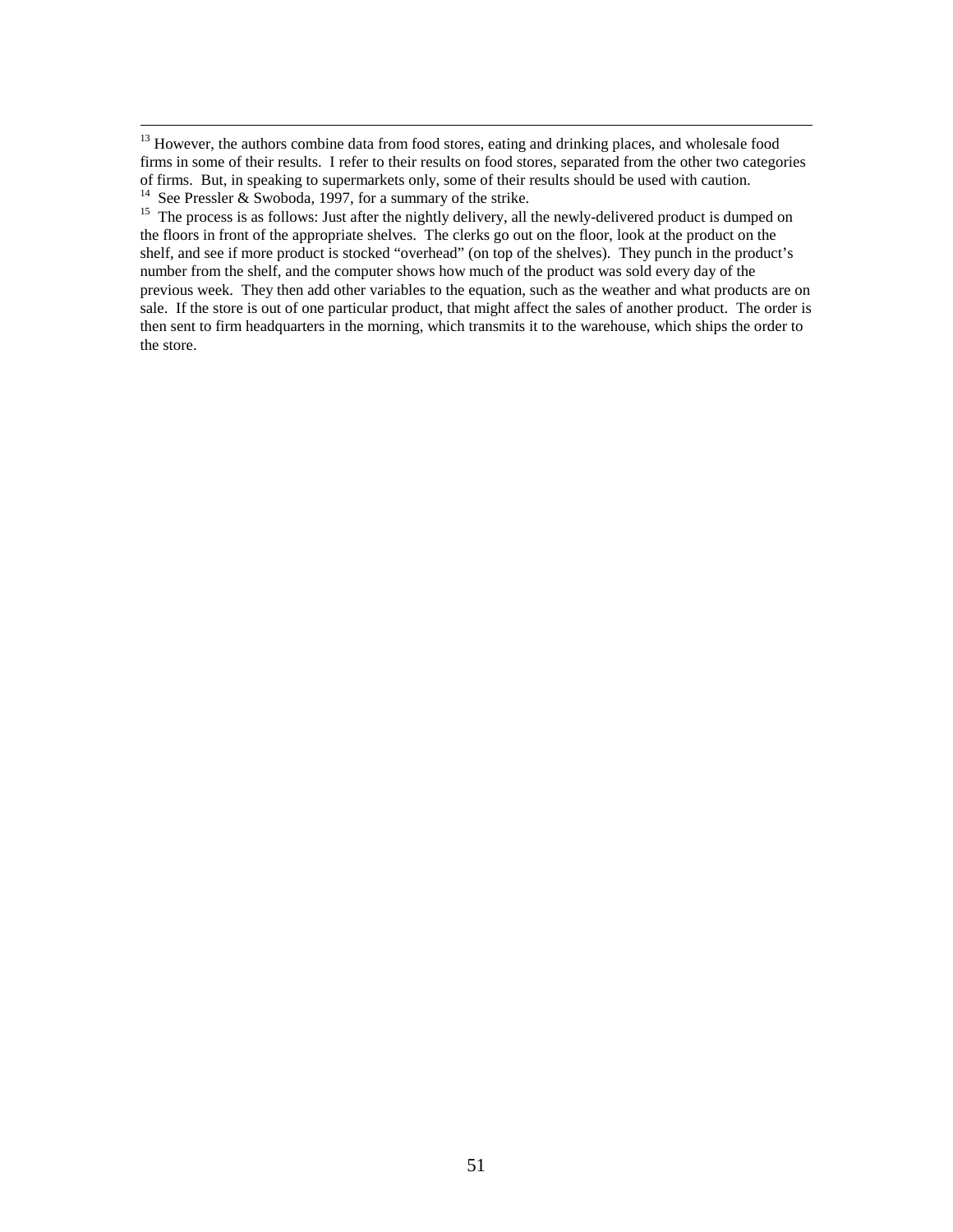#### **References**

An industry readies itself for a new era in food retailing. (1997, September). *Griffin's Modern*

*Grocer*, *75* (9) pp. 38-41.

- Amato-McCoy, D. (1997, July 14). Dorothy Lane moving to intranet for training. *Supermarket Ne*ws, *47*(28), p. 17.
- Amato-McCoy, D. (1997a, August 4). Super grade A unit gives ESL's an 'A' grade for productivity. *Supermarket News*, *47*(31), p. 17.
- Batt, R. (1998). *The changing nature of work in services* (Manuscript prepared for the Committee for the Enhancement of Human Performance, National Research Council). Ithaca, NY: New York State School of Industrial Relations, Cornell University.
- Ben-Ner, A., Kong, F., & Bosley, S. (1998, October). *Workplace organization and human resource practices: The retail food industry*. Paper presented at the Sloan Services Conference, Philadelphia.
- Berselli, B. & Stoughton, S. (1998, May 20). Employees, customers await changes. *The Washington Post*, p. A6.

Big changes at supermarkets. (1986, Fall). *Checkbook*, pp. 60-63.

- Bleakley, F. R. (1997, March 6). Why shoppers think food is a rip-off. *The Wall Street Journal*, p. B1.
- Bound, J., & Johnson, G. (1992). Changes in the structure of wages in the 1980s: An evaluation of alternative explanations. *The American Economic Review*, *82*(3), 371-92.
- Brock, J. L. (1981). *A forecast for the grocery retailing industry in the 1980s*. Ann Arbor: UMI Research Press.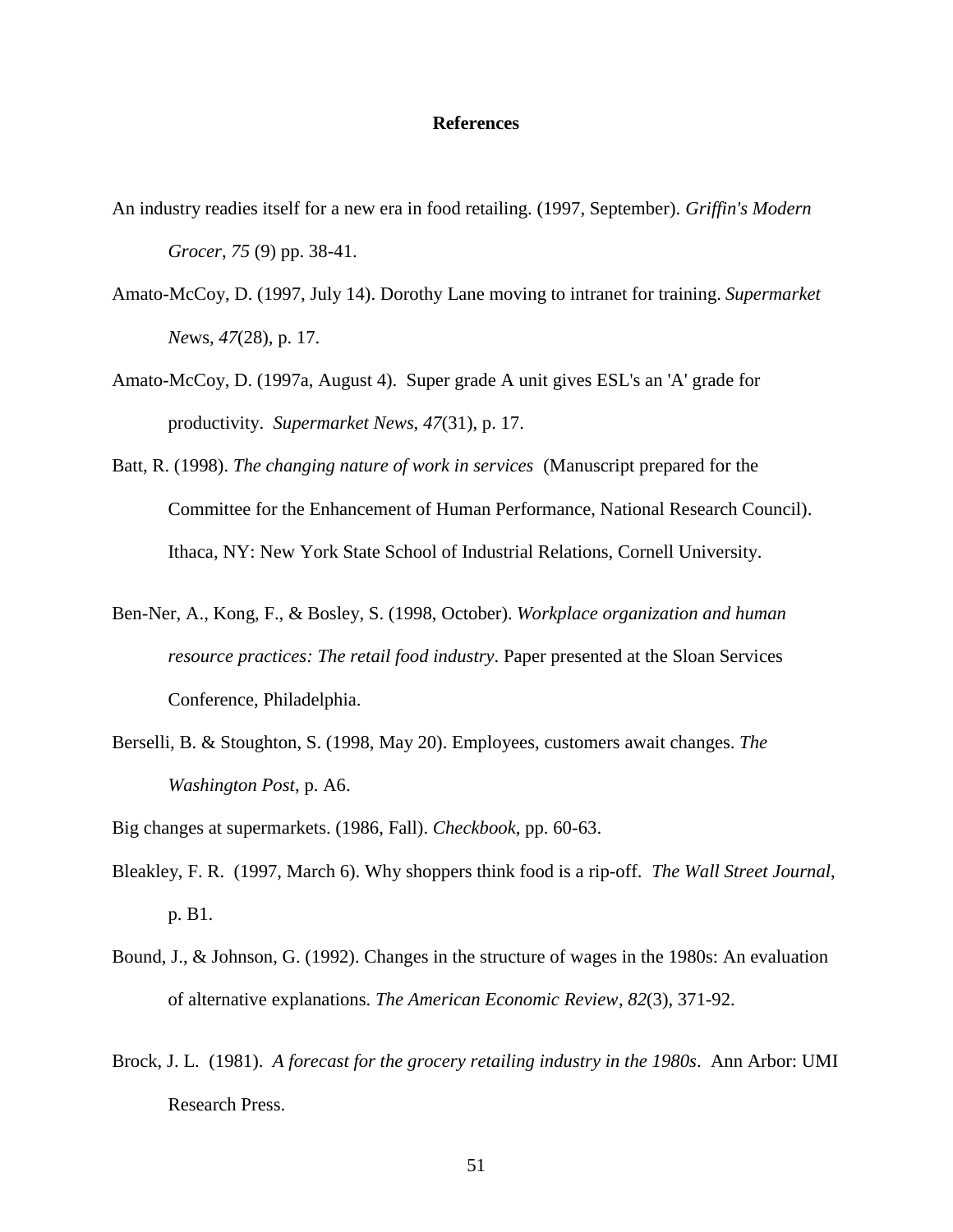- Business Wire. (1997, April 7). Supermarkets tap into \$6.8 billion consumer software market. *The PointCast Network.*
- Canedy, D. (1997, August 31). Supermarkets get a brand new bag. *The New York Times*. Section 3, p.1, 10.
- Capps, O. Jr. (1997, July). *New competition for supermarkets: A case study* (Working Paper No. 97-05). St. Paul, Minnesota: University of Minnesota Retail Food Industry Center.
- Coleman, C. Y. (1997, March 27). How grocers are fighting giant rivals. *The Wall Street Journal*, pp. B1, B7.
- Coleman, C. Y. (1997a, May 29). Finally, supermarkets find ways to increase their profit margins. *The Wall Street Journal,* p. A1.
- Coleman, C. Y. (1997b, August 6). Albertson's leaves industry trends in the checkout line. *The Wall Street Journal*, p. B4.
- Coleman, C. Y. (1997c, November 19). Selling jewelry, dolls and TVs next to corn flakes. *The Wall Street Journal*, p. B1.
- Coleman, C. Y. (1998, May 28). American Stores: Next on supermarket shopping list? *The Wall Street Journal*, p. B14.
- Coleman, C. Y. & Sullivan, A. (1997, October 14). Cued by mini-marts, supermarkets try pumping gas. *The Wall Street Journal*, p. B4.
- Commission on the Skills of the American Workforce. (1990). *America's choice: High skills or low wages!* Rochester, NY: National Center on Education and the Economy.
- Duff, M. (1989). The ties that bind; Preventing employee turnover at supermarkets. *Supermarket Business*, *44*(5), p. 116.
- Elson, J. (1997, January 27). Philadelphia fracas. *Supermarket News, 47*(4), p. 49.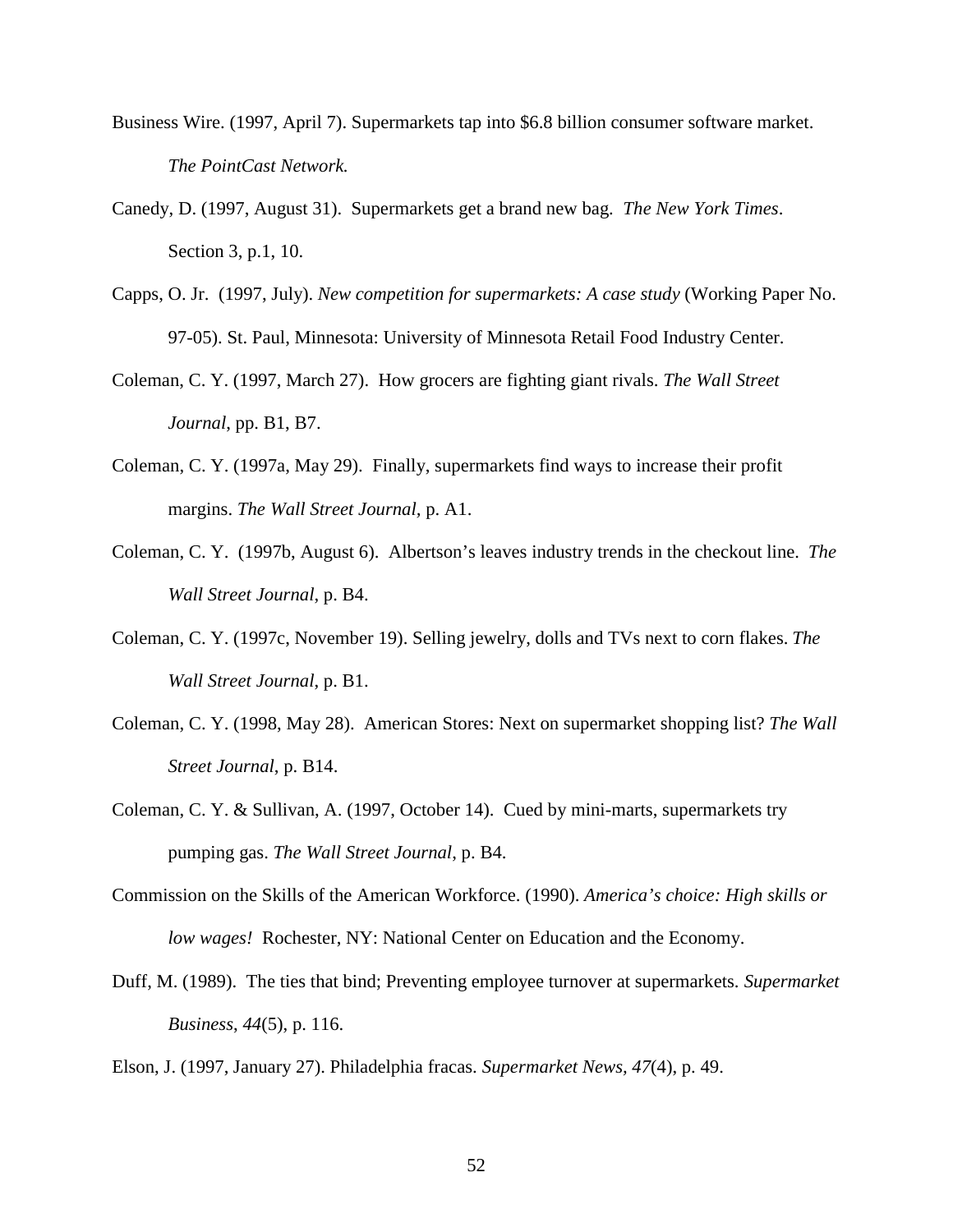- Fabricant, F. (1997, September 28). Nation's first supermarket attempts to stay competitive. *The New York Times,* Section 12 (Long Island), p. 40.
- Ferguson, T. W. (1990, September 11). Will grocery wages send shoppers to the warehouse? *The Wall Street Journal*, p. A23.
- 50 Historical and Hysterical Years of Supermarket Business. (1995). *Supermarket Business 50*(11): pp. 29-67, 79-85.

The Food Institute. (1996). *Food retailing review*. Fair Lawn, New Jersey: Author.

- Food Lion and Safeway to expand rapidly in 1998. (1997, October 20). *Food Institute Report*, p. 3.
- Food Marketing Institute. (1998). *Supermarket industry facts overview 199*8. Washington, D.C.: Author.
- Food Marketing Institute. (1995). *Annual financial review 1994-5*. Washington, D.C.: Author.
- Food Marketing Institute. (1987). *Operations review 1986*. Washington, D.C.: Author.

Forbes 500s Annual Directory (1997, April 21).

- Garry, M. (1992, January). More joy of DEX. *Progressive Grocer*, *71*(1), p. 65.
- Gattuso, G. (1997, July 14). Cultivate workers to reap service. *Supermarket News*, *47*(28), p. 13.
- Grimsley, K. D. (1998, October 18). Service with a forced smile. *The Washington Post*, p. A1.
- Hammel, F. (1997, May). Trackable training. *Supermarket Business*, pp. 45-48.
- Harrison, B. & Bluestone, B. (1988). *The great U-turn: Corporate restructuring and the polarizing of america*. New York: Basic Books, Inc.
- Herzenberg, S. A., Alix, J. A. & Wial, H. (1998). *New rules for a new economy: Employment and opportunity in postindustrial America*. Ithaca and London: ILR Press (Cornell University Press).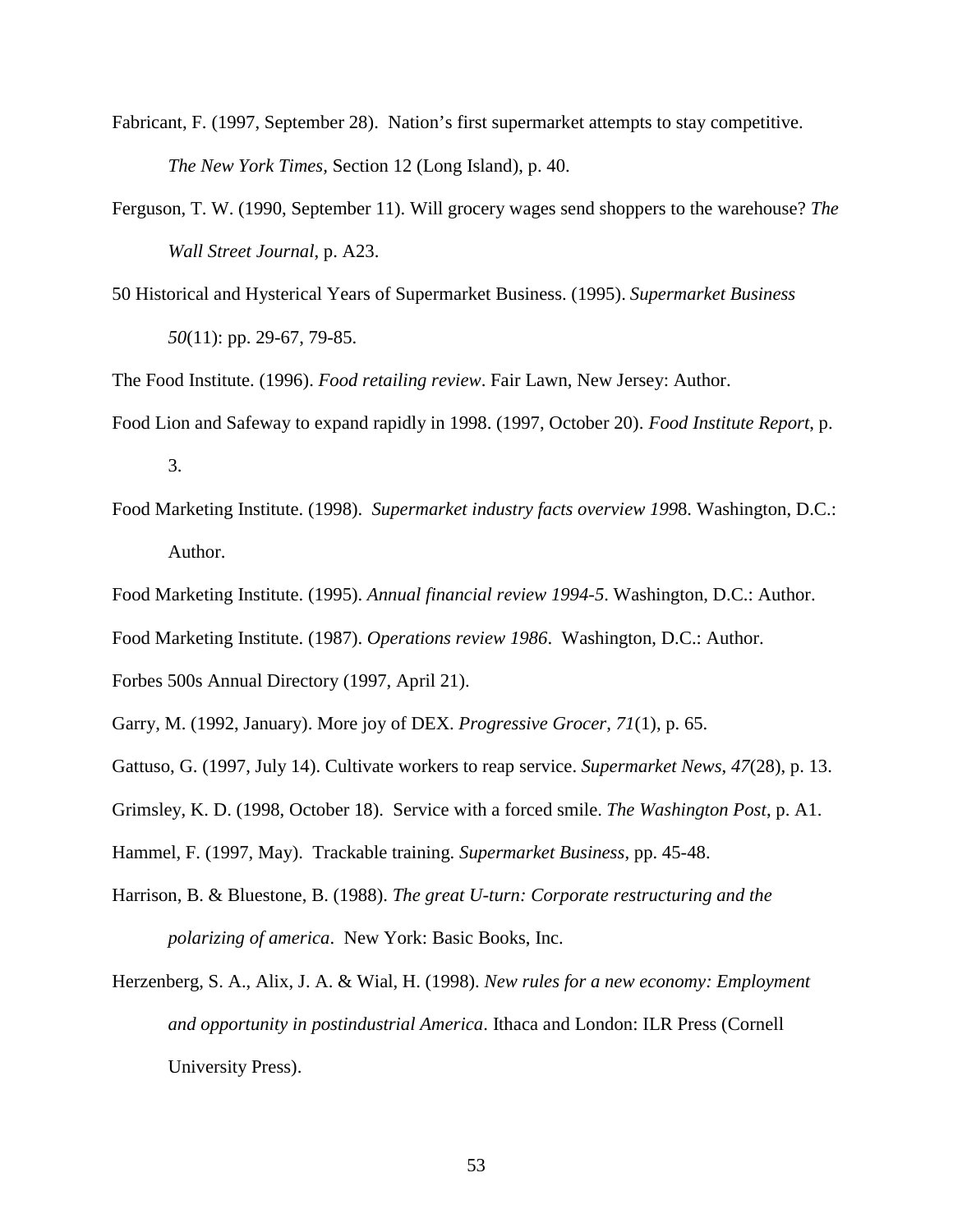- Hochner, A., Granrose, C.S., Goode, J., Simon, E., & Appelbaum, E. (1988). *Job-saving strategies: Worker buyouts and QWL.* Kalamazoo, MI: W.E. Upjohn Institute for Employment Research.
- Hughes, K. & Bernhardt, A. (1999). *Market segmentation and the restructuring of banking jobs* (IEE Working Paper No. 9). New York: Institute on Education and the Economy, Teachers College.
- Hunter, L., & Lafkas, J. (1998). *Information technology, work practices, and wages* (Wharton Financial Institutions Center, Working Paper No. 98-02). Philadelphia: The Wharton School, University of Pennsylvania.
- Larson, R. B. (1997, September). *Key developments in the food distribution system* (Working Paper No. 97-08). St. Paul, MN: University of Minnesota Retail Food Industry Center.

Lewis, L. (1997, June). Joint ownership. *Progressive Grocer*, p. 9.

- Lipin, S. (1997, November 7). Fred Meyer bags 2 supermarket chains. *The Wall Street Journal*, p. A3.
- Lipin, S. (1998, October 19). Kroger agrees to acquire Fred Meyer. *Wall Street Journal*, p. A3.
- Macdonald, C. L., & Sirianni, C. (Eds.). (1996). *Working in the service society*. Philadelphia, PA: Temple University Press.
- Marion, B. W., Heimforth, K. & Bailey, W. (1993). Strategic groups, competition, and retail food prices. In R. W. Cotterill (Ed.), *Competitive Strategy Analysis in the Food System* (pp. 179-99). Boulder: Westview Press.
- Markowitz, L. (1995). Union presentation of self and worker participation in organizing campaigns. *Sociological Perspectives*, *38*(3), 437-453.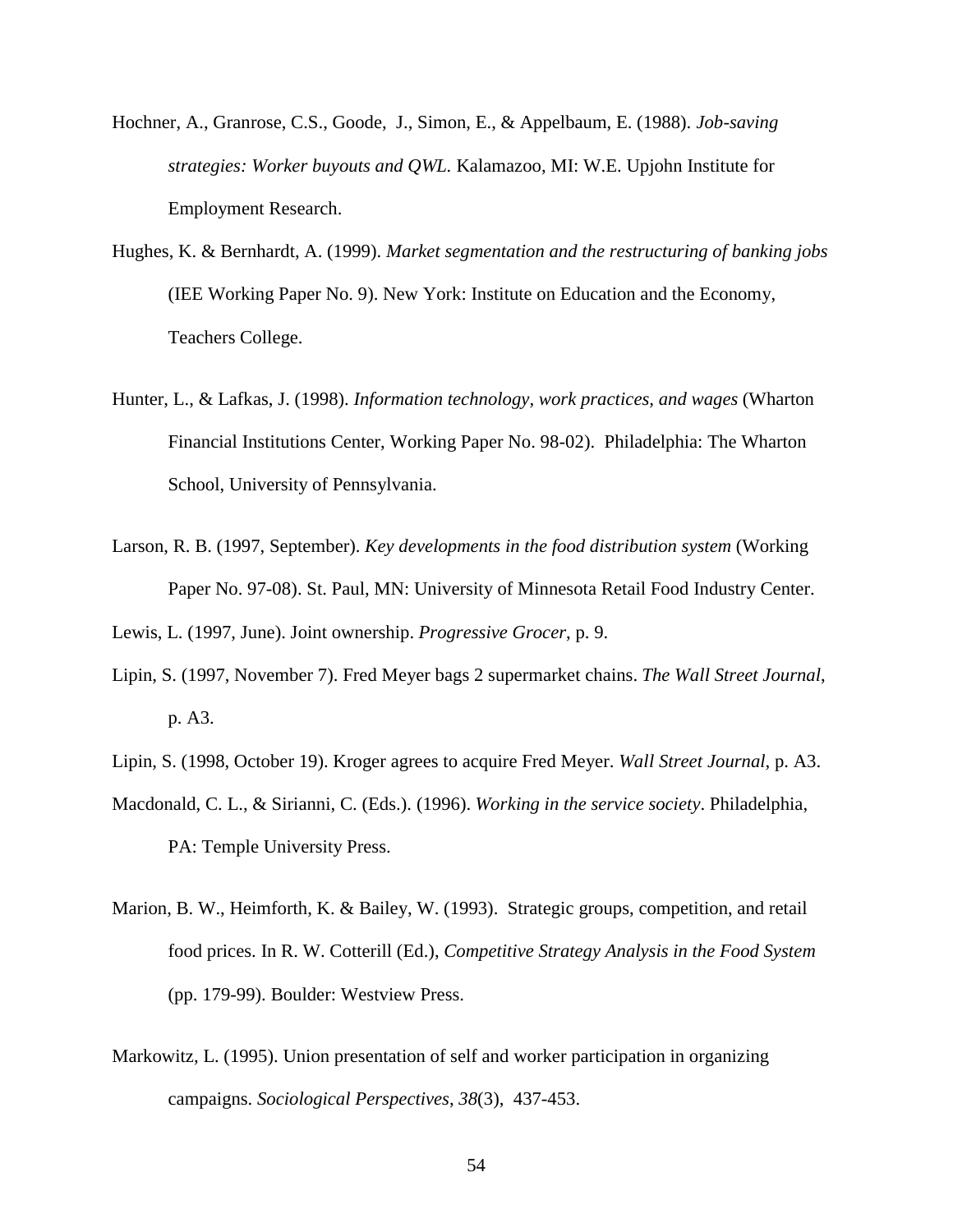- McBain, M. (1997, November). Food Lion announces closure of Western stores. *The Shelby Report of the Southeast*, 31(11), p. 4.
- McConnel, S. (1996, August). The role of computers in reshaping the work force. *Monthly Labor Review*, *119*(8), 3-5.
- Meisenheimer, J. R. II. (1998, February). The services industry in the 'good' versus 'bad' jobs debate. *Monthly Labor Review*, *121*(2), 22-47.
- Moody, G. R. (1997, March). *Information technology and the economic performance of the grocery store industry* (U.S. Department of Commerce Working Paper on Industrial and Economic Performance). Washington, D.C.: Economics and Statistics Administration, Office of Policy Development, Office of Business and Industril Analysis, U.S. Department of Commerce.
- Murnane, R. J. & Levy, F. (1996). *Teaching the new basic skills*. New York: Martin Kessler Books, The Free Press.
- National Center for Education Statistics. (1998). *Digest of education statistics 1997*. Washington, D.C.: U.S. Department of Education.
- National Commission on Excellence in Education. (1983). *A nation at risk*. Washington, DC: U.S. Department of Education.
- National Retail Institute. (1997). *Retail industry indicators*. Washington, D.C.: Prepared by The Trade Partnership for the National Retail Institute.
- Nelson, E. (1998, June 10). Wal-Mart to build a test supermarket in bid to boost grocery-industry share. *The Wall Street Journal*, p. A4.
- Ortega, B. (1998). *In Sam we trust: The untold story of Sam Walton and how Wal-Mart is devouring America*. New York: Random House.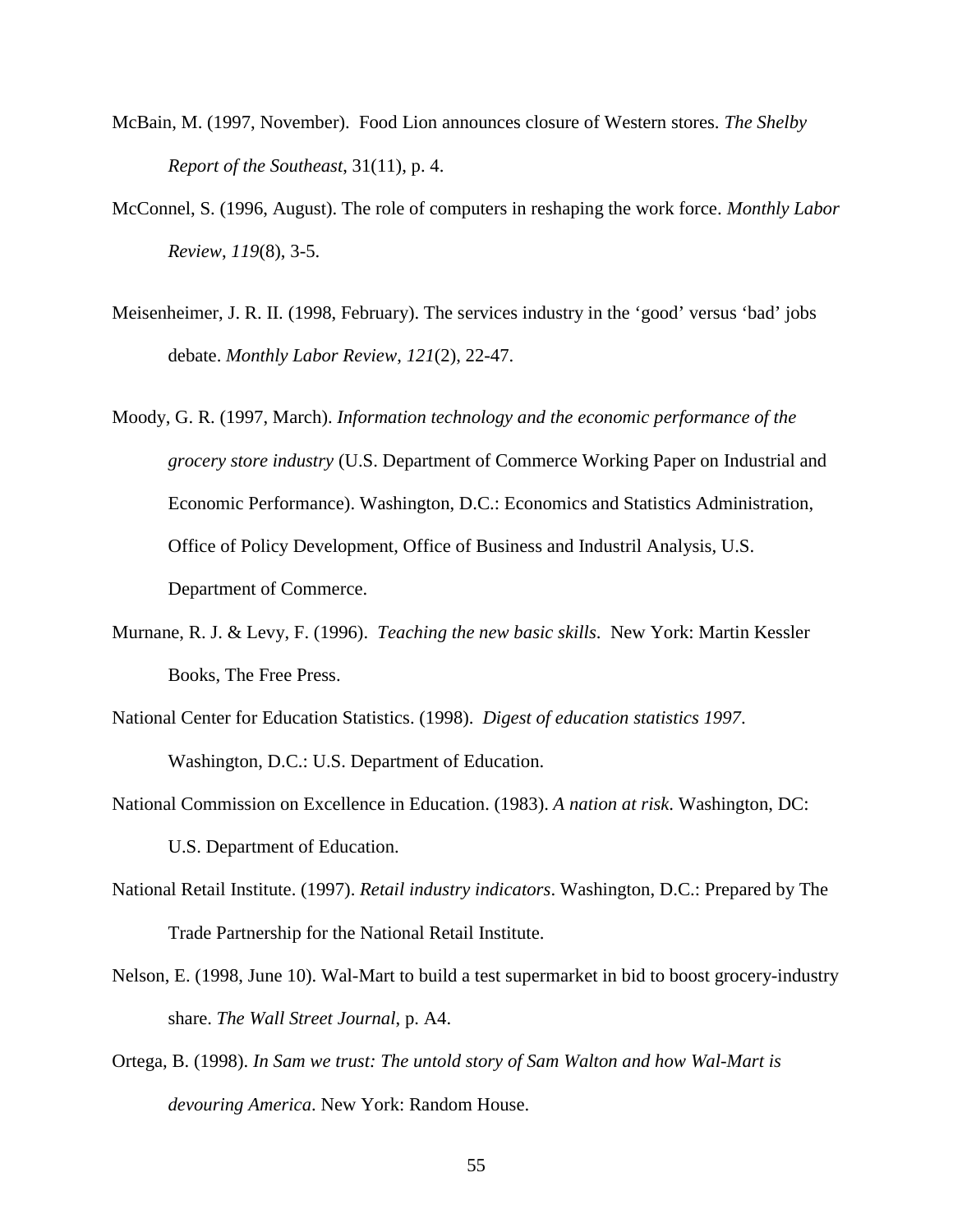- Our Competitive Challenge: Map Update!!! (1996,March/April/May). *We News.* Washington, D.C.: Giant Food Inc.
- Phumpiu, P. F. & King, R. P. (1997, February). *Adoption of ECR practices in Minnesota grocery stores* (Working Paper No. 97-01). Minneapolis, MN: The Retail Food Industry Center, University of Minnesota.
- Pressler, M.W. (1998, March 13). Giant Food weighs new strategies to lift profits. *The Washington Post*, p. F1.
- Pressler, M.W. (1998a, March 14). Giant wins praise for its effort to streamline. *The Washington Post*, p. D1.
- Pressler, M.W. (1998b, May 30). Playing the 'loyalty' game. *The Washington Post*, p. C1.
- Pressler, M.W. (1998c, June 9). Giant Food gets boost in market. *The Washington Post*, p. F1.
- Pressler, M.W. & Swoboda, F. (1997, January 20). Giant labor pains. *The Washington Post*, p. F12.
- Progressive Grocer. (1996, April). *Progressive Grocer Annual Report*. Darien, CT: Author.
- Progressive Grocer. (1991, April). *Progressive Grocer 58th Annual Report*. Darien, CT: Author.

Publix, Raley's top consumer survey. (1997, July 28). *Supermarket News*, *47*(30), p. 5.

- Purpura, L. (1997, February 10) Hannaford to Recruit Via Phone, Internet. *Supermarket News*, 47(6), p. 77.
- Pyatt, R.A. Jr. (1996, June 24). In a tussle with teamsters, Safeway kept competitors in sight. *The Washington Post*, p. F3.
- Pyatt, R.A. Jr. (1997, December 22). As an outsider moves in, Giant breaks from the past. *The Washington Post*, p. F3.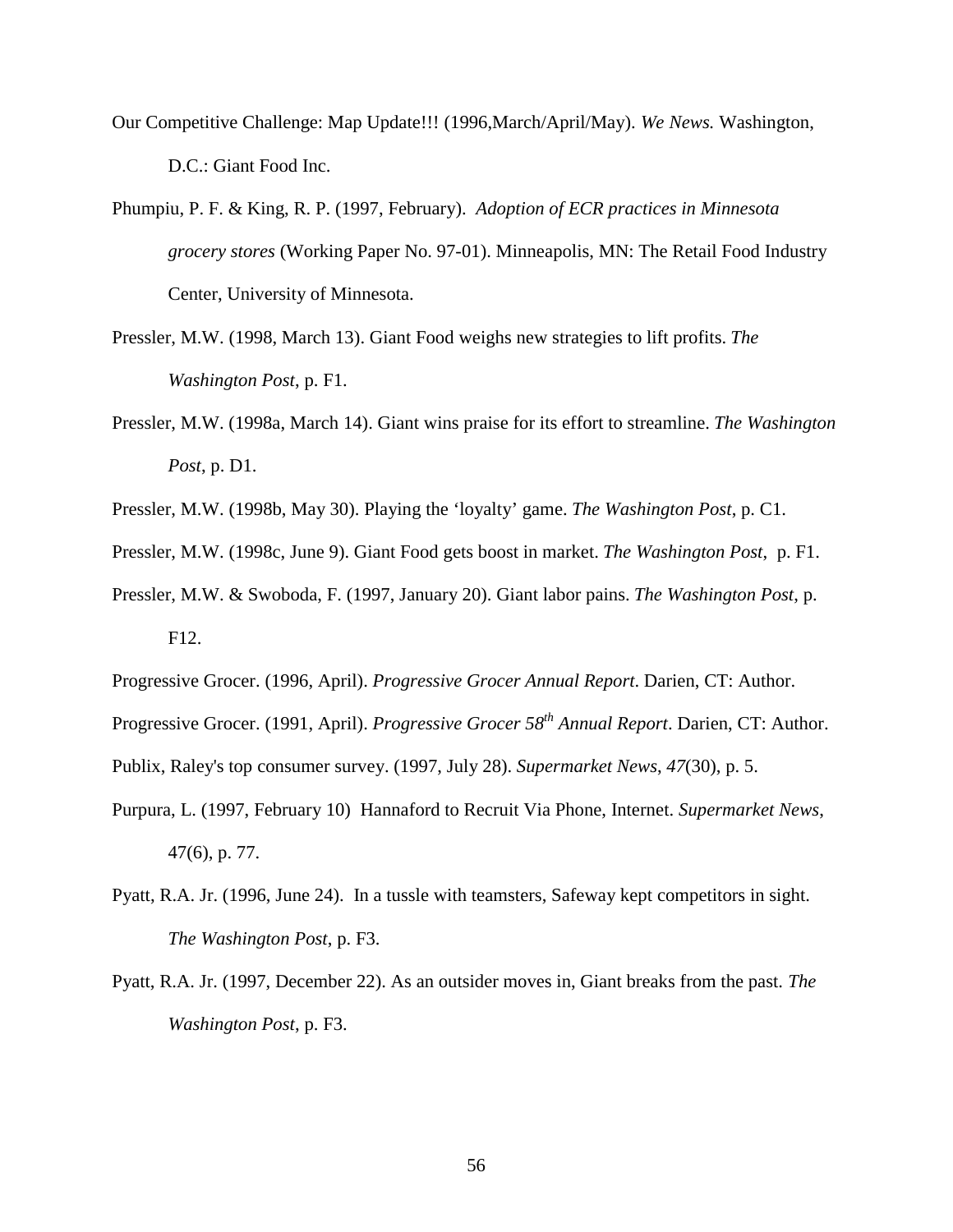- Pyatt, R.A. Jr. (1998, March 30). High costs have Giant ready to rattle its chain. *The Washington Post*, p. F4.
- Pyatt, R.A. Jr. (1998a, October 29). A changing of the guard that presages revolution at Giant. *Washington Post*, p.C3.
- Rafaeli, A. (1989). When cashiers meet customers: An analysis of the role of supermarket cashiers. *Academy of Management Journal*, *32*(2), 245-273.
- Stoughton, S. (1999, February 6). Buyouts offered at Giant. *The Washington Post*, p. E1.
- Stoughton, S. (1998, October 28). Manos stepping down at Giant. *The Washington Post*, p.C10.
- Sullivan, J. (1996, May 17). Unions claw at Food Lion plans. *Baltimore Business Journal*, *13*(53), p. 1.
- Swardson, A. (1998, May 21). Deal is Ahold's latest step in a buy-American strategy. *TheWashington Post*, p.D1.
- Swoboda, F. (1992, September 21). Organizing grocery workers; Labor aims union push at discount supermarkets. *The Washington Post*, p. F1.
- U.S. Department of Commerce, Economics and Statistics Administration, Office of Policy Development. (1996, March). *Service industries and economic performance* (Working Paper on Industrial and Economic Performance). Washington, D.C.: Author.
- U.S. Department of Labor, Bureau of Labor Statistics. (1996). Current Population Survey (CPS) Outgoing Rotation Group (ORG) Earnings Files.
- U.S. Department of Labor, Bureau of Labor Statistics. Unpublished tabulations from the Current Population Survey.
- U.S. Department of Labor, Bureau of Labor Statistics. Unpublished tabulations from the National Current Employment Statistics.